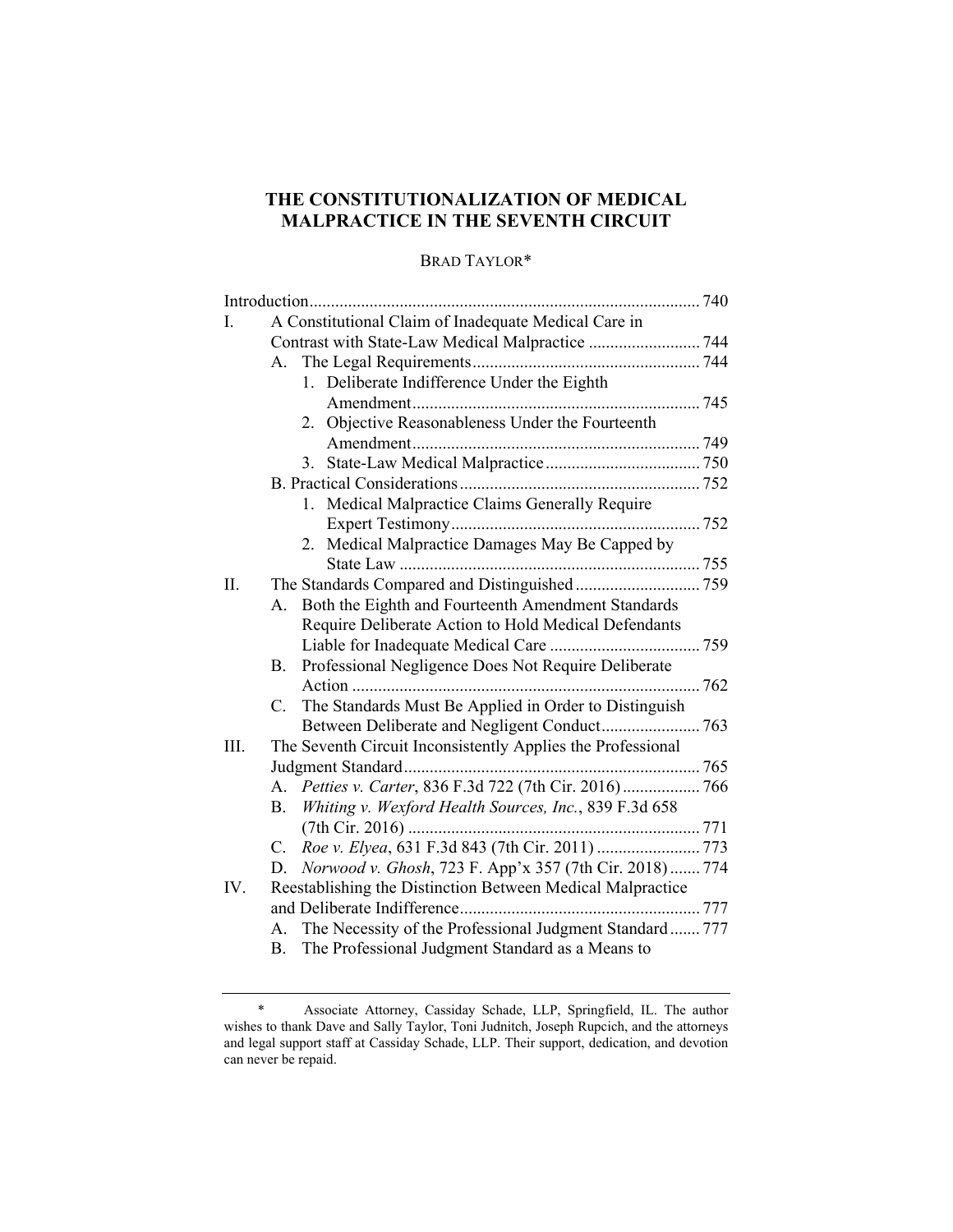#### 740 WISCONSIN LAW REVIEW

| Distinguish Between Innocent, Though Harmful,         |  |
|-------------------------------------------------------|--|
|                                                       |  |
| C. A Heightened Evidentiary Standard Would Produce    |  |
| More Reliable Results, Consistent with Constitutional |  |
|                                                       |  |
|                                                       |  |

#### INTRODUCTION

*Medical malpractice does not become a constitutional violation merely because the victim is a prisoner.* 

—*Estelle v. Gamble*<sup>1</sup>

The tortious act of providing inadequate medical care may be a source of civil liability in several ways, depending on the context and setting in which the inadequate care was provided. If the inadequate medical care was administered to a state or federal prisoner, that prisoner might have a valid claim under both a state medical malpractice law<sup>2</sup> and the Eighth Amendment to the U.S. Constitution.<sup>3</sup> Alternatively, a healthcare professional treating a pretrial detainee may be liable for medical malpractice and for an impermissible deprivation under the Fourteenth Amendment Due Process Clause.<sup>4</sup> The multiple causes of action, however, are based on separate and distinct legal theories. Medical malpractice sounds in negligence, while an Eighth Amendment claim is reserved for deliberate indifference amounting to the "unnecessary and wanton infliction of pain."5 As the Supreme Court made clear in *Farmer v.* 

 <sup>1. 429</sup> U.S. 97, 106 (1976).

 <sup>2.</sup> *See, e.g.*, 735 ILL. COMP. STAT. 5/2-1704 (2019) ("As used in this Part, 'medical malpractice action' means any action, whether in tort, contract or otherwise, in which the plaintiff seeks damages for injuries or death by reason of medical, hospital, or other healing art malpractice.").

 <sup>3.</sup> U.S. CONST. amend. VIII ("Excessive bail shall not be required, nor excessive fines imposed, nor cruel and unusual punishments inflicted.").

 <sup>4.</sup> U.S. CONST. amend. XIV, § 1 ("No state shall . . . deprive any person of life, liberty, or property, without due process of law . . . ."); *see also Minix v. Canarecci*, 597 F.3d 824, 831 (7th Cir. 2010) (noting that pretrial detainees were "entitled to the same basic protections under the Fourteenth Amendment's due process clause" as convicted prisoners, to include adequate medical care); *Collins v. Al-Shami*, 851 F.3d 727, 731 (7th Cir. 2017) (noting that after a probable-cause determination but prior to conviction, a detainee's right to adequate medical care is guaranteed by the Fourteenth Amendment's Due Process Clause rather than the Eighth Amendment's proscription of cruel and unusual punishments).

 <sup>5.</sup> *Estelle*, 429 U.S. at 104 (quoting *Gregg v. Georgia*, 428 U.S. 153, 173 (1976)).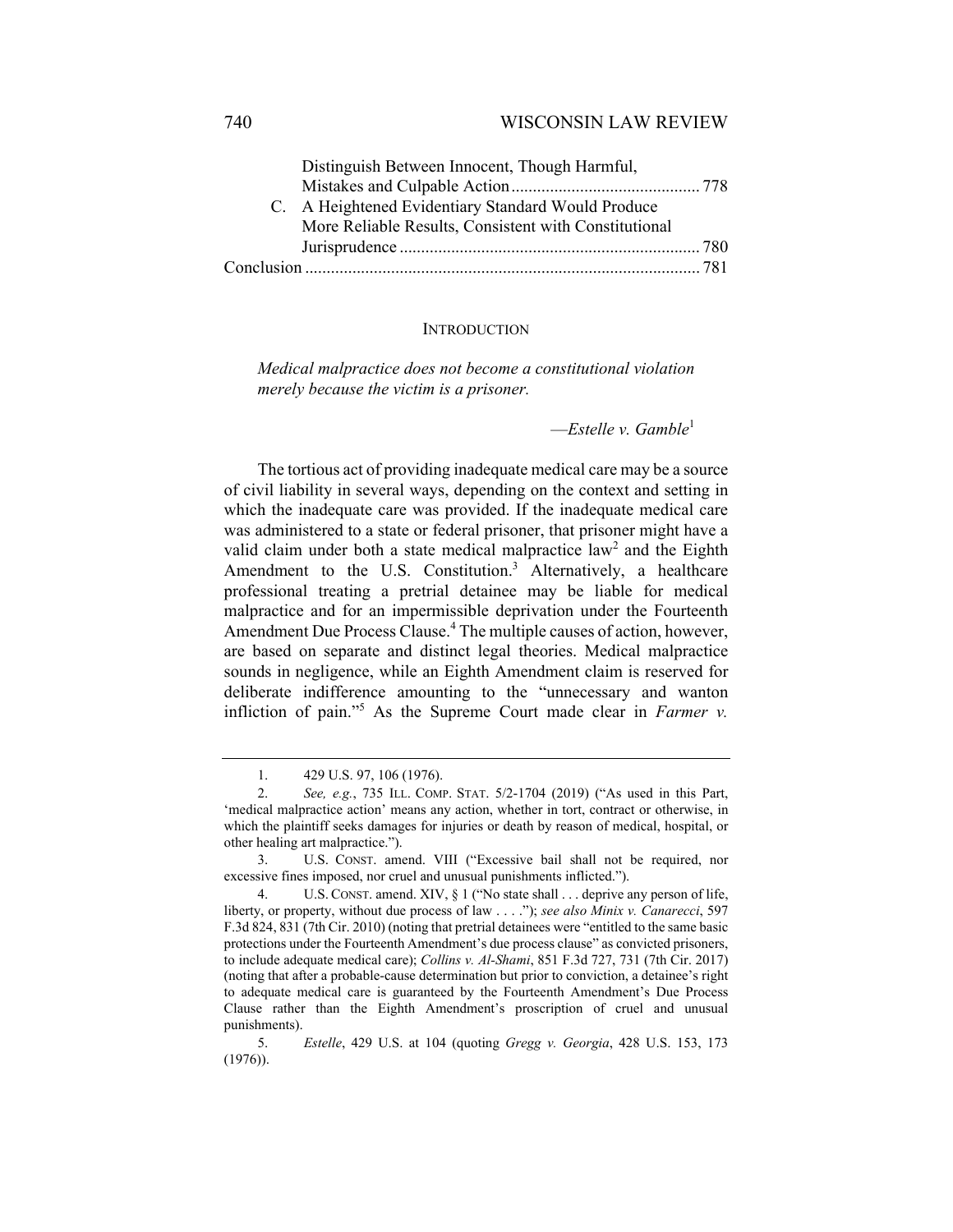*Brennan*, 6 the *Estelle* Court intentionally described the standard as *deliberate* indifference in order to distinguish it from common negligence.<sup>7</sup> Similarly, the standard for proving a Fourteenth Amendment violation requires a greater showing than mere negligence.<sup>8</sup>

Besides the legal jargon separating the causes of action, what is the practical distinction between constitutional claims of inadequate medical care and medical malpractice? "[D]eliberate indifference to serious medical needs of prisoners constitutes the unnecessary and wanton infliction of pain, proscribed by the Eighth Amendment."<sup>9</sup> In terms of obligation, this prohibition requires that state and federal governments "provide medical care for those whom it is punishing by incarceration."<sup>10</sup> In short, the Eighth Amendment's proscription of cruel and unusual punishments creates an affirmative duty that state actors provide adequate medical care to prisoners.<sup>11</sup> Correspondingly, the U.S. Supreme Court held in *Youngberg v. Romeo*<sup>12</sup> that the Due Process Clause of the Fourteenth Amendment provides a constitutional guarantee of adequate medical care for pretrial detainees.<sup>13</sup> These are constitutional mandates, the violations of which are actionable under 42 U.S.C. § 198314 or through a *Bivens* suit. $15$ 

 8. *Daniels v. Williams*, 474 U.S. 327, 328 (1986) ("We conclude that the Due Process Clause is simply not implicated by a *negligent* act of an official causing unintended loss of or injury to life, liberty, or property.").

9. *Estelle*, 429 U.S. at 104 (quotations omitted).

10. *Id.* at 103.

 11. *Farmer*, 511 U.S. at 832 ("The Amendment also imposes duties on these officials, who must provide humane conditions of confinement; prison officials must ensure that inmates receive adequate food, clothing, shelter, and medical care; and must 'take reasonable measures to guarantee the safety of the inmates.'" (quoting *Hudson v. Palmer*, 468 U.S. 517, 526–27 (1984))).

12. 457 U.S. 307 (1982).

 13. *Id.* at 315, 324 (noting that detainees retain "a right to adequate food, shelter, clothing, and medical care" under the Fourteenth Amendment).

 14. 42 U.S.C. § 1983 ("Every person who, under color of any statute, ordinance, regulation, custom, or usage, of any State or Territory or the District of Columbia, subjects, or causes to be subjected, any citizen of the United States or other person within the jurisdiction thereof to the deprivation of any rights, privileges, or immunities secured by the Constitution and laws, shall be liable to the party injured in an action at law, suit in equity, or other proper proceeding for redress . . . .").

 15. *Bivens v. Six Unknown Named Agents of Fed. Bureau of Narcotics*, 403 U.S. 388, 395–97 (1971) ("That damages may be obtained for injuries consequent upon a violation of the Fourth Amendment by federal officials should hardly seem a surprising proposition.").

 <sup>6. 511</sup> U.S. 825 (1994).

 <sup>7.</sup> *Id.* at 835 ("In considering the inmate's claim in *Estelle* that inadequate prison medical care violated the Cruel and Unusual Punishments Clause, we distinguished 'deliberate indifference to serious medical needs of prisoners' . . . from 'negligen[ce] in diagnosing or treating a medical condition,' . . . holding that only the former violates the Clause." (citations omitted)).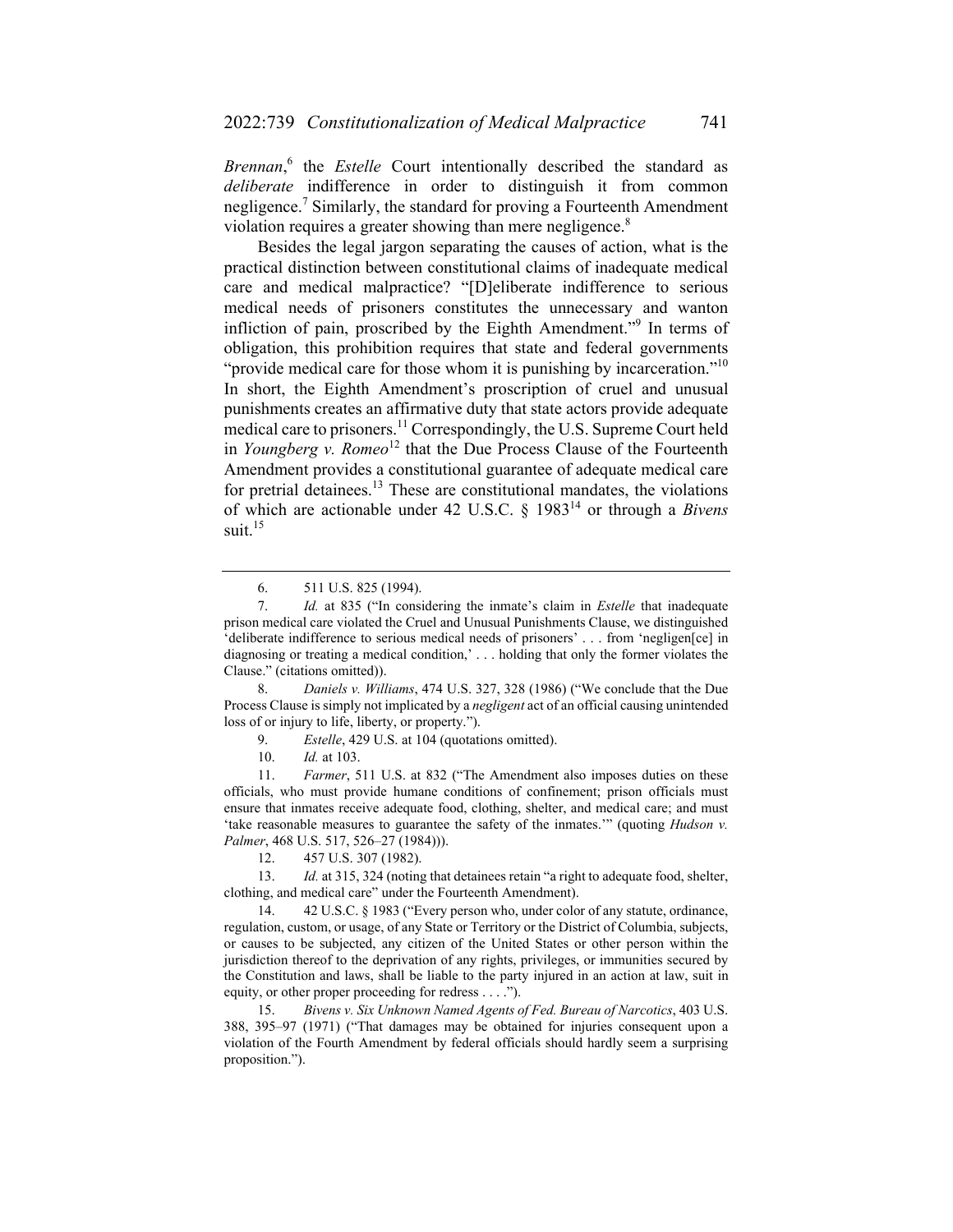Medical malpractice is also based on the breach of a duty to provide adequate medical care.<sup>16</sup> The real difference between malpractice and deliberate indifference is the requisite mental state that a plaintiff has the burden to show. Although the Eighth and Fourteenth Amendments impose upon state and federal officials a duty to provide adequate medical care to inmates and detainees, a breach of that duty does not, by itself, support a constitutional claim. To prove a violation of the Eighth Amendment, a prisoner plaintiff must show that the defendant knew of the serious risk to plaintiff's health or safety and consciously disregarded knowledge of that risk.17 In the medical context, that required showing becomes a conscious disregard for a serious medical need, such as medication, treatment, or surgery.<sup>18</sup> Under the Fourteenth Amendment, a plaintiff must make a similar showing that "focuses on the intentionality of the individual defendant's conduct" and "asks whether the medical defendants acted purposefully, knowingly, or perhaps even recklessly when they considered the consequences of their handling of [plaintiff's] case."<sup>19</sup>

On the other hand, under medical malpractice, a negligent breach of duty resulting in harm is enough to create liability; subjective knowledge is irrelevant.<sup>20</sup> The greater burdens of proving a defendant's actual awareness and conscious disregard distinguish constitutional claims from medical malpractice.<sup>21</sup> Negligent conduct simply does not rise to the level of a constitutional violation under the Eighth or Fourteenth Amendment.<sup>22</sup>

This distinction, however, is not as sharply defined in practice as the crisp definitions might lead practitioners to believe. Specifically, when a plaintiff persuasively argues that the substandard care itself is evidence that a defendant medical provider actually knew and consciously disregarded knowledge of plaintiff's serious medical need, what actually

 <sup>16. 61</sup> AM. JUR. 2D *Physicians, Surgeons, Etc.* § 331 (2d ed. 2022).

 <sup>17.</sup> *Farmer*, 511 U.S. at 837 ("We hold instead that a prison official cannot be found liable under the Eighth Amendment for denying an inmate humane conditions of confinement unless the official knows of and disregards an excessive risk to inmate health or safety; the official must both be aware of facts from which the inference could be drawn that a substantial risk of serious harm exists, and he must also draw the inference.").

 <sup>18.</sup> *See Saylor v. Nebraska*, 812 F.3d 637, 644 (8th Cir. 2016).

 <sup>19.</sup> *McCann v. Ogle County*, 909 F.3d 881, 886 (7th Cir. 2018) (further noting that "[a] showing of negligence or even gross negligence will not suffice" (quoting *Miranda v. County of Lake*, 900 F.3d 335, 353 (7th Cir. 2018))).

 <sup>20.</sup> *See Saylor*, 812 F.3d at 644 (citation omitted).

 <sup>21.</sup> *Wilson v. Seiter*, 501 U.S. 294, 305 (1991) (noting that "mere negligence" does not satisfy the deliberate indifference standard).

 <sup>22.</sup> *See id.* at 297 ("'It is only such indifference' that can violate the Eighth Amendment; allegations of 'inadvertent failure to provide adequate medical care,' or of a 'negligent . . . diagnosis' simply fail to establish the requisite culpable state of mind." (quoting *Estelle v. Gamble*, 429 U.S. 97, 105–06 (1976))); *see also Daniels v. Williams*, 474 U.S. 327, 336 (1986) (holding that negligent conduct does not violate the Due Process Clause of the Fourteenth Amendment).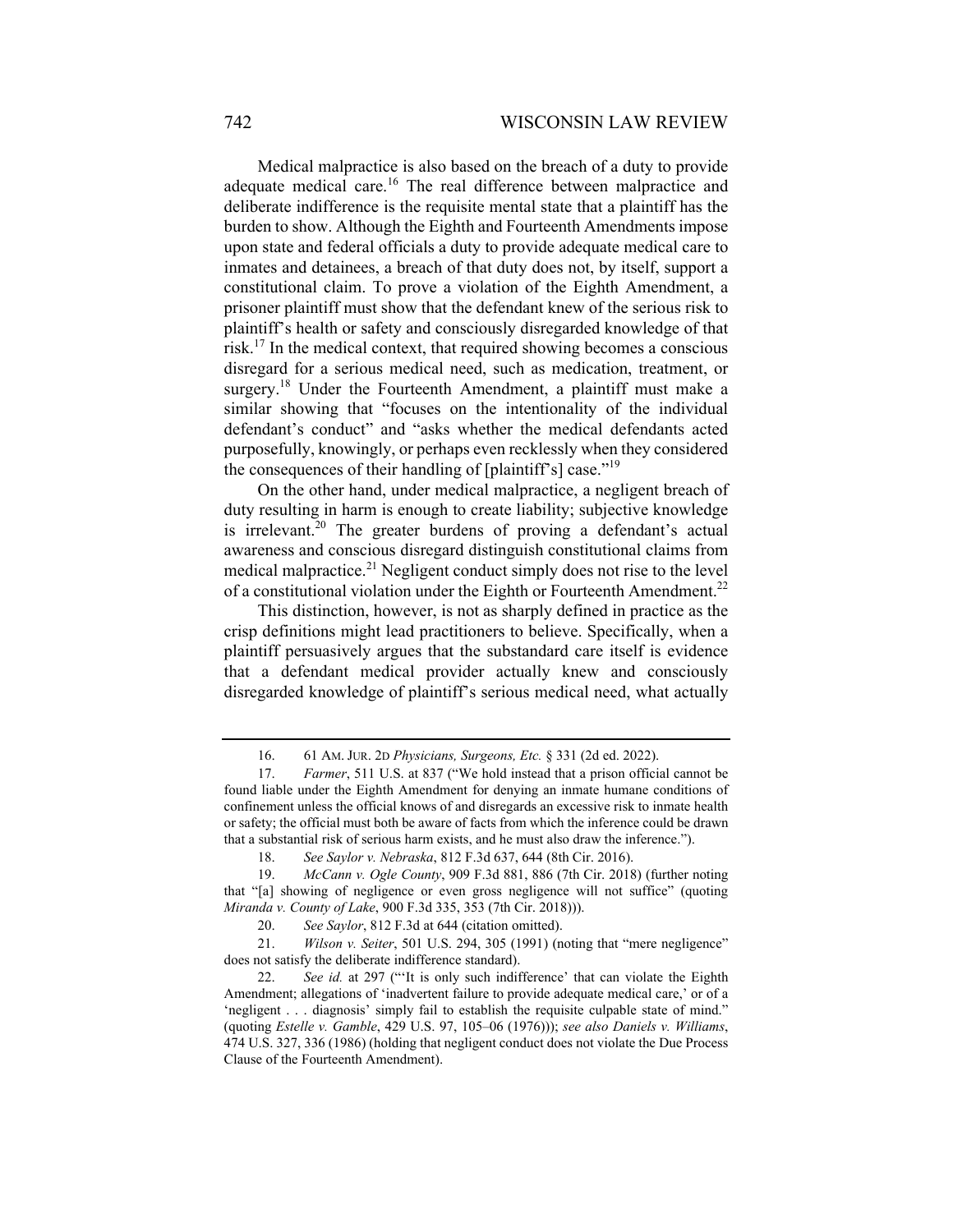separates deliberate indifference from medical malpractice? This Article examines the reasoning behind the Supreme Court's distinction, the waning border between the causes of action, and how courts can reassert the division by enforcing the individual standards carefully in light of the principles guiding their creation.

For several administrative and logistical reasons, a medical malpractice claim might be untenable for prisoner plaintiffs, even for those with meritorious claims. Numerous states, for example, require some form of expert opinion as early as the pleadings stage to support a claim of medical malpractice.<sup>23</sup> Many prisoners do not have legal representation for their civil cases, let alone the requisite access or resources to consult with a qualified medical professional regarding their potential legal claims.<sup>24</sup> Without that access, their medical malpractice claims are doomed before they can be brought. Lacking a viable alternative, those plaintiffs might seek to vindicate their rights by alleging deliberate indifference under the Eighth Amendment. Although deliberate indifference is a higher standard than negligence, it does not require expert testimony to prove.<sup>25</sup>

This places courts in the unenviable position of adjudicating myriad pro se inadequate medical care claims without the benefit of expert medical testimony. The professional judgment standard guides those courts in determining whether a medical professional's discretionary treatment decisions are entitled to deference as a matter of law.<sup>26</sup> Under the professional judgment standard, a court should defer to a medical professional's discretionary treatment decisions unless "no minimally competent professional would have so responded under those

 <sup>23.</sup> *See, e.g.*, 735 ILL. COMP. STAT. 5/2-622 (2013) (requiring healing art malpractice plaintiffs to include, with their complaints, a report from a qualified health professional who has determined that "reasonable and meritorious cause for the filing of the action" exists); *see also* Stephanie Taormina & Clarence Watson, *Deliberate Indifference and Negligence Claims in a Correctional Facility*, 47 J. AM. ACAD. PSYCHIATRY & L. 254, 256 (2019) ("In the majority of cases, expert testimony is necessary to explicate the standard of care and whether a deviation from it resulted in damages to a patient.").

 <sup>24.</sup> Joel H. Thompson, *Today's Deliberate Indifference: Providing Attention Without Providing Treatment to Prisoners with Serious Medical Needs*, 45 HARV. C.R.- C.L. L. REV. 635, 651–52 (2010) ("Prisoners generally lack the wherewithal to locate a willing expert and the funds to retain her as an expert witness.").

 <sup>25.</sup> *See, e.g.*, *Roe v. Elyea*, 631 F.3d 843, 865 (7th Cir. 2011) (affirming jury verdict for plaintiff despite plaintiff's failure to present expert medical testimony at trial); *see also* Vikram Iyengar, *The Relevance of Expert Testimony to Claims of "Deliberate Indifference" Under the Eighth Amendment*, 52 CRIM. L. BULL. 43 (2016).

 <sup>26.</sup> *Collignon v. Milwaukee County*, 163 F.3d 982, 989 (7th Cir. 1998) ("A plaintiff can show that the professional disregarded the need only if the professional's subjective response was so inadequate that it demonstrated an absence of professional judgment, that is, that no minimally competent professional would have so responded under those circumstances.").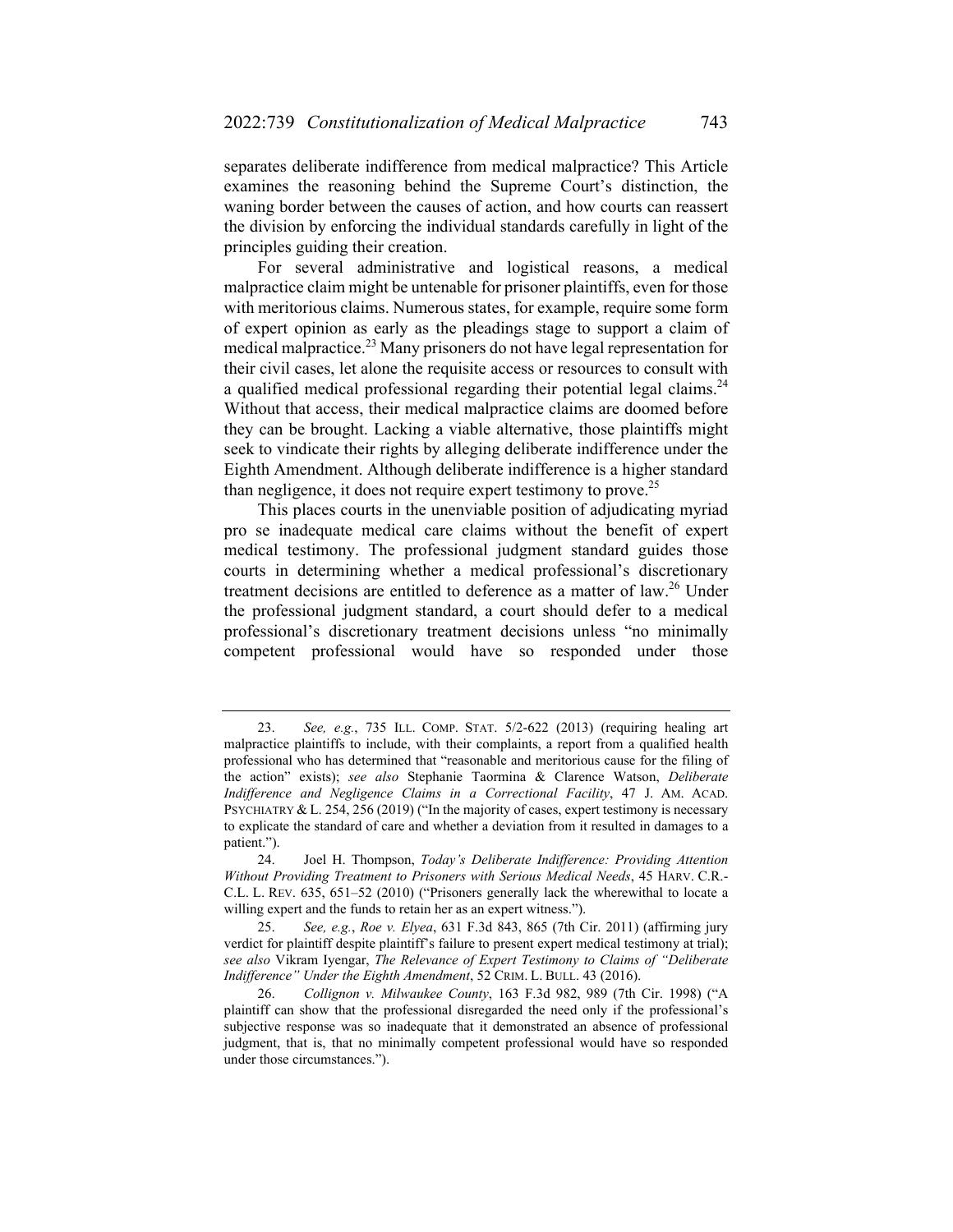circumstances."27 This high standard reflects the culpable state-of-mind requirement for constitutional claims, as contrasted with mere negligence.28 More than any other legal requirement, the professional judgment standard is what separates medical malpractice claims from constitutional claims and ensures that a plaintiff cannot obviate the requirements of a malpractice claim by merely alleging inadequate medical care under the Eighth or Fourteenth Amendment. When the professional judgment standard is relaxed, eroded, or ignored, the boundary between the two legal theories is equally relaxed, eroded, or ignored. While this diminished boundary benefits plaintiffs in the shortterm, it ultimately runs counter to the American civil legal system. Simply stated, it is anathema to the rule of law to compensate for the rigid procedural requirements of medical malpractice by relaxing the substantive legal requirements of constitutional claims—and thereby conflating the discrete legal doctrines into a single, nebulous canon.

#### I. A CONSTITUTIONAL CLAIM OF INADEQUATE MEDICAL CARE IN CONTRAST WITH STATE-LAW MEDICAL MALPRACTICE

#### *A. The Legal Requirements*

The easiest and most direct means by which to distinguish the standards is to observe the legal requirements for proving a claim of Eighth Amendment deliberate indifference, Fourteenth Amendment objective unreasonableness, and medical malpractice. Each species of claim requires that plaintiff show they suffered some kind of injury caused by defendant's allegedly tortious conduct.<sup>29</sup> Further, in each cause of action, the allegedly tortious conduct was some form of inadequate medical care, whether that

 <sup>27.</sup> *Id.*; *see also Sain v. Wood*, 512 F.3d 886, 895 (7th Cir. 2008) ("A medical professional acting in his professional capacity may be held to have displayed deliberate indifference only if the decision by the professional is such a substantial departure from accepted professional judgment, practice, or standards, as to demonstrate that the person responsible actually did not base the decision on such a judgment." (quotations omitted)).

 <sup>28.</sup> *See Farmer v. Brennan*, 511 U.S. 825, 835 (1994) (holding "that deliberate indifference entails something more than mere negligence"); *see also Roe v. Elyea*, 631 F.3d 843, 857 (7th Cir. 2011) (noting that "negligence or inadvertence will not support a deliberate indifference claim"); *Duckworth v. Ahmad*, 532 F.3d 675, 679 (7th Cir. 2008) ("Deliberate indifference is not medical malpractice; the Eighth Amendment does not codify common law torts.").

 <sup>29.</sup> *See Jackson v. Pollion*, 733 F.3d 786, 790 (7th Cir. 2013) ("No matter how serious a medical condition is, the sufferer from it cannot prove tortious misconduct (including misconduct constituting a constitutional tort) as a result of failure to treat the condition without providing evidence that the failure caused injury or a serious risk of injury. For there is no tort—common law, statutory, or constitutional—without an injury, actual or at least probabilistic." (first citing *Rozenfeld v. Med. Protective Co.*, 73 F.3d 154, 155–56 (7th Cir. 1996); then citing *Buckley v. Fitzsimmons*, 20 F.3d 789, 796 (7th Cir. 1994); and then citing *Pepper v. Village of Oak Park*, 430 F.3d 805, 810 (7th Cir. 2005))).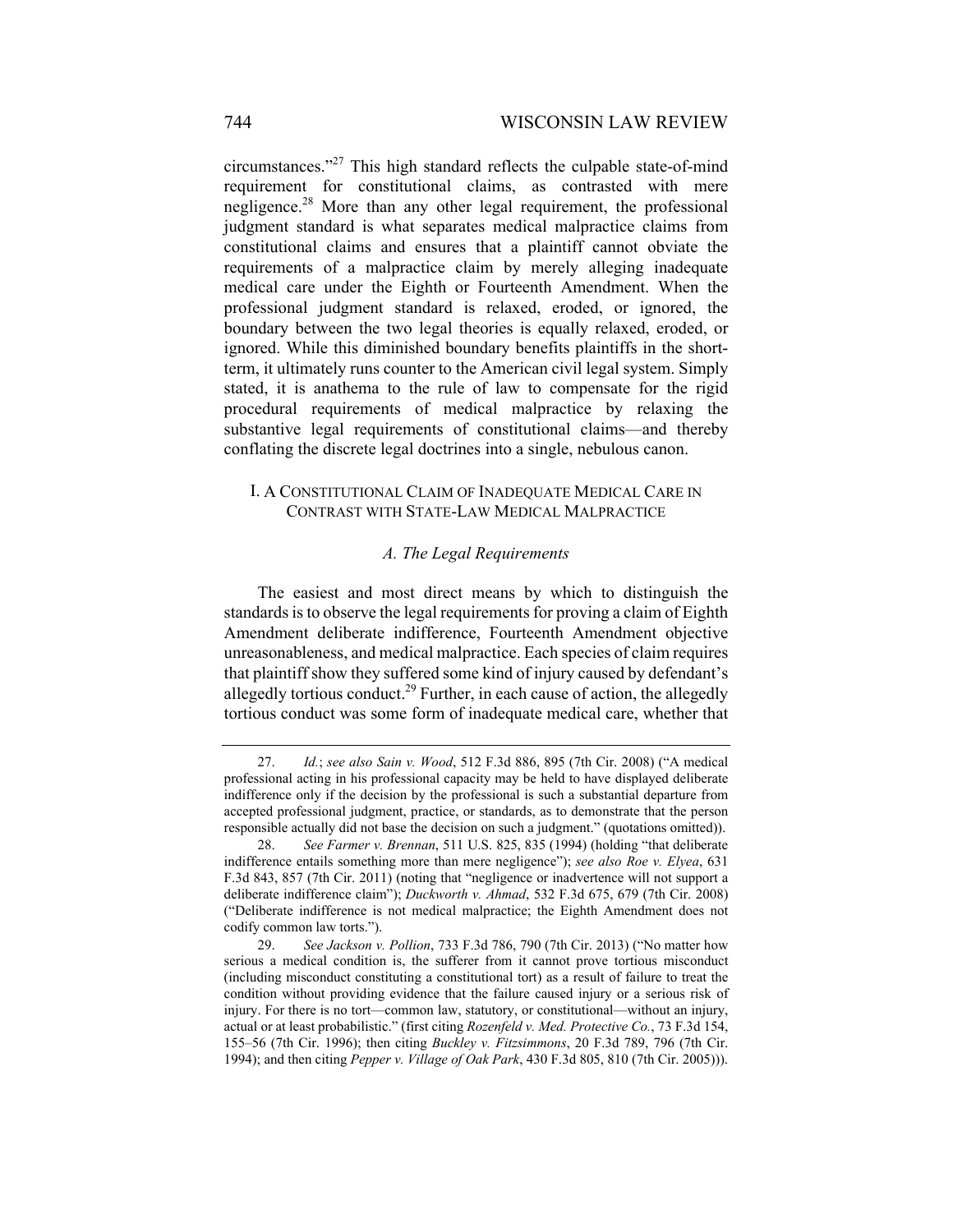was a complete lack of treatment, insufficient treatment, or improper treatment techniques.30 The defining distinction between constitutional claims of inadequate medical care and professional negligence is the state of mind requirements for each. To state a claim under the Eighth or the Fourteenth Amendment, a plaintiff must produce evidence sufficient for a reasonable jury to conclude that the defendant actually knew of and consciously disregarded a serious medical need.<sup>31</sup> Under a theory of malpractice, a defendant's liability turns not on a culpable state of mind, but rather on the breach of an applicable professional standard of duty and resultant injury.32

#### 1. DELIBERATE INDIFFERENCE UNDER THE EIGHTH AMENDMENT

To prevail on an Eighth Amendment claim of inadequate medical care, a prisoner has the burden of showing that a medical provider was deliberately indifferent to a serious medical need.<sup>33</sup> The deliberate indifference standard is comprised of both an objective and a subjective element. First, a plaintiff must show that the medical need was objectively serious.<sup>34</sup> A medical need is objectively serious if it either is diagnosed by a physician as requiring treatment or is a need so obvious that even a layperson would recognize the need for professional medical attention.<sup>35</sup> An important signal of objective seriousness is that if the need were left untreated, the patient would suffer significant harm or unnecessary pain.<sup>36</sup>

- 32. *Purtill*, 489 N.E.2d at 872.
- 33. *See Farmer*, 511 U.S. at 837.
- 34. *Wilson v. Seiter*, 501 U.S. 294, 298 (1991).

 <sup>30.</sup> *See Purtill v. Hess*, 489 N.E.2d 867, 872 (Ill. 1986) (indicating that medical malpractice requires "an unskilled or negligent failure to comply with the applicable [medical] standard"); *Estelle v. Gamble*, 429 U.S. 97, 107 (1976) (noting that plaintiff's claim was "based solely on the lack of diagnosis and inadequate treatment of his back injury"); *McCann v. Ogle County*, 909 F.3d 881, 887 (7th Cir. 2018) (recognizing that the Fourteenth Amendment gives pretrial detainees a potential claim for injuries stemming from "inadequate medical care").

 <sup>31.</sup> *Compare Farmer*, 511 U.S. at 837 ("[A] prison official cannot be found liable under the Eighth Amendment for denying an inmate humane conditions of confinement unless the official knows of and disregards an excessive risk to inmate health or safety; the official must both be aware of facts from which the inference could be drawn that a substantial risk of serious harm exists, and he must also draw the inference."), *with Miranda v. County of Lake*, 900 F.3d 335, 349–50 (7th Cir. 2018) (reversing summary judgment under the Fourteenth Amendment's objective reasonableness test where there was sufficient evidence to support a finding that "the medical defendants knew that [plaintiff] was at great risk of death" but failed to reasonably respond).

 <sup>35.</sup> *See Hayes v. Snyder*, 546 F.3d 516, 522 (7th Cir. 2008); *Greeno v. Daley*, 414 F.3d 645, 653 (7th Cir. 2005); *Foulker v. Outagamie County*, 394 F.3d 510, 512 (7th Cir. 2005).

 <sup>36.</sup> *Gutierrez v. Peters*, 111 F.3d 1364, 1373 (7th Cir. 1997) (noting that indications of a serious medical need included "[t]he existence of an injury that a reasonable doctor or patient would find important and worthy of comment or treatment;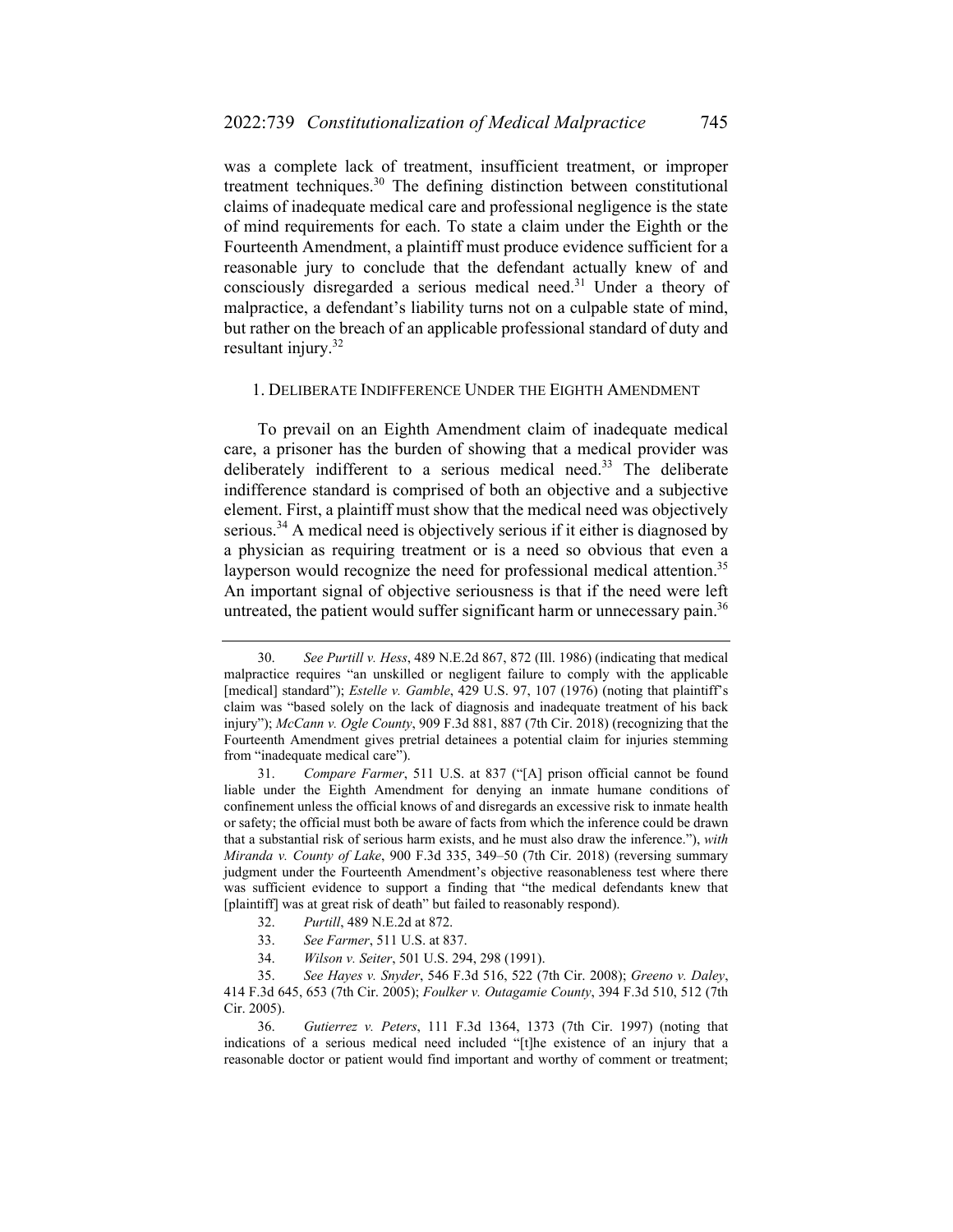The existence of an underlying serious medical condition, however, will not always satisfy this objective element. "In the medical care context, this objective element is satisfied when an inmate demonstrates that his medical *need* itself was sufficiently serious."<sup>37</sup>

As the Seventh Circuit has cautioned, courts must distinguish between the existence of objectively serious underlying medical *conditions* and objectively serious medical *needs*. 38 In *Jackson v. Pollion*, 39 a plaintiff suffering from early-stage hypertension did not receive his prescribed medication for a three-week span.40 The district court found that the plaintiff, Jackson, could "present evidence permitting a reasonable inference that he had experienced a serious medical condition as a consequence of the interruption of his medication," but the court granted summary judgment on other grounds. $41$  On appeal, the Seventh Circuit chastised both the lower court and the trial attorneys for failing to genuinely address whether the plaintiff had presented evidence of an injury stemming from the deliberate indifference to an objectively serious medical need.<sup>42</sup> The court of appeals noted that although hypertension was an objectively serious medical condition, the analysis should have been focused more narrowly—namely, on whether the three-week interruption was likely to cause any harm.<sup>43</sup> In other words, the Seventh Circuit asked whether the plaintiff had an objectively serious medical *need* for his hypertension medication during the three-week span in which he did not receive it. Even with an underlying serious medical condition, if a brief interruption in medication or treatment is unlikely to cause any lasting harm, the interruption does not satisfy the constitutional requirement of a serious medical need.

the presence of a medical condition that significantly affects an individual's daily activities; or the existence of chronic and substantial pain").

 <sup>37.</sup> *Roe v. Elyea*, 631 F.3d 843, 857 (7th Cir. 2011) (emphasis added) (citing *Gutierrez*, 111 F.3d at 1369).

 <sup>38.</sup> *Jackson v. Pollion*, 733 F.3d 786, 790 (7th Cir. 2013) ("But if they were going to venture an opinion on the 'objective seriousness' of the plaintiff's 'medical condition,' they had to get the condition right—which was not hypertension but the medical consequences, in fact negligible, of a three-week deprivation of medicine for mild, earlystage hypertension.").

 <sup>39.</sup> *Id.* at 786.

 <sup>40.</sup> *Id.* at 788.

 <sup>41.</sup> *Id.* at 787.

 <sup>42.</sup> *Id.* at 790 ("To determine the effect on the plaintiff's health of a temporary interruption in his medication, the lawyers in the first instance, and if they did their job the judges in the second instance, would have had to make some investment in learning about the condition.").

 <sup>43.</sup> *Id.* at 789–90 ("Hypertension is a serious medical condition because of the long-term damage that it can do. But the issue in this case is whether the withholding of treatment during a brief period in the early stages of the condition in an otherwise healthy man in his mid-twenties was likely to cause serious, or indeed any, harm.").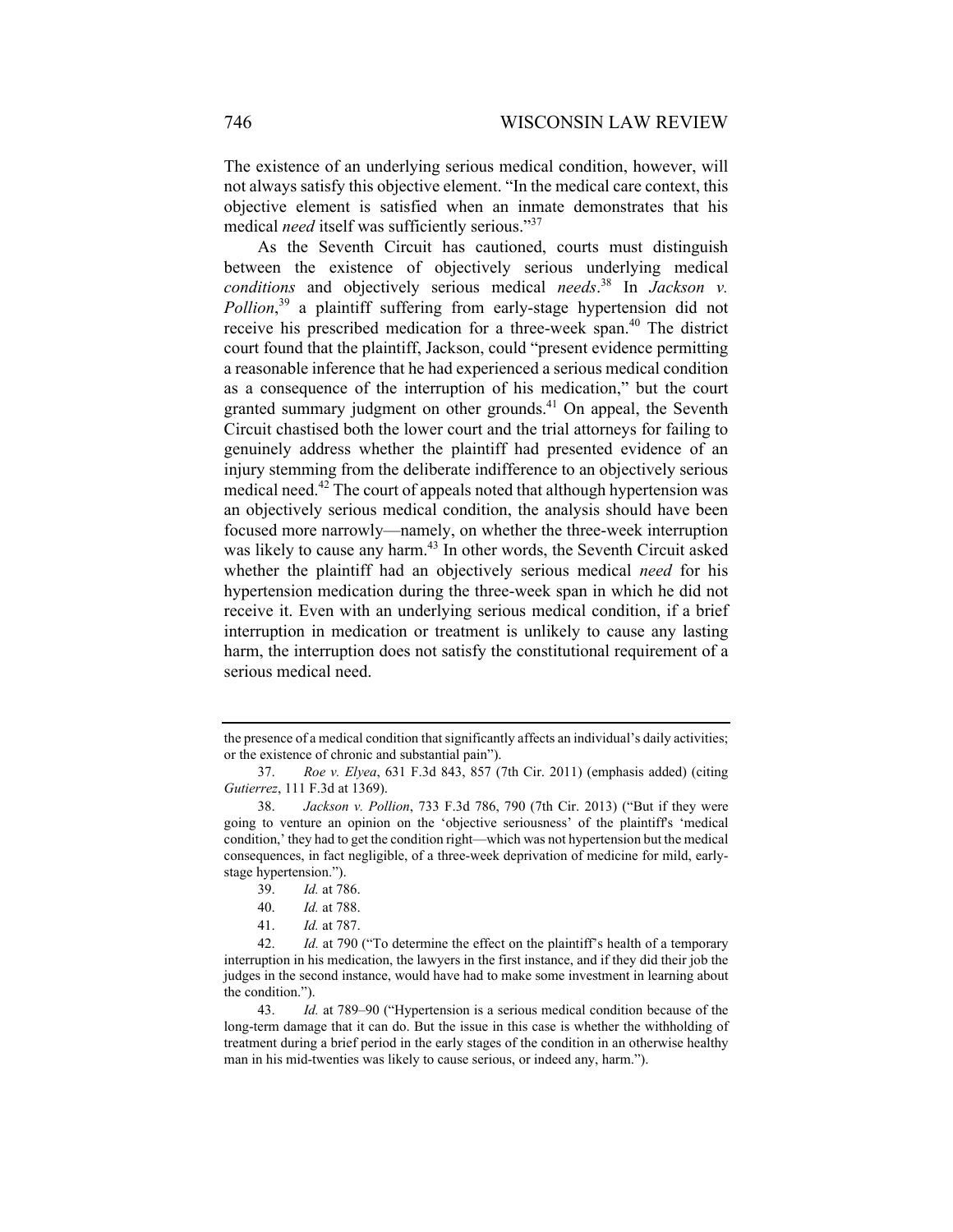Next, Eighth Amendment claims require the plaintiff to prove that the defendant had the requisite subjective state of mind.<sup>44</sup> To show that the defendant had a sufficiently culpable state of mind, the subjective element requires a plaintiff to prove two distinct facts: the defendant had actual knowledge of a plaintiff's serious medical need or risk to health and consciously disregarded that knowledge.<sup>45</sup>

[A] prison official cannot be found liable under the Eighth Amendment for denying an inmate humane conditions of confinement unless the official knows of and disregards an excessive risk to inmate health or safety; the official must both be aware of facts from which the inference could be drawn that a substantial risk of serious harm exists, and he must also draw the inference.<sup>46</sup>

It is not enough to show that a defendant prison official *should* have known of a serious need or risk to a prisoner's health or safety; the defendant must have actually known that the prisoner would suffer harm.<sup>47</sup> "The requirement of subjective awareness tethers the deliberate-indifference cause of action to the Eighth Amendment's prohibition of cruel and unusual punishment."<sup>48</sup> A "showing [of] mere negligence is not enough ... [e]ven objective recklessness ... is insufficient to make a claim."<sup>49</sup> Actual awareness and conscious disregard are necessary to prove *deliberate* action as opposed to merely negligent action.

Proving actual knowledge is an inherently difficult burden to carry, as few defendants are likely to admit to actual knowledge of a plaintiff's serious medical need.<sup>50</sup> Plaintiffs can prove actual knowledge, however, by presenting evidence that a defendant was exposed to facts and circumstances from which the defendant very likely inferred the existence of the serious medical need.<sup>51</sup> Such evidence needs to be compelling, though, because triers of fact must be able to reasonably conclude that the defendant actually knew of a plaintiff's serious medical need, not that the defendant should have known.<sup>52</sup> The presence of serious symptoms and germane diagnoses are relevant, though not dispositive, circumstantial

49. *Petties v. Carter*, 836 F.3d 722, 728 (7th Cir. 2016).

 50. *Id.* ("The difficulty is that except in the most egregious cases, plaintiffs generally lack direct evidence of actual knowledge. Rarely if ever will an official declare, 'I knew this would probably harm you, and I did it anyway!'").

 <sup>44.</sup> *Farmer v. Brennan*, 511 U.S. 825, 837 (1994).

 <sup>45.</sup> *Id.* 

 <sup>46.</sup> *Id.*

 <sup>47.</sup> *Id.*

 <sup>48.</sup> *Whiting v. Wexford Health Sources, Inc.*, 839 F.3d 658, 662 (7th Cir. 2016).

 <sup>51.</sup> *Farmer*, 511 U.S. at 837.

 <sup>52.</sup> *Id.*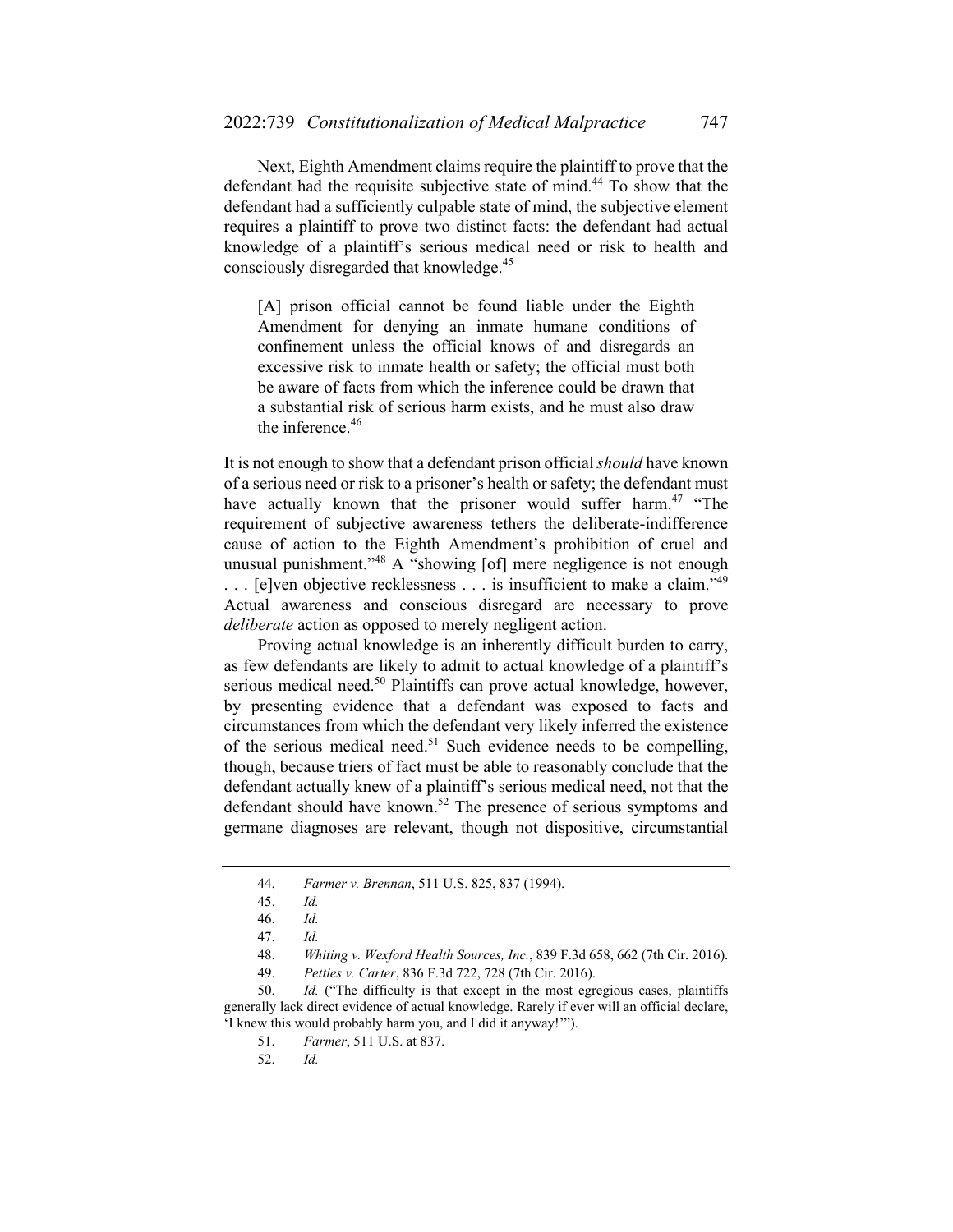evidence that a defendant had actual knowledge of a serious medical need.<sup>53</sup> Conscious disregard, on the other hand, is evidenced by a failure to reasonably respond to that serious medical need, once known.<sup>54</sup> A reasonable response and a conscious disregard are mutually exclusive: a reasonable response precludes conscious disregard. Consequently, "prison officials who actually knew of a substantial risk to inmate health or safety may be found free from liability if they responded reasonably to the risk, even if the harm ultimately was not averted."<sup>55</sup> Stated more succinctly, a prison official who "act[ed] reasonably cannot be found liable under the Cruel and Unusual Punishments Clause."56

Importantly, "[u]nder the Eighth Amendment, [a prisoner] is not entitled to demand specific care. [The prisoner] is not entitled to the best care possible. [The prisoner] is entitled to *reasonable* measures to meet a substantial risk of serious harm to her."<sup>57</sup> The Constitution "does not mandate comfortable prisons,"58 and "[m]edical professionals cannot guarantee pain-free lives for their patients."<sup>59</sup> Only an "extreme" deprivation" is sufficient to state an Eighth Amendment claim.<sup>60</sup> "Mere dissatisfaction or disagreement with a doctor's course of treatment is generally insufficient" to give rise to an Eighth Amendment claim.<sup>61</sup> Most lawyers, judges, and jurors, however, are not medical professionals. They lack the training, education, and experience necessary to determine whether and which course of treatment is medically indicated or reasonable at any given time. As such, the question of whether a medical professional's response was "reasonable" at the time it was administered takes on a curious, and sometimes capricious, quality.<sup>62</sup> Because a reasonable response and conscious disregard are mutually exclusive, many judgments turn on a jury's determination of whether a medical response was reasonable under the circumstances. To avoid arbitrary results or judgments based on passion, confusion, or sympathy rather than reason, the reasonableness of any course of medical treatment at issue in a constitutional claim must be analyzed under the professional judgment standard.<sup>63</sup>

 <sup>53.</sup> *Id.* at 834.

 <sup>54.</sup> *Id.* at 837–39.

 <sup>55.</sup> *Id.* at 844.

 <sup>56.</sup> *Id.* at 845.

 <sup>57.</sup> *Forbes v. Edgar*, 112 F.3d 262, 267 (7th Cir. 1997) (emphasis added).

 <sup>58.</sup> *Wilson v. Seiter*, 501 U.S. 294, 298 (1991).

 <sup>59.</sup> *Norwood v. Ghosh*, 723 F. App'x. 357, 365 (7th Cir. 2018).

 <sup>60.</sup> *Turner v. Miller*, 301 F.3d 599, 603 (7th Cir. 2002).

 <sup>61.</sup> *Johnson v. Doughty*, 433 F.3d 1001, 1013 (7th Cir. 2006) (citing *Snipes v. DeTella*, 95 F.3d 586, 592 (7th Cir. 1996)).

 <sup>62.</sup> *See infra* Section IV.A (discussing the professional judgment standard).

 <sup>63.</sup> *Youngberg v. Romeo*, 457 U.S. 307, 321 (1982) ("[T]he Constitution only requires that the courts make certain that professional judgment in fact was exercised. It is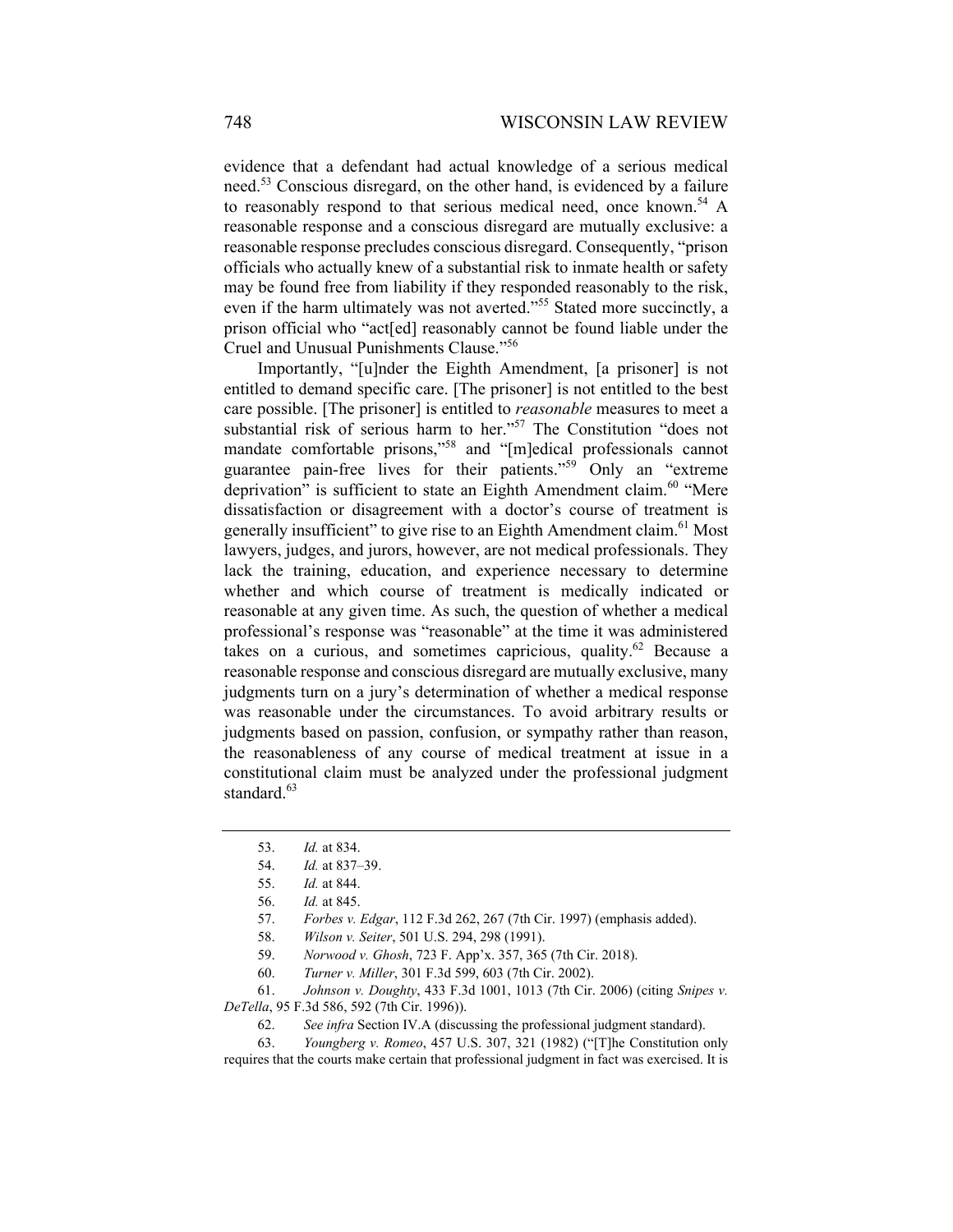### 2. OBJECTIVE REASONABLENESS UNDER THE FOURTEENTH AMENDMENT

Like prisoners, pretrial detainees also are guaranteed adequate medical care under the U.S. Constitution.<sup>64</sup> Unlike prisoners, detainees are protected by the Fourteenth Amendment's Due Process Clause rather than the Eighth Amendment's proscription of cruel and unusual punishment.<sup>65</sup> The U.S. Supreme Court has not directly ruled on whether courts should analyze detainees' Fourteenth Amendment claims of inadequate medical care under the Eighth Amendment's deliberate indifference model. But the Court has noted in a separate context that "[t]he language of the two Clauses differs, and the nature of the claims often differs. And, most importantly, pretrial detainees (unlike convicted prisoners) cannot be punished at all, much less 'maliciously and sadistically.'"66 Building on that, the Seventh Circuit held that courts should adjudicate Fourteenth Amendment claims of inadequate medical care under the *Kingsley* objective reasonableness standard rather than the Eighth Amendment deliberate indifference standard.<sup>67</sup>

Like deliberate indifference, the *Kingsley* standard has objective and subjective elements. To show that the defendant had the requisite subjective mental state, a plaintiff must prove that "the medical defendants acted purposefully, knowingly, or perhaps even recklessly."68 As in an Eighth Amendment deliberate indifference claim, a plaintiff must show that the defendant had actual knowledge of plaintiff's serious medical need and consciously disregarded it. $69$  This showing mirrors Eighth Amendment deliberate indifference, as some degree of deliberate action is

not appropriate for the courts to specify which of several professionally acceptable choices should have been made." (quoting *Romeo v. Youngberg*, 644 F.2d 147, 178 (3d Cir. 1980))).

 <sup>64.</sup> *Minix v. Canarecci*, 597 F.3d 824, 831 (7th Cir. 2010).

 <sup>65.</sup> *Collins v. Al-Shami*, 851 F.3d 727, 731 (7th Cir. 2017); *see also Bell v. Wolfish*, 441 U.S. 520, 535 (1979) (holding that "under the Due Process Clause, a detainee may not be punished prior to an adjudication of guilt in accordance with due process of law").

 <sup>66.</sup> *Kingsley v. Hendrickson*, 135 S. Ct. 2466, 2475 (2015) (citing *Ingraham v. Wright*, 430 U.S. 651, 671–72 n.40 (1977)).

 <sup>67.</sup> *Miranda v. County of Lake*, 900 F.3d 335, 346–47, 350–52 (7th Cir. 2018).

 <sup>68.</sup> *Id.* at 353 (citing *Kingsley v. Hendrickson*, 135 S. Ct. 2466, 2474 (2015)).

 <sup>69.</sup> *Id.*; *see also McCann v. Ogle County*, 909 F.3d 881, 886 (7th Cir. 2018) ("The first step, which focuses on the intentionality of the individual defendant's conduct, remains unchanged and 'asks whether the medical defendants acted purposefully, knowingly, or perhaps even recklessly when they considered the consequences of their handling of [plaintiff's] case.' A showing of negligence or even gross negligence will not suffice." (quoting *Miranda*, 900 F.3d at 353)).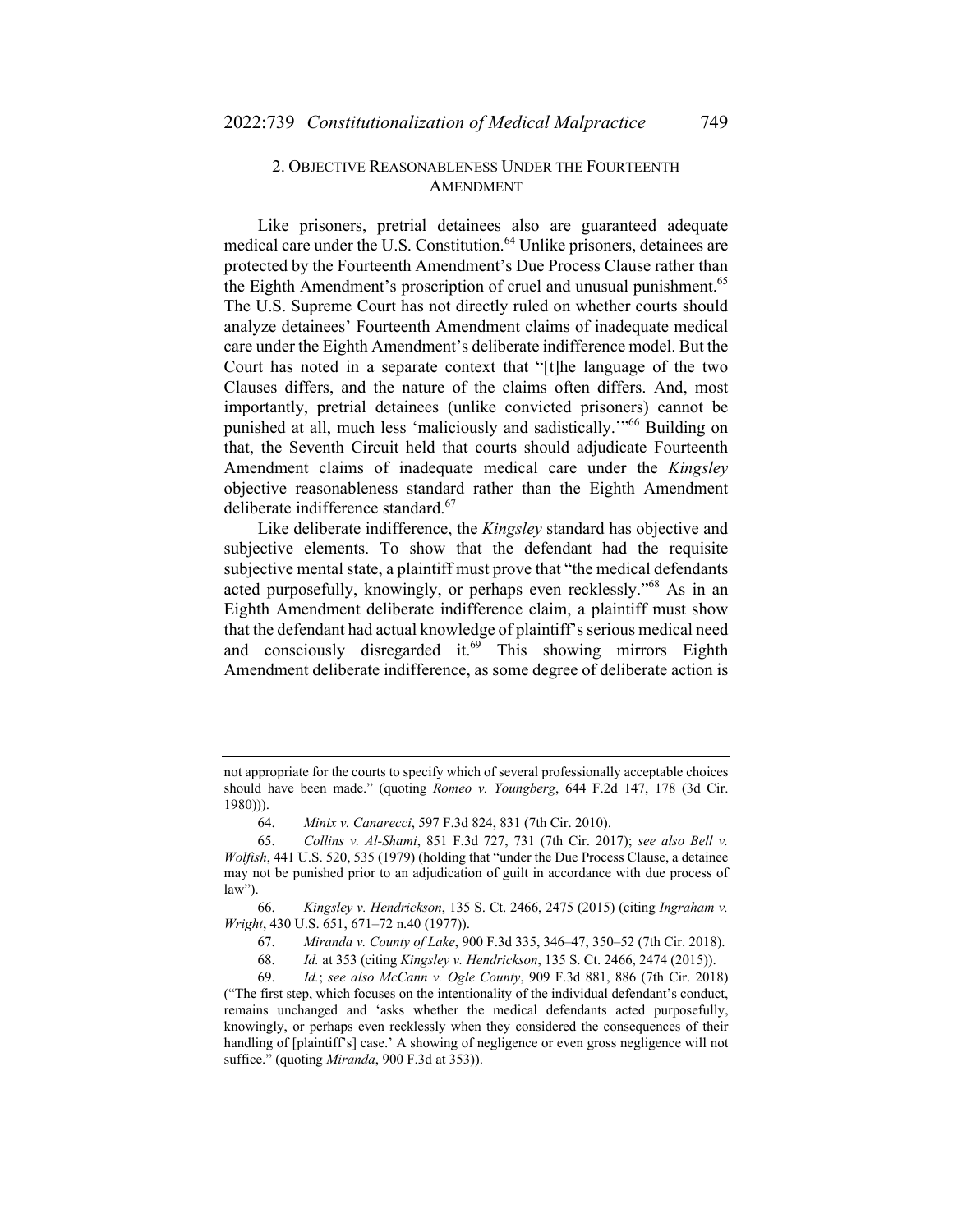necessary for liability to attach—"negligent conduct does not offend the Due Process Clause."<sup>70</sup>

The detainee plaintiff also must show that the defendant's medical treatment decision was objectively unreasonable.<sup>71</sup> A court will look to a medical professional's response to a plaintiff's serious medical need in order to determine, based "on the totality of facts and circumstances faced by the individual alleged to have provided inadequate medical care," whether the care provided was objectively reasonable.<sup>72</sup> This analysis is based only on the information available to the defendant at the time and not with the benefit of hindsight.<sup>73</sup> The Seventh Circuit has not clearly articulated what separates a reasonable response under the Eighth Amendment from an objectively reasonable response under the Fourteenth Amendment. The professional judgment standard, however, should guide both.<sup>74</sup> In this regard, the Eighth and Fourteenth Amendment standards are arguably the same.

#### 3. STATE-LAW MEDICAL MALPRACTICE

Lastly, medical malpractice is based not on a constitutional mandate but rather on common-law negligence. Every state handles the substantive and procedural elements of professional negligence claims slightly differently,<sup>75</sup> but they all are rooted in common-law negligence.<sup>76</sup> Under state law, to state a claim for negligence, a plaintiff must show that the defendant owed a duty of care to plaintiff, the defendant breached that duty

 <sup>70.</sup> *Miranda*, 900 F.3d at 353 (citing *Daniels v. Williams*, 474 U.S. 327, 330–31 (1986)) (holding that under the Fourteenth Amendment's Due Process Clause, "mere negligence could not '[work] a deprivation in the *constitutional* sense'" (quoting *Parratt v. Taylor*, 451 U.S. 527, 548 (1981))).

 <sup>71.</sup> *Id.* at 354.

 <sup>72.</sup> *McCann*, 909 F.3d at 886.

 <sup>73.</sup> *Dixon v. County of Cook*, 819 F.3d 343, 349–50 (7th Cir. 2016).

 <sup>74.</sup> The progenitor of the professional judgment standard, *Youngberg v. Romeo*, 457 U.S. 307 (1982), was a Fourteenth Amendment case. Since then, the doctrine has migrated to Eighth Amendment deliberate indifference jurisprudence and seemingly fallen out of use in the context of Fourteenth Amendment inadequate medical care claims. *See, e.g.*, *Stone v. Evangelidis*, 507 F. Supp. 3d 366, 372–73 (D. Mass. 2020). However, as the U.S. Supreme Court has not expressly overruled *Youngberg*, it should still apply with equal force to inadequate medical care claims brought under either Amendment.

 <sup>75.</sup> *Compare* 735 ILL. COMP. STAT. 5/2-622(a) (2021) (generally requiring medical malpractice plaintiffs to include with their complaint a written report from a qualified health professional attesting to the viability of the claim), *with* IND. CODE § 34- 18-10-22(a) (2021) (charging a Medical Review Panel with the responsibility of "express[ing] the panel's expert opinion as to whether or not the evidence supports the conclusion that the defendant or defendants acted or failed to act within the appropriate standards of care as charged in the complaint").

 <sup>76.</sup> *See generally* Comment, *Professional Negligence*, 121 U. PA. L. REV. 627 (1973).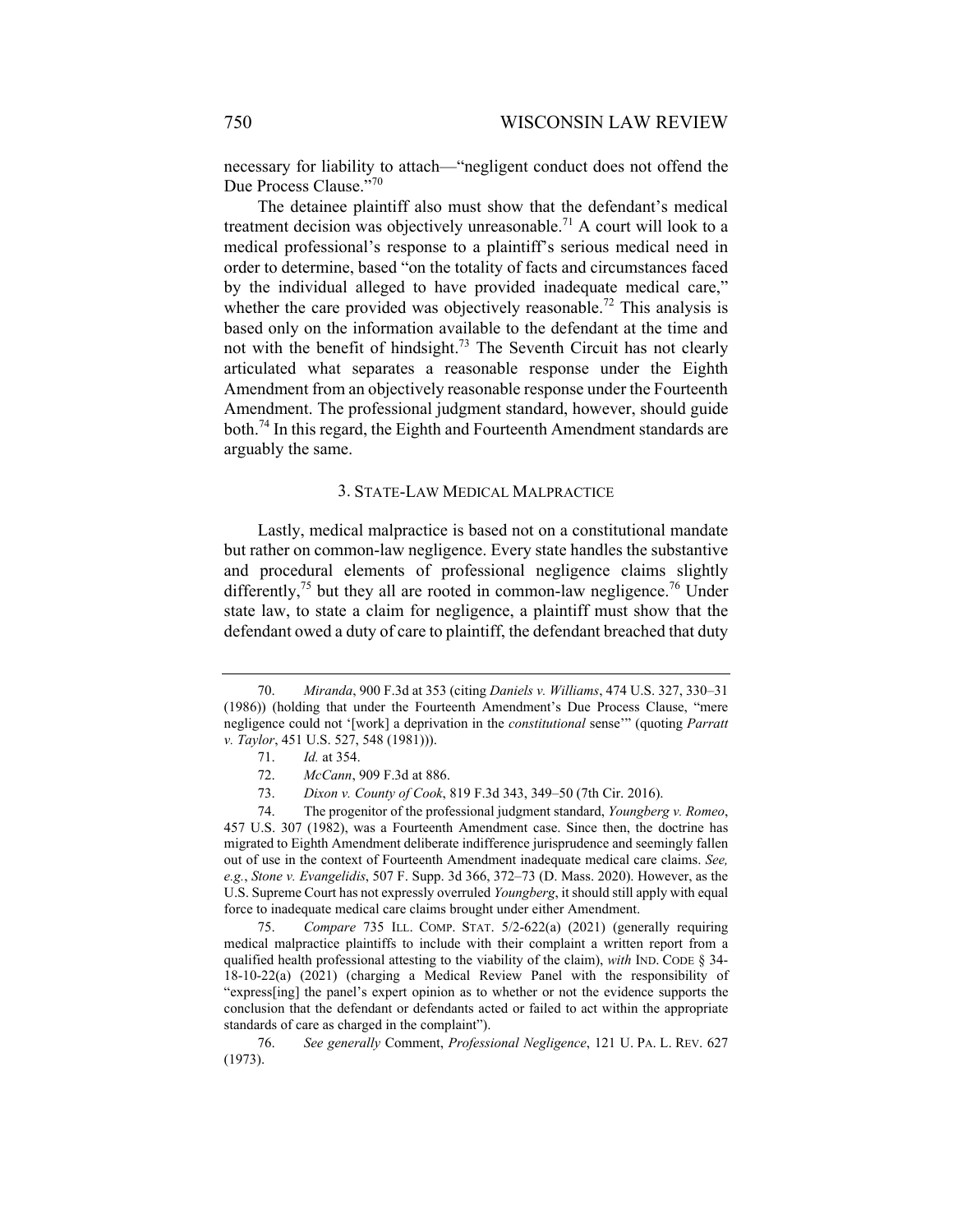of care, and that breach proximately caused injury to the plaintiff.<sup>77</sup> Just as ordinary persons are held to an ordinary duty of care, physicians are held to a professional duty of care—that is, "to possess and to apply that degree of knowledge, skill, and care which a reasonably well-qualified physician in the same or similar community would bring to a similar case under similar circumstances."<sup>78</sup> A plaintiff in a medical malpractice action must prove "the proper standard of care against which the defendant physician's conduct is measured; an unskilled or negligent failure to comply with the applicable standard; and a resulting injury proximately caused by the physician's want of skill or care."<sup>79</sup>

Notably, medical malpractice does not require a plaintiff to show that a defendant acted with "purposeful, knowing, or reckless disregard of the consequences."80 In fact, a medical malpractice plaintiff is not required to submit evidence of any subjective knowledge or intent on the part of a defendant. Once a plaintiff has shown that a defendant owed a professional duty of care, breached the duty, and caused harm to the plaintiff as a result, the plaintiff has carried their burden. $81$  The applicable standard of care and the breach of that standard usually must be established through expert testimony.82 Expert testimony is not required, however, when "the professional's conduct is so grossly negligent or the treatment so common that a lay juror could readily appraise it."83 The general requirement of expert testimony in malpractice claims is also the biggest *practical*  distinction between such claims and constitutional claims of inadequate medical treatment. An aversion to, or the impracticability or impossibility of, retaining expert witnesses arguably forces many plaintiffs to allege constitutional violations for their inadequate medical care as opposed to state-law medical malpractice claims.

 <sup>77.</sup> *Espinoza v. Elgin, Joliet & E. Ry.*, 649 N.E.2d 1323, 1326 (Ill. 1995).

 <sup>78.</sup> *Purtill v. Hess*, 489 N.E.2d 867, 872 (Ill. 1986).

 <sup>79.</sup> *Id.* at 872.

 <sup>80.</sup> *Miranda v. County of Lake*, 900 F.3d 335, 354 (7th Cir. 2018) (noting plaintiff's burden to prove defendant's culpable mental state under the Fourteenth Amendment).

 <sup>81.</sup> *Purtill*, 489 N.E.2d at 872.

 <sup>82.</sup> *Jones v. Chi. HMO Ltd.*, 730 N.E.2d 1119, 1130 (Ill. 2000) ("The rationale for requiring expert testimony is that a lay juror is not skilled in the profession and thus is not equipped to determine what constitutes reasonable care in professional conduct without the help of expert testimony.").

 <sup>83.</sup> *Id.*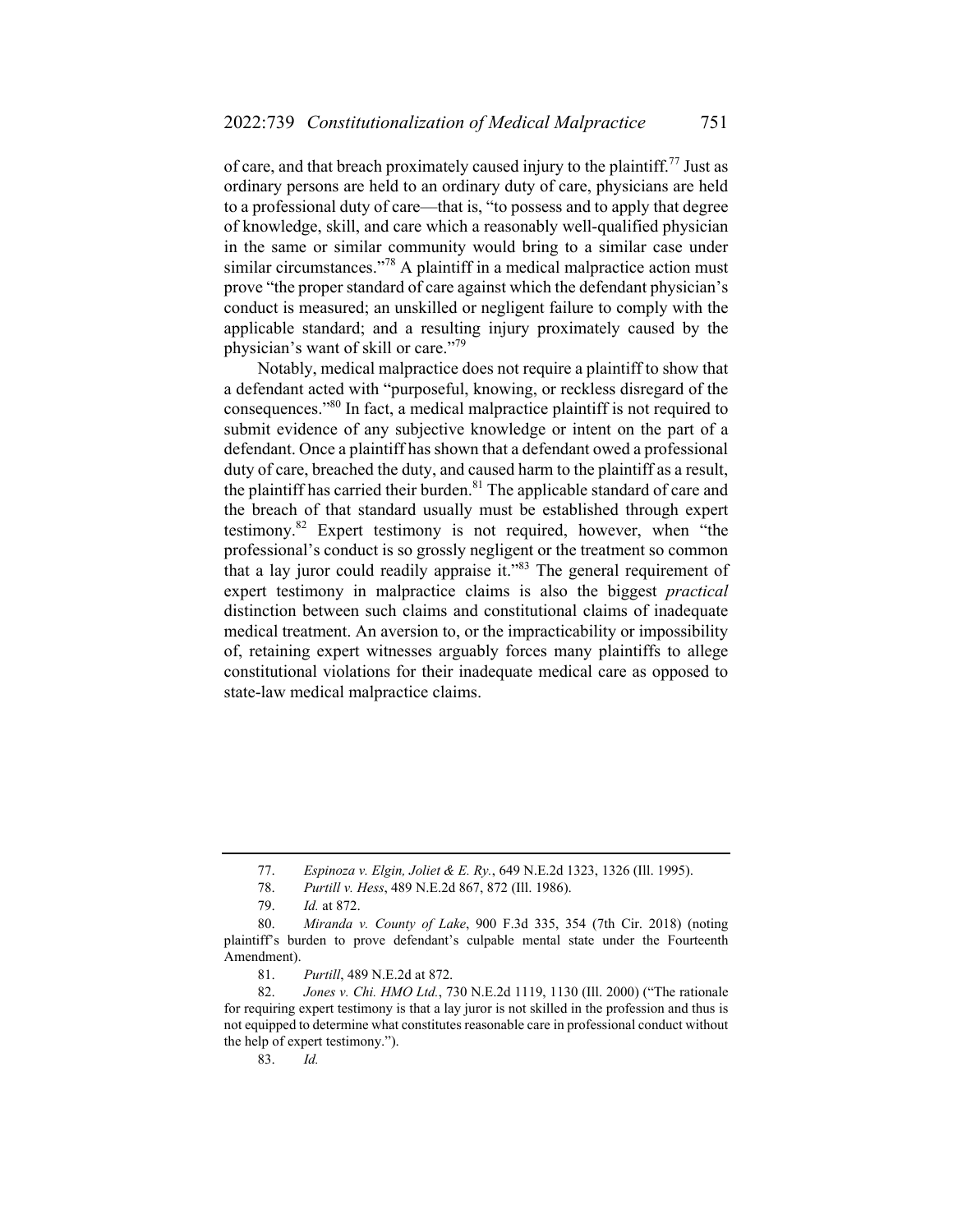#### *B. Practical Considerations*

### 1. MEDICAL MALPRACTICE CLAIMS GENERALLY REQUIRE EXPERT **TESTIMONY**

State-law medical malpractice plaintiffs usually require expert testimony to prove their cases, whereas plaintiffs claiming constitutional violations do not<sup>84</sup>; "[g]enerally, expert testimony is needed to support a charge of malpractice because jurors are not skilled in the practice of medicine and would find it difficult without the help of medical evidence to determine any lack of necessary scientific skill on the part of the physician."85 Expert testimony is required to show both the professional duty of care that a medical provider owes to a person who was in plaintiff's position and how the defendant medical provider breached that professional duty of care.<sup>86</sup>

Not every medical professional is competent to testify on the professional standard of care owed by every other medical professional. In Illinois, for example, an expert witness must be "a licensed member of the school of medicine about which the expert proposes to testify; and that . . . expert must be familiar with the methods, procedures, and treatments ordinarily observed by other health-care providers in either the defendant's community or a similar community."87 This is an additional burden on the plaintiff, who must "affirmatively establish[] the expert's qualifications and competency to testify."88 If a plaintiff cannot offer competent expert testimony, summary judgment in favor of the defendant is not only proper, but also necessary, regardless of the merits of the case.<sup>89</sup> The only exception to this requirement is when a medical provider's "negligence

 <sup>84.</sup> *Walski v. Tiesenga*, 381 N.E.2d 279, 282 (Ill. 1978) ("[T]he plaintiff in a medical malpractice action generally must establish the standard of care through expert testimony."); *see also Purtill*, 489 N.E.2d at 872 ("Unless the physician's negligence is so grossly apparent or the treatment so common as to be within the everyday knowledge of a layperson, expert medical testimony is required to establish the standard of care and the defendant physician's deviation from that standard.").

 <sup>85.</sup> *Walski*, 381 N.E.2d at 282.

 <sup>86.</sup> *Weekly v. Solomon*, 510 N.E.2d 152, 155 (Ill. App. Ct. 1987) ("In a medical malpractice action, plaintiff must show, through expert testimony, the standard of care applicable to the defendant physician and the failure of defendant to conform to the standard.").

 <sup>87.</sup> *Sullivan v. Edward Hosp.*, 806 N.E.2d 645, 655 (Ill. 2004); *see also Dolan v. Galluzzo*, 398 N.E.2d 13, 16 (Ill. 1979) ("We therefore hold that, in order to testify as an expert on the standard of care in a given school of medicine, the witness must be licensed therein.").

 <sup>88.</sup> *Weekly*, 510 N.E.2d at 155.

 <sup>89.</sup> *Paquet v. Steiner*, 607 N.E.2d 615, 619 (Ill. App. Ct. 1993) ("As a final matter, the summary judgment granted to defendants must stand because plaintiff cannot maintain an action sounding in medical malpractice without expert testimony on matters related to the doctor's deviation from the relevant standard of care.").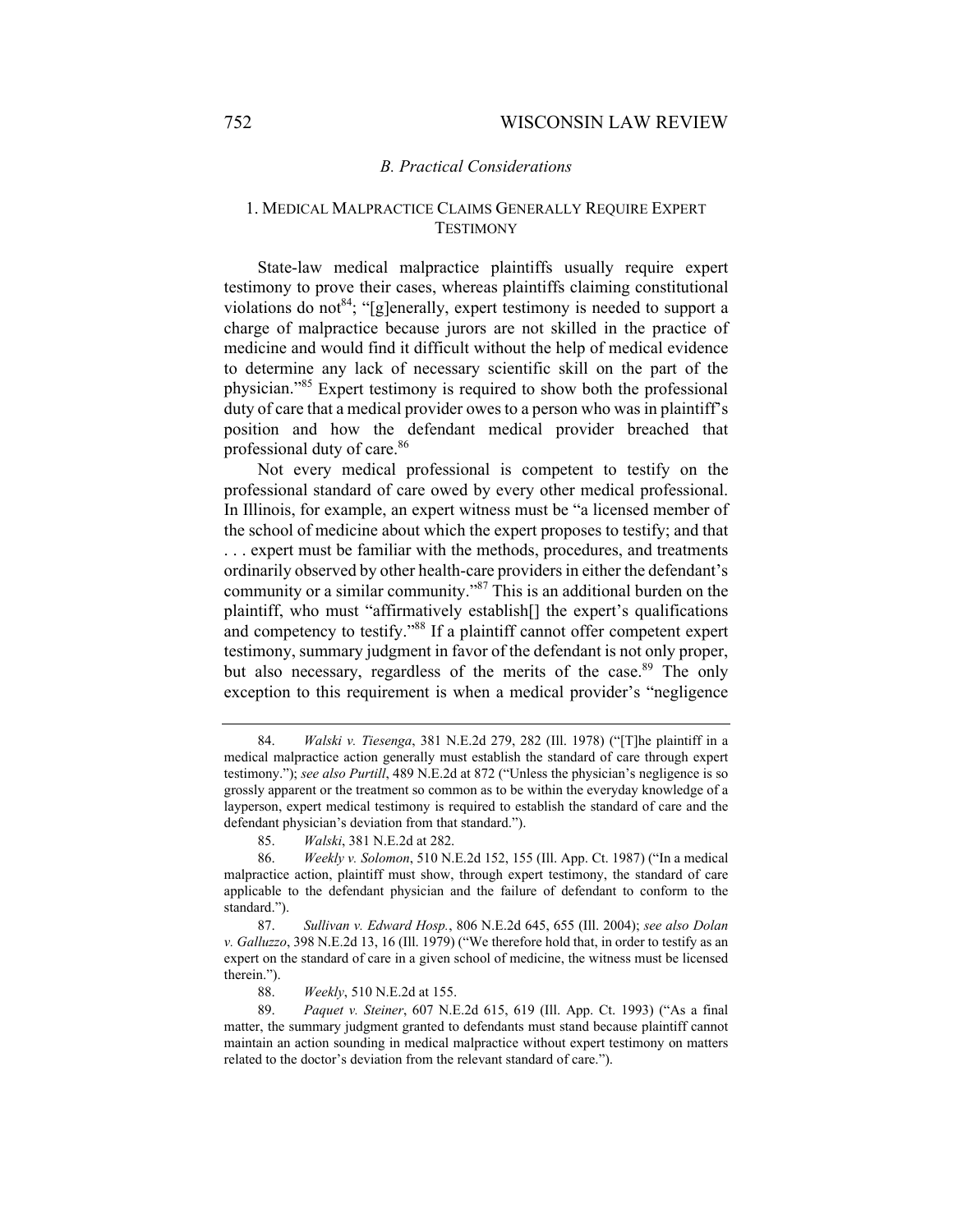[was] so grossly apparent or the treatment so common as to be within the everyday knowledge of a layperson."<sup>90</sup>

Like other state legislatures, Illinois has codified this requirement in its Healing Art Malpractice  $Act^{91}$ :

(a) In any action, whether in tort, contract or otherwise, in which the plaintiff seeks damages for injuries or death by reason of medical, hospital, or other healing art malpractice, the plaintiff's attorney or the plaintiff, if the plaintiff is proceeding pro se, shall file an affidavit, attached to the original and all copies of the complaint, declaring one of the following:

(1) That the affiant has consulted and reviewed the facts of the case with a health professional who the affiant reasonably believes: (i) is knowledgeable in the relevant issues involved in the particular action; (ii) practices or has practiced within the last 6 years or teaches or has taught within the last 6 years in the same area of health care or medicine that is at issue in the particular action; and (iii) is qualified by experience or demonstrated competence in the subject of the case; that the reviewing health professional has determined in a written report, after a review of the medical record and other relevant material involved in the particular action that there is a reasonable and meritorious cause for the filing of such action; and that the affiant has concluded on the basis of the reviewing health professional's review and consultation that there is a reasonable and meritorious cause for filing of such action. (2) That the affiant was unable to obtain a consultation required by paragraph 1 because a statute of limitations would impair the action and the consultation required could not be obtained before the expiration of the statute of limitations. If an affidavit is executed pursuant to this paragraph, the certificate and written report required by paragraph 1 shall be filed within 90 days after the filing of the complaint. The defendant shall be excused from answering or otherwise pleading until 30 days after being served with a certificate required by paragraph 1.

(3) That a request has been made by the plaintiff or his attorney for examination and copying of records pursuant to Part 20 of Article VIII of this Code and the party required to comply under those Sections has failed to produce such records within 60 days of the receipt of the request. If an

 <sup>90.</sup> *Purtill v. Hess*, 489 N.E.2d 867, 872 (Ill. 1986).

 <sup>91. 735</sup> ILL. COMP. STAT. 5/2-622 (2019).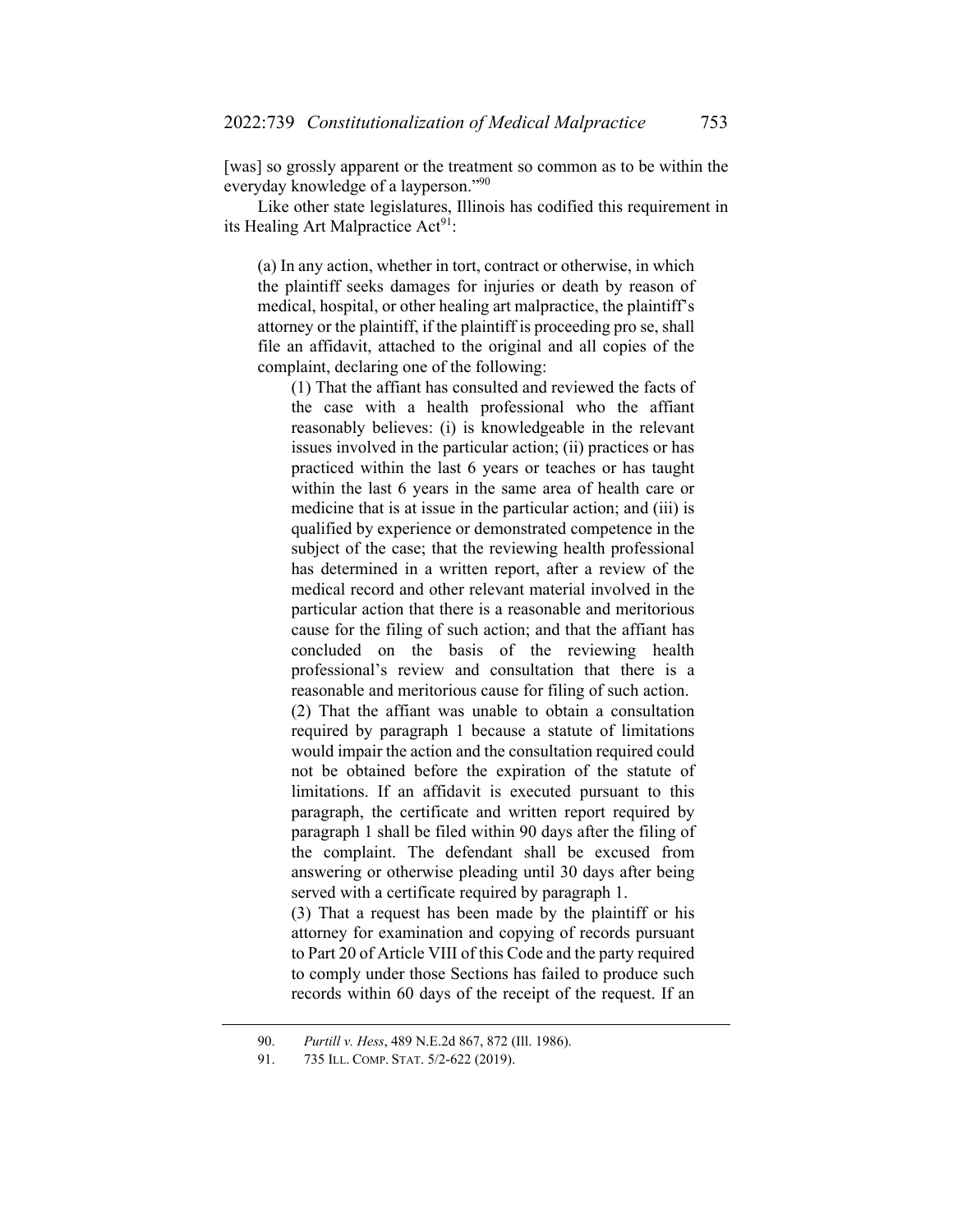affidavit is executed pursuant to this paragraph, the certificate and written report required by paragraph 1 shall be filed within 90 days following receipt of the requested records. All defendants except those whose failure to comply with Part 20 of Article VIII of this Code is the basis for an affidavit under this paragraph shall be excused from answering or otherwise pleading until 30 days after being served with the certificate required by paragraph  $1.^{92}$ 

An affidavit, often referred to as a certificate of merit, and a reviewing health professional's written report for each defendant must be included with plaintiff's complaint.<sup>93</sup> The failure to include a certificate of merit is grounds for dismissal.<sup>94</sup> The Illinois Supreme Court has upheld the Act's requirements amid challenges to its constitutionality under both the state constitution and the Federal Constitution.<sup>95</sup> The court reasoned that the Act was permissible because it simply enforced an already existing legal requirement—namely, expert testimony—before legal costs to both parties mounted.<sup>96</sup> The Act was designed to quickly and efficiently screen those malpractice claims that, as a matter of law, had no chance of success, and Illinois courts have enforced it with that in mind. $97$ 

Conversely, under Indiana's approach, a potential malpractice claimant first must present their proposed complaint to a medical review panel comprised of health experts and receive an opinion by the panel prior to commencing the action.<sup>98</sup> All medical review board members are healthcare providers who "hold a license to practice in their profession."<sup>99</sup> A plaintiff can avoid this requirement only if the damages they seek total

 <sup>92.</sup> *Id.* § 2-622(a).

 <sup>93.</sup> *Id.* § 2-622(b) ("Where a certificate and written report are required pursuant to this Section a separate certificate and written report shall be filed as to each defendant who has been named in the complaint and shall be filed as to each defendant named at a later time.").

 <sup>94.</sup> *Id.* § 2-622(g) ("The failure to file a certificate required by this Section shall be grounds for dismissal under Section 2-619.").

 <sup>95.</sup> *DeLuna v. St. Elizabeth's Hosp.*, 588 N.E.2d 1139, 1143 (Ill. 1992) (upholding the state and federal constitutionality of Illinois's certificate of merit pleading requirement).

 <sup>96.</sup> *Id.* at 1142 ("Section 2-622 is designed to reduce the number of frivolous suits that are filed and to eliminate such actions at an early stage, before the expenses of litigation have mounted.").

 <sup>97.</sup> *See, e.g.*, *Woodard v. Krans*, 600 N.E.2d 477, 484 (Ill. App. Ct. 1992) (noting that "section 2-622 is intended primarily to foreclose frivolous medical malpractice suits at the pleading stage").

<sup>98.</sup> IND. CODE § 34-18-8-4 (2021).

 <sup>99.</sup> *Id.* § 34-18-10-5.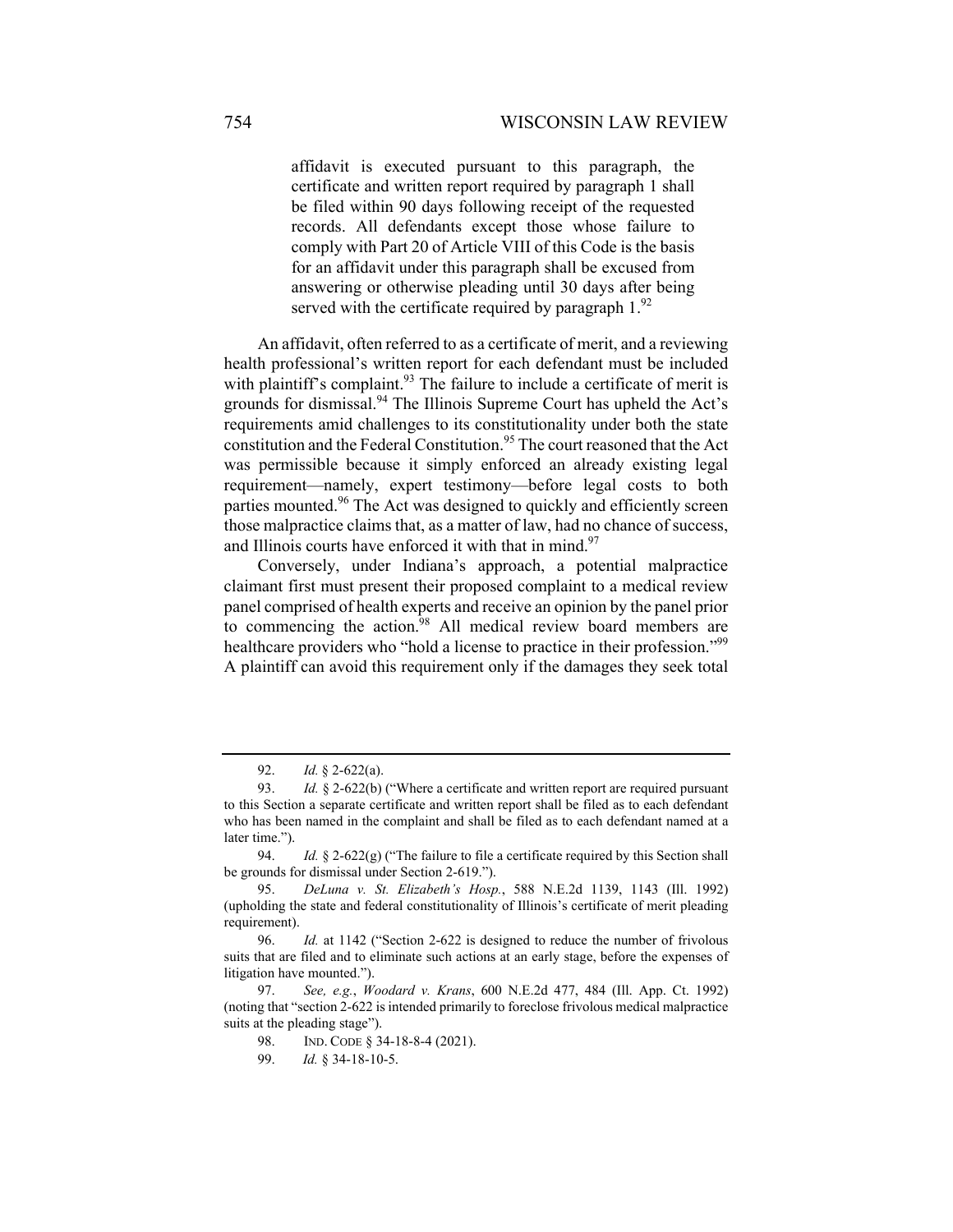less than \$15,000 or if all parties agree, in writing, to proceed without first presenting the complaint to the panel.<sup>100</sup>

In Wisconsin, the question of whether expert testimony is required is not codified but rather turns on whether the underlying issue is "within the realm of the ordinary experience of mankind."<sup>101</sup> Expert testimony generally is required to establish the applicable professional standard of care, as it is not usually "within the realm of the ordinary experience of mankind." This includes "professional nursing or professional hospital care."102 Expert testimony is not required, on the other hand, to establish applicable standards of care for "nonmedical, administrative, ministerial or routine care."103 The distinction will turn not on the profession of the provider but rather on the nature of the decision or act that gave rise to the claim.<sup>104</sup>

State law controls what and when expert testimony is required to carry a medical malpractice claim and varies state by state, but the mere *specter* of the requirement likely incentivizes potential litigants with limited resources to pursue constitutional claims instead.

#### 2. MEDICAL MALPRACTICE DAMAGES MAY BE CAPPED BY STATE LAW

Plaintiffs bring Eighth and Fourteenth Amendment inadequate medical care claims under 42 U.S.C. § 1983, which does not limit compensatory or punitive damages.<sup>105</sup> Further, these claims can entitle

 <sup>100.</sup> *See id.* § 34-18-8-5 ("Notwithstanding section 4 of this chapter, a claimant may commence an action in court for malpractice without the presentation of the claim to a medical review panel if the claimant and all parties named as defendants in the action agree that the claim is not to be presented to a medical review panel."); *id.* § 34-18-8-6(a) ("Notwithstanding section 4 of this chapter, a patient may commence an action against a health care provider for malpractice without submitting a proposed complaint to a medical review panel if the patient's pleadings include a declaration that the patient seeks damages from the health care provider in an amount not greater than fifteen thousand dollars (\$15,000).").

 <sup>101.</sup> *State v. Kandutsch*, 799 N.W.2d 865, 872 (Wis. 2011) (quoting *Cramer v. Theda Clark Mem. Hosp.*, 172 N.W.2d 427, 428 (Wis. 1969)).

 <sup>102.</sup> *Kujawski v. Arbor View Health Care Ctr.*, 407 N.W.2d 249, 252 (Wis. 1987). 103. *Id.*

 <sup>104.</sup> *Id.* (holding that expert testimony was not required to establish a standard of care applicable to the decision whether to restrain a patient in a wheelchair, even though Wisconsin law required that a physician make the decision).

 <sup>105.</sup> *See* 42 U.S.C. § 1983; *see also Imbler v. Pachtman*, 424 U.S. 409, 417 (1976) ("Title 42 U.S.C. § 1983 provides that '[e]very person' who acts under color of state law to deprive another of a constitutional right shall be answerable to that person in a suit for damages."); *Smith v. Wade*, 461 U.S. 30, 56 (1983) ("We hold that a jury may be permitted to assess punitive damages in an action under  $\S$  1983 . . . .").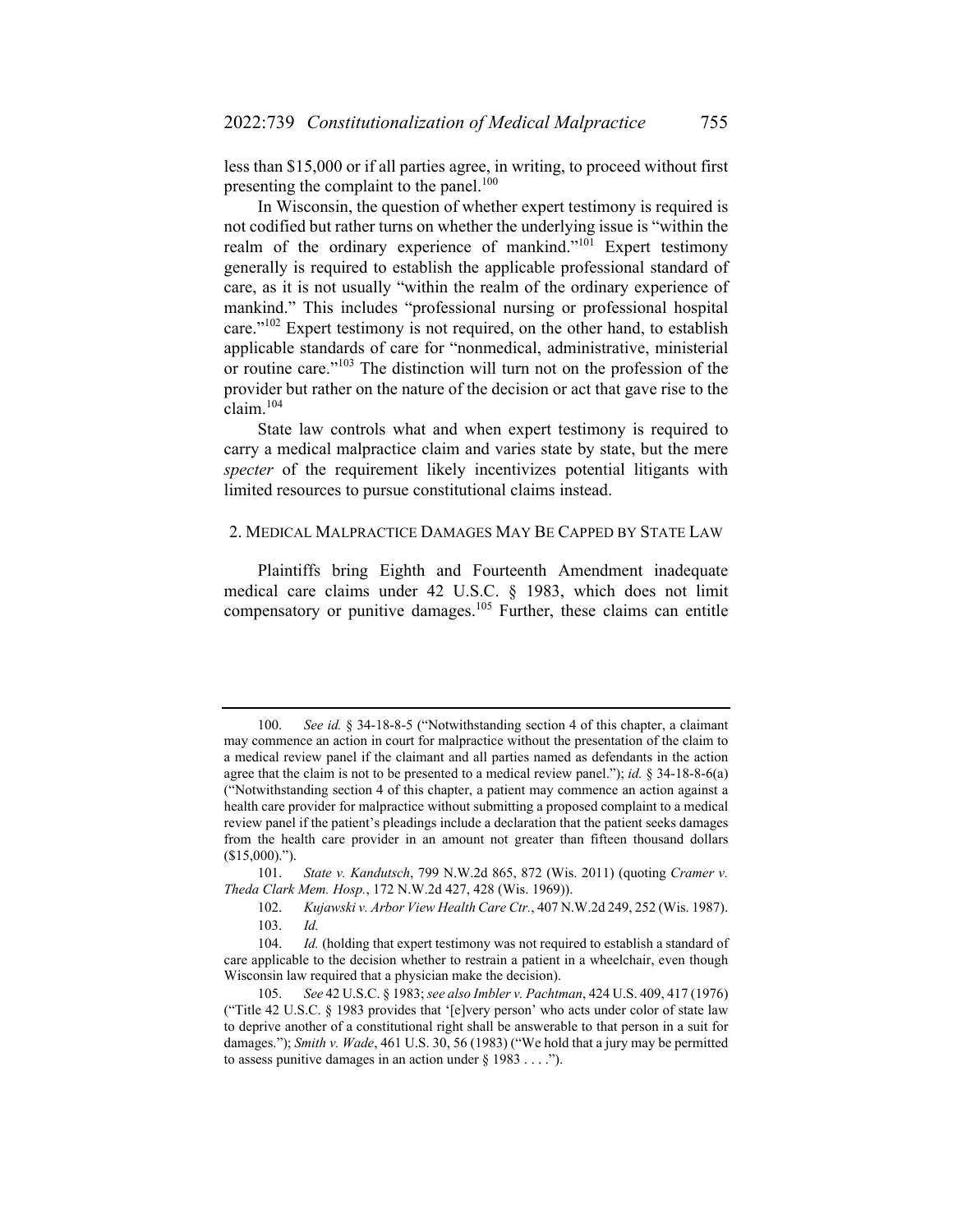successful plaintiffs to reasonable attorney's fees.<sup>106</sup> The Prison Litigation Reform Act (PLRA), $107$  however, does limit attorney's fee awards to an hourly rate based on 150% of the rate established for court-appointed counsel in 18 U.S.C. § 3006A.<sup>108</sup> As a further pseudo-limitation, the award of attorney's fees must be deducted from the judgment, not to exceed 25% of the judgment amount.109 The U.S. Supreme Court has held that this section of the PLRA requires that courts awarding fees to successful plaintiffs apply up to 25% of the total judgment to satisfy any award of attorney's fees before requiring a defendant to contribute additional funds.<sup>110</sup> Although pretrial detainees technically are not prisoners under the Eighth Amendment, they are included in the PLRA's definition of "prisoner"; therefore, the cap on attorney's fees also applies to their Fourteenth Amendment inadequate medical care claims brought under 42 U.S.C. § 1983.<sup>111</sup> Despite the cap on attorney's fees that may discourage lawyers from representing plaintiffs with constitutional claims, the prospect of uncapped compensatory and punitive damages almost certainly appeals to the plaintiffs themselves.

States, on the other hand, can and do limit damage awards for medical malpractice claims. There is wide variance in states' approaches to

 <sup>106.</sup> *See* § 1988(b) ("In any action or proceeding to enforce a provision of sections [1983, et al], the court, in its discretion, may allow the prevailing party, other than the United States, a reasonable attorney's fee as part of the costs . . . .").

 <sup>107.</sup> Prison Litigation Reform Act of 1995, Pub. L. No. 104-134 (codified as amended in scattered titles and sections of the U.S.C.).

 <sup>108. § 1997</sup>e(d)(3) ("No award of attorney's fees . . . shall be based on an hourly rate greater than 150 percent of the hourly rate established under section 3006A of title 18 [United States Code] for payment of court-appointed counsel."); *see also Johnson v. Daley*, 339 F.3d 582, 598 (7th Cir. 2003) ("If the American Rule is constitutional, which it is, there can be no doubt about the validity of the PLRA, which does not impose a 'litigation tax' on prisoners but simply reduces the extent to which defendants must underwrite prisoners' suits.").

 <sup>109. § 1997</sup>e(d)(2) ("Whenever a monetary judgment is awarded in an action described in paragraph (1), a portion of the judgment (not to exceed 25 percent) shall be applied to satisfy the amount of attorney's fees awarded against the defendant. If the award of attorney's fees is not greater than 150 percent of the judgment, the excess shall be paid by the defendant.").

 <sup>110.</sup> *Murphy v. Smith*, 138 S. Ct. 784, 790 (2018) ("In cases governed by § 1997e(d), we hold that district courts must apply as much of the judgment as necessary, up to 25%, to satisfy an award of attorney's fees.").

 <sup>111. § 1997</sup>e(h) ("'Prisoner' defined. As used in this section, the term 'prisoner' means any person incarcerated or detained in any facility who is accused of, convicted of, sentenced for, or adjudicated delinquent for, violations of criminal law or the terms and conditions of parole, probation, pretrial release, or diversionary program."); *see also Kingsley v. Hendrickson*, 576 U.S. 389, 402 (2015) ("[W]e note that the Prison Litigation Reform Act of 1995, 42 U.S.C. §1997e, which is designed to deter the filing of frivolous litigation against prison officials, applies to both pretrial detainees and convicted prisoners."); *Kalinowski v. Bond*, 358 F.3d 978, 979 (7th Cir. 2004) (holding that civilly committed individuals detained under the Illinois Sexually Dangerous Persons Act are prisoners under the PLRA, at least when "held on unresolved criminal charges").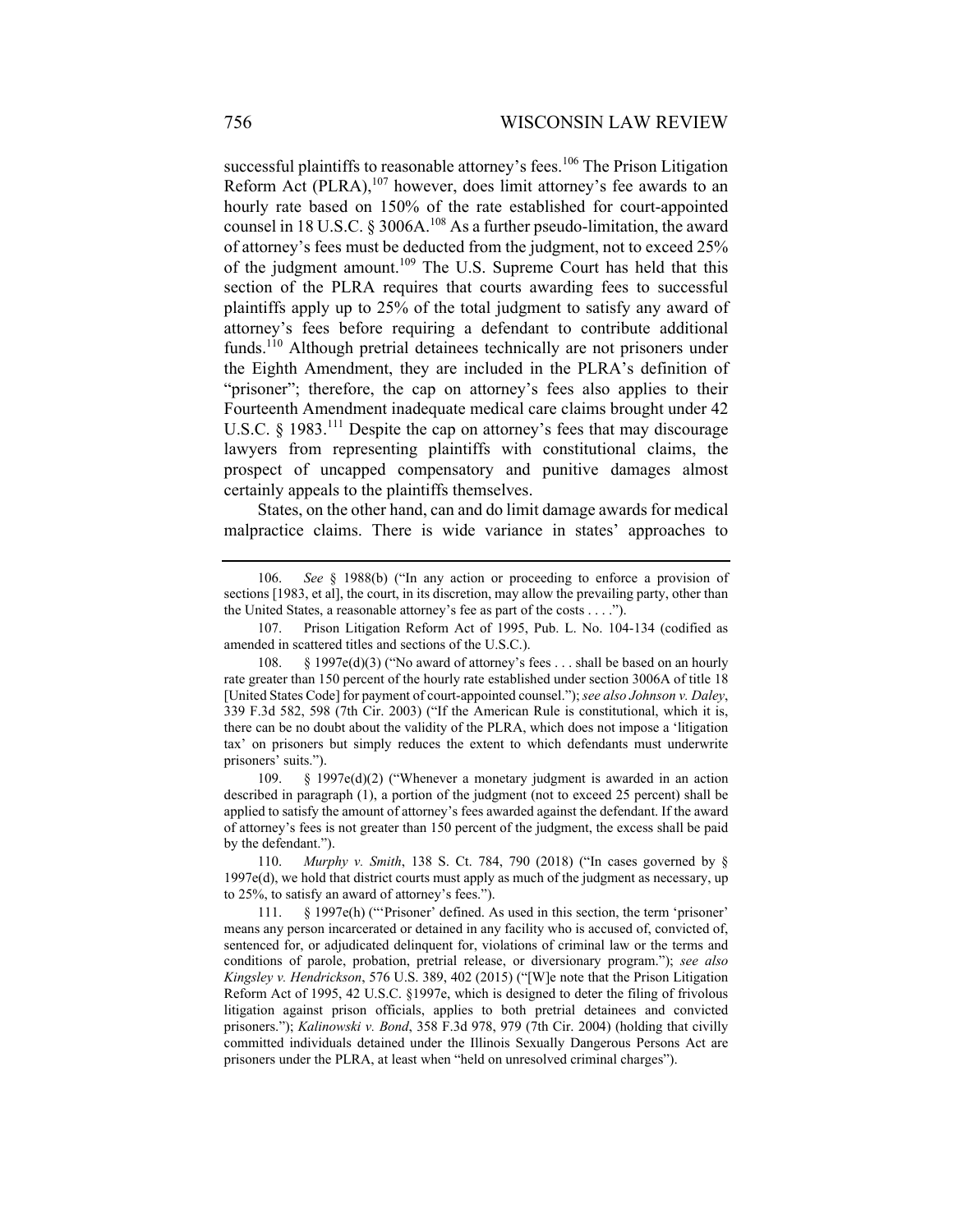permissible damage awards in malpractice claims, but most states do statutorily limit or even prohibit certain types of damages in some fashion.<sup>112</sup> Illinois, for example, formerly defined "noneconomic damages" as "damages which are intangible, including but not limited to damages for pain and suffering, disability, disfigurement, loss of consortium, and loss of society."113 On the other hand, Illinois defined economic damages as "all damages which are tangible, such as damages for past and future medical expenses, loss of income or earnings and other property loss."114 In Illinois, prior to 2010, noneconomic damages in medical malpractice cases were limited to \$500,000 against an individual doctor or nurse and  $$1,000,000$  against a hospital.<sup>115</sup> The Illinois Supreme Court held that the law violated the Illinois Constitution, specifically the separation-of-powers clause.<sup>116</sup> At present, the Illinois legislature has not sought to reassert a new cap on noneconomic damages, and economic damages remain uncapped. Although Illinois does not currently cap compensatory damages, it has expressly prohibited recovery of punitive damages in malpractice claims.<sup>117</sup>

In Wisconsin, the Wisconsin Injured Patients and Families Compensation Fund guarantees all economic damages in malpractice claims but only up to  $$750,000$  in noneconomic damages.<sup>118</sup> The compensation limit does not technically cap damage awards, but it has the same practical effect as one because successful plaintiffs can recover from the fund only those damage awards exceeding the defendants' required

 <sup>112.</sup> *See, e.g.*, 735 ILL. COMP. STAT. 5/2-1115.2(b) (1995).

 <sup>113.</sup> *Id.*, *invalidated by Lebron v. Gottlieb Mem. Hosp.*, 930 N.E.2d 895 (Ill. 2010).

 <sup>114. 5/2-1115.2(</sup>a), *invalidated by Best v. Taylor Mach. Works*, 689 N.E.2d 1057, 1064 (Ill. 1997).

 <sup>115. 735</sup> ILL. COMP. STAT. 5/2-1706.5 (2005), *invalidated by Lebron*, 930 N.E.2d at 914.

 <sup>116.</sup> *Lebron*, 930 N.E.2d at 914 ("We hold that the limitation on noneconomic damages in medical malpractice actions set forth in section 2-1706.5 of the Code violates the separation of powers clause of the Illinois Constitution . . . and is invalid." (citation omitted)).

 <sup>117. 735</sup> ILL.COMP. STAT. 5/2-1115 (2021) ("In all cases, whether in tort, contract or otherwise, in which the plaintiff seeks damages by reason of legal, medical, hospital, or other healing art malpractice, no punitive, exemplary, vindictive or aggravated damages shall be allowed.").

 <sup>118.</sup> *See* WIS. STAT. § 893.55(4) (2019–20) ("The limit on total noneconomic damages for each occurrence under par. (b) on or after April 6, 2006, shall be \$750,000."); *Mayo v. Wis. Injured Patients & Fams. Comp. Fund*, 914 N.W.2d 678, 685 (Wis. 2018) ("In regard to those injured by medical malpractice, the Fund guarantees payment of 100 percent of all settlements and judgments for economic damages arising from medical malpractice. However, payments by the Fund for noneconomic damages are limited to \$750,000 for each claim.").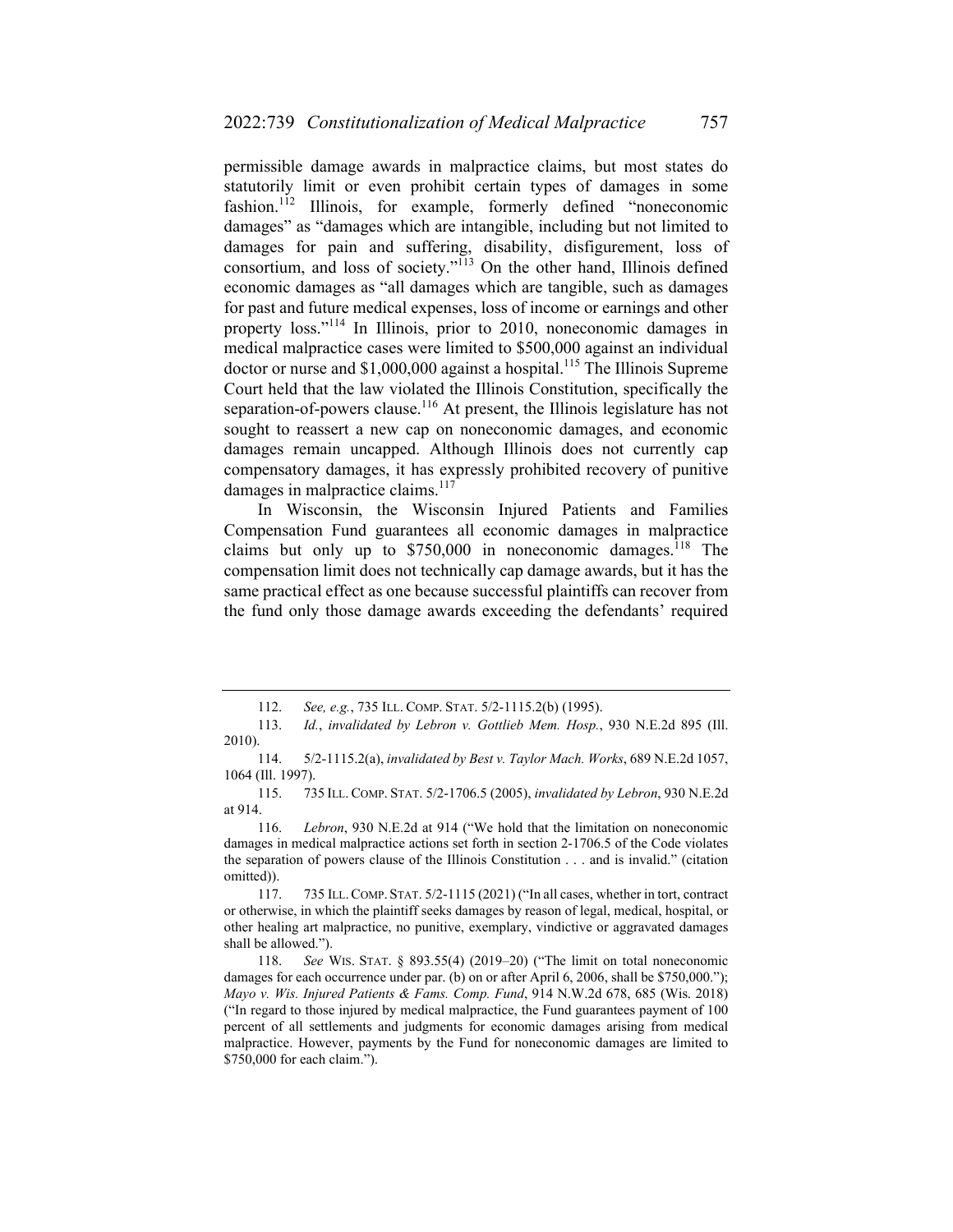liability insurance policy limits.119 The Wisconsin Supreme Court has upheld the  $$750,000$  limit as constitutional.<sup>120</sup> Like Illinois, Wisconsin does not allow for recovery of punitive damages in medical malpractice cases.<sup>121</sup>

Indiana also has statutorily created a malpractice victim's compensation fund—the Patient Compensation Fund.<sup>122</sup> Under Indiana law, malpractice plaintiffs may recover economic and noneconomic compensatory damages.123 Further, Indiana law does not prohibit an award of punitive damages in malpractice cases.124 Although Indiana does not limit damage awards categorically, it does limit the total amount recoverable to \$1,800,000 for any single act of malpractice that occurred after June 30, 2019.<sup>125</sup> Of the total damage award, a liable healthcare provider is responsible for paying the first \$500,000 of the damage award, and the Patient Compensation Fund is responsible for contributing the remainder.<sup>126</sup> Attorney's fees also are available for a successful plaintiff's attorney but may not exceed thirty-two percent of the total recovery.<sup>127</sup>

While individual states can limit damage awards for malpractice claims and prohibit categories of recoverable damages, sometimes in very complicated ways, damages for constitutional claims brought under 42 U.S.C. § 1983 are not capped.<sup>128</sup> Illinois does not limit compensatory

 124. *Cacdac v. West*, 705 N.E.2d 506, 510–11 (Ind. Ct. App. 1999) ("Nothing in the Indiana Medical Malpractice Act prohibits the award of punitive damages, and we know of no reason physicians or other medical personnel who engage in such conduct should be immune from such damages.").

127. § 34-18-18-1(2).

 128. *See* 42 U.S.C. § 1983; *see also Imbler v. Pachtman*, 424 U.S. 409, 417 (1976) ("Title 42 U.S.C. § 1983 provides that '[e]very person' who acts under color of state law to deprive another of a constitutional right shall be answerable to that person in a suit for damages."); *Smith v. Wade*, 461 U.S. 30, 56 (1983) ("We hold that a jury may be permitted to assess punitive damages in an action under  $\S$  1983 . . . .").

 <sup>119.</sup> *Wis. Med. Soc'y v. Morgan*, 787 N.W.2d 22, 27 (Wis. 2010) ("In other words, the Fund is liable for payments 'after a health care provider's statutorily mandated liability coverage limits are exceeded.'" (quoting *Wis. Patients Comp. Fund v. Wis. Health Care Liab. Ins. Plan*, 547 N.W.2d 578, 583 (1996))).

 <sup>120.</sup> *Mayo*, 914 N.W.2d at 697.

 <sup>121.</sup> *See* § 893.55(5) (listing categories of recoverable awards in malpractice claims but not including punitive damages); *see also Lund v. Kokemoor*, 537 N.W.2d 21, 25 (Wis. Ct. App. 1995) (finding that by failing to specifically include punitive damages as a recoverable class of damages, the Wisconsin legislature had intended to preclude them).

 <sup>122.</sup> IND. CODE § 34-18-6-1 (2021).

 <sup>123.</sup> *See* § 34-18-14-3.

 <sup>125. § 34-18-14-3(</sup>a)(5) ("The total amount recoverable for an injury or death of a patient may not exceed . . . [o]ne million eight hundred thousand dollars (\$1,800,000) for an act of malpractice that occurs after June 30, 2019.").

 <sup>126. § 34-18-14-3(</sup>b)(3).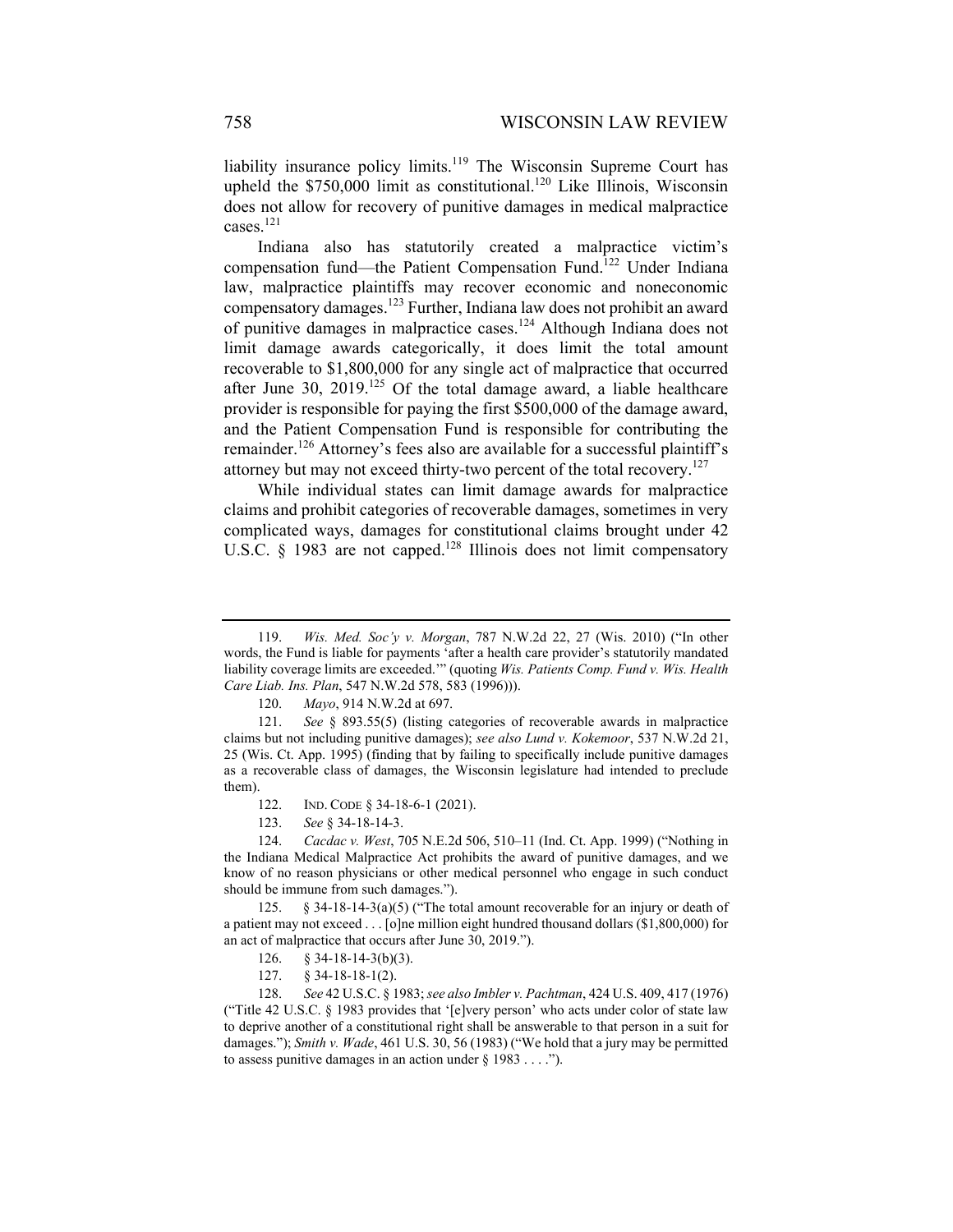damages for malpractice claims but prohibits punitive damages.<sup>129</sup> Wisconsin also prohibits punitive damages and practically limits recovery of noneconomic compensatory damages to \$750,000.130 Indiana permits an award of punitive damages but limits the total amount recoverable to \$1,800,000.<sup>131</sup> The uncapped compensatory and punitive damages, as well as reasonable attorney's fees, recoverable in successful constitutional claims likely appeal to litigants seeking to vindicate their rights in the wake of perceived inadequate medical treatment.

#### II. THE STANDARDS COMPARED AND DISTINGUISHED

### *A. Both the Eighth and Fourteenth Amendment Standards Require Deliberate Action to Hold Medical Defendants Liable for Inadequate Medical Care*

Although the Constitution places affirmative duties on state and federal actors to provide adequate medical care for their prisoners and detainees, it does not automatically attach civil liability to the negligent breach of those duties.<sup>132</sup> The Supreme Court has held that the Eighth Amendment's proscription of cruel and unusual *punishments* and the Fourteenth Amendment's proscription of *deprivations* without due process denote voluntary action.<sup>133</sup> Thus, only deliberate actions depriving prisoners and detainees of adequate medical care implicate the Eighth and

 <sup>129. 735</sup> ILL.COMP. STAT. 5/2-1115 (2021) ("In all cases, whether in tort, contract or otherwise, in which the plaintiff seeks damages by reason of legal, medical, hospital, or other healing art malpractice, no punitive, exemplary, vindictive or aggravated damages shall be allowed.").

<sup>130.</sup> WIS. STAT. § 893.55(4)(d) (2019–20).

 <sup>131.</sup> *See* IND. CODE § 34-18-14-3(a)(5) (2021).

 <sup>132.</sup> *See Farmer v. Brennan*, 511 U.S. 825, 844–45, 847 (1994) ("Accordingly, we reject petitioner's arguments and hold that a prison official may be held liable under the Eighth Amendment for denying humane conditions of confinement only if he knows that inmates face a substantial risk of serious harm and disregards that risk by failing to take reasonable measures to abate it."); *see also Daniels v. Williams*, 474 U.S. 327, 330– 31 (1986) (holding that under the Fourteenth Amendment's Due Process Clause, "mere negligence could not '[work] a deprivation in the *constitutional sense*.'" (quoting *Parratt v. Taylor*, 451 U.S. 527, 548 (1981))).

 <sup>133.</sup> *See Estelle v. Gamble*, 429 U.S. 97, 105–06 (1976) ("Similarly, in the medical context, an inadvertent failure to provide adequate medical care cannot be said to constitute 'an unnecessary and wanton infliction of pain' or to be 'repugnant to the conscience of mankind.'"); *Farmer*, 511 U.S. at 837–38 ("The Eighth Amendment does not outlaw cruel and unusual 'conditions'; it outlaws cruel and unusual 'punishments.'"); *Daniels*, 474 U.S. at 331 ("Historically, this guarantee of due process has been applied to deliberate decisions of government officials to deprive a person of life, liberty, or property." (first citing *Davidson v. New Orleans*, 96 U.S. 97 (1878); then citing *Rochin v. California*, 342 U.S. 165 (1952); then citing *Bell v. Burson*, 402 U.S. 535 (1971); then citing *Ingraham v. Wright*, 430 U.S. 651 (1977); and then citing *Hudson v. Palmer*, 468 U.S. 517 (1984))).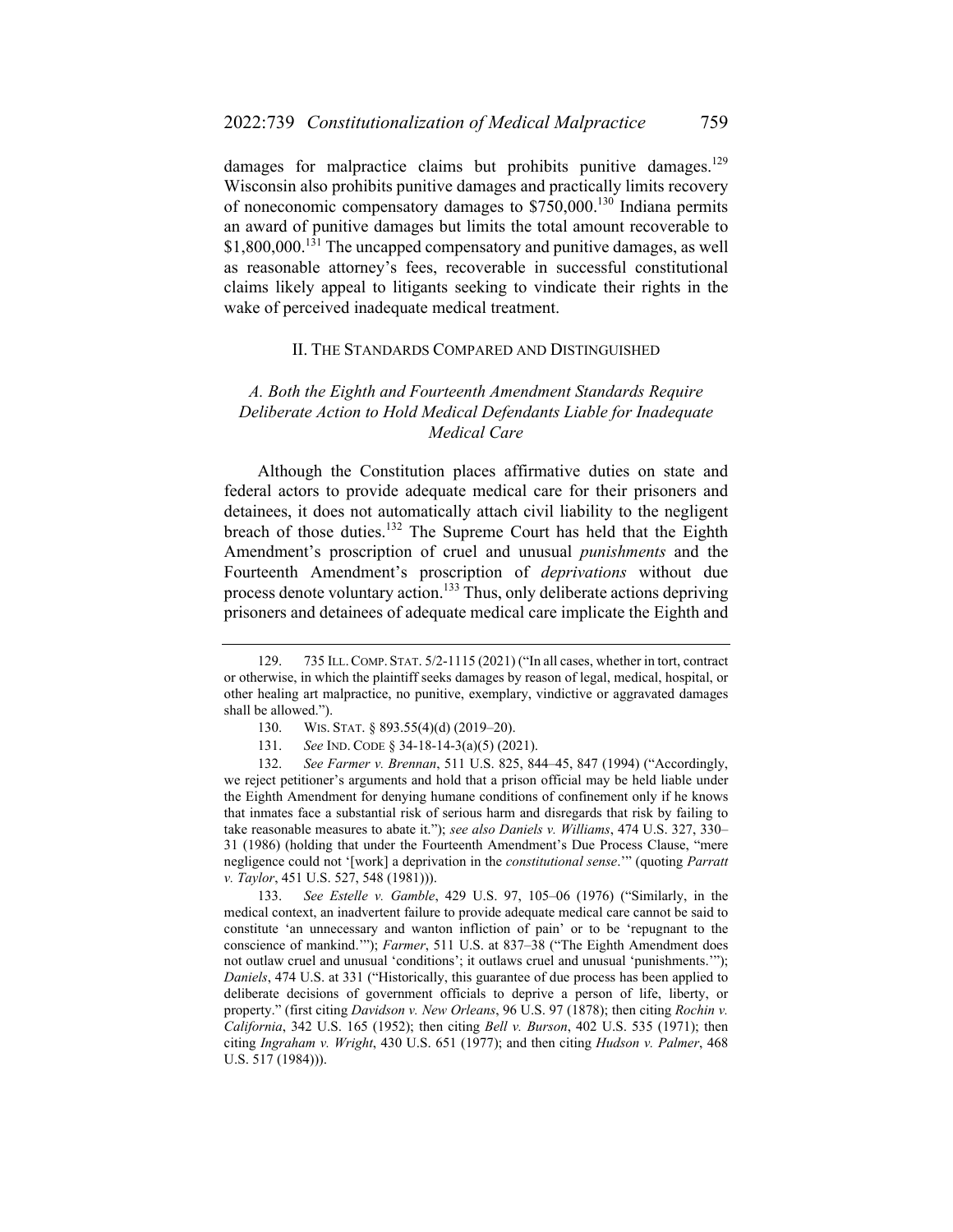Fourteenth Amendments, respectively. In Eighth Amendment cases, the Court has held that criminal recklessness is the threshold mental state that is, actual knowledge of a serious medical need coupled with a conscious disregard.134

In the recent case of *Walker v. Wexford Health Sources, Inc.*, 135 the Seventh Circuit described the evidentiary standard for the subjective element that a plaintiff must meet to survive summary judgment in an Eighth Amendment deliberate indifference claim:

To establish the subjective component, [plaintiff] must show that [defendant] knew of facts from which he could infer that a substantial risk of serious harm existed, and that he did, in fact, draw that inference. . . . "[E]vidence of medical negligence is not enough to prove deliberate indifference," but evidence that a medical professional "knew better than to make the medical decision[] that [he] did" is enough to survive summary judgment. . . .

In practice, "[s]tate-of-mind evidence sufficient to create a jury question might include the obviousness of the risk from a particular course of medical treatment; . . . persistence in a course of treatment known to be ineffective; or proof that the defendant's treatment decision departed so radically from accepted professional judgment, practice, or standards that a jury may reasonably infer that the decision was not based on professional judgment."<sup>136</sup>

The distinction between presenting evidence of inadequate medical treatment and presenting evidence of *deliberately* inadequate medical treatment is crucial to constitutional claims of inadequate medical treatment. That is why the Seventh Circuit emphasized the knowledge requirement in *Walker*. 137 A medical provider who provides inadequate medical care might be negligent, but a defendant who knowingly provides inadequate medical care is deliberately indifferent, if not malicious. A

 <sup>134.</sup> *Farmer*, 511 U.S. at 838–39 ("To be sure, the reasons for focusing on what a defendant's mental attitude actually was (or is), rather than what it should have been (or should be), differ in the Eighth Amendment context from that of the criminal law. Here, a subjective approach isolates those who inflict punishment; there, it isolates those against whom punishment should be inflicted. But the result is the same: to act recklessly in either setting a person must 'consciously disregard' a substantial risk of serious harm." (citing MODEL PENAL CODE § 2.02(2)(c) (AM. L. INST., Official Draft and Revised Comments 1985))).

 <sup>135. 940</sup> F.3d 954 (7th Cir. 2019).

 <sup>136.</sup> *Id.* at 964 (citations omitted) (first citing *Farmer*, 511 U.S. 825, 837 (1994); then citing *Petties v. Carter*, 836 F.3d 772, 728 (7th Cir. 2016) (en banc); and then quoting *Whiting v. Wexford Health Sources, Inc.*, 839 F.3d 658, 662–63 (7th Cir. 2016)).

 <sup>137.</sup> *Walker*, 940 F.3d at 964.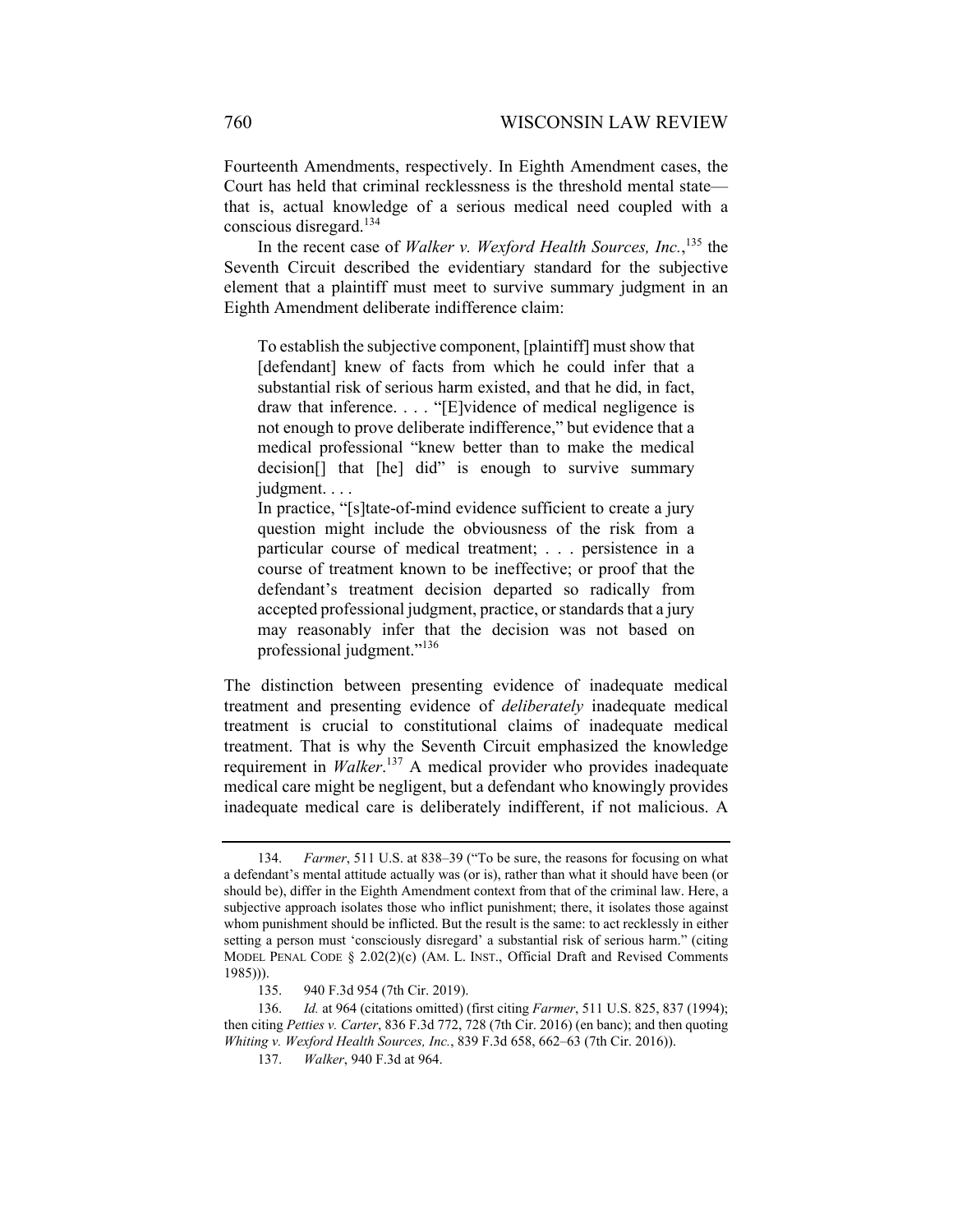plaintiff who alleges that medical care was so inadequate as to offend the Eighth Amendment must show that the defendant provided that inadequate medical treatment with, at the very least, a conscious disregard of the consequences.138 This echoes the *Farmer* Court's holding that conscious disregard is the minimal level of culpable deliberate action necessary to state an Eighth Amendment inadequate medical care claim.<sup>139</sup>

In Fourteenth Amendment claims, the Supreme Court has found that purposeful or knowing action displays the requisite culpable state of mind, but the Court has left the door open for reckless action (i.e., actual awareness and conscious disregard) as well.<sup>140</sup> In *Miranda v. County of* Lake,<sup>141</sup> the Seventh Circuit adopted a "purposeful, knowing, or reckless" state-of-mind requirement for Fourteenth Amendment inadequate medical care claims.142 The court went on to distinguish purposeful, knowing, or reckless conduct from merely negligent conduct:

A properly instructed jury could find that [defendants] made the decision to continue observing [plaintiff] in the jail, rather than transporting her to the hospital, with purposeful, knowing, or reckless disregard of the consequences. (The jury could also reject such a conclusion.) It would be a different matter if, for example, the medical defendants had forgotten that [plaintiff] was in the jail, or mixed up her chart with that of another detainee, or if [defendant] forgot to take over coverage for [another doctor] when he went on vacation. Such negligence would be insufficient to support liability under the Fourteenth Amendment, even though it might support state-law liability. Here, there is evidence that [defendants] deliberately chose a "wait and see" monitoring plan, knowing that [plaintiff] was neither eating nor drinking nor competent to care for herself .... Because the Estate does not claim merely negligent conduct,

 <sup>138.</sup> *Id.*; *see also Santiago v. Walls*, 599 F.3d 749, 756 (7th Cir. 2010) (stating that plaintiff must show "a conscious, culpable refusal to prevent the harm").

 <sup>139.</sup> *Farmer*, 511 U.S. at 838–39.

 <sup>140.</sup> *Kingsley v. Hendrickson*, 576 U.S. 389, 396 (2015) ("Whether [the recklessness] standard might suffice for liability in the case of an alleged mistreatment of a pretrial detainee need not be decided here; for the officers do not dispute that they acted purposefully or knowingly with respect to the force they used against Kingsley.").

 <sup>141. 900</sup> F.3d 335 (7th Cir. 2018).

<sup>142.</sup> *Id.* at 346, 353–54 ("As applicable here, the first of those inquiries asks whether the medical defendants acted purposefully, knowingly, or perhaps even recklessly when they considered the consequences of their handling of [plaintiff's] case." (citing *Kingsley*, 576 U.S. at 396)).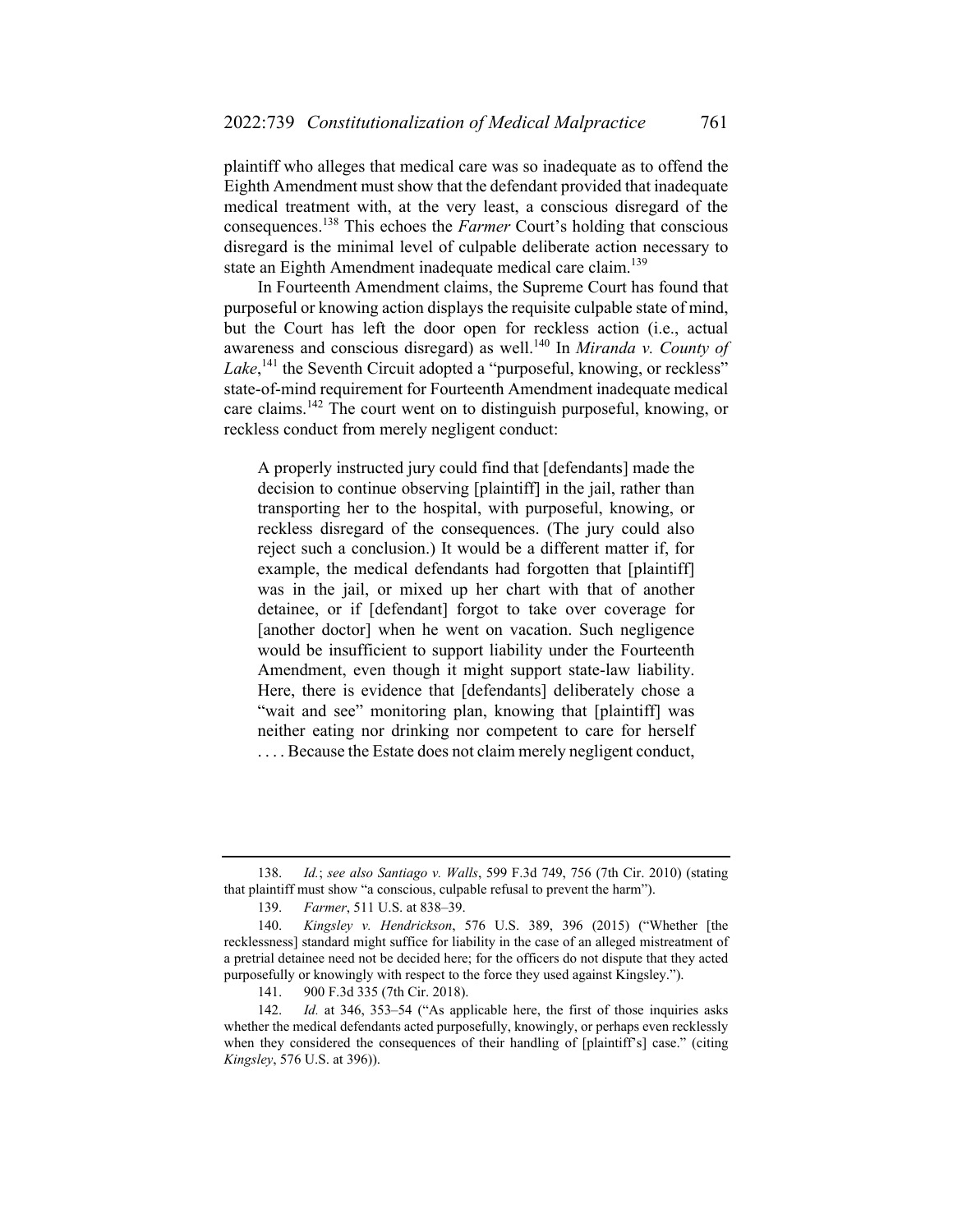a jury must decide whether the doctors' deliberate failure to act was objectively reasonable.<sup>143</sup>

In the Seventh Circuit, to support a Fourteenth Amendment claim for inadequate medical treatment, an allegedly tortious act or omission must be deliberate—that is, chosen with at least reckless disregard for its consequences.144 If an act or omission was not deliberate—not chosen with knowledge of its potentially harmful consequences—then the act or omission was, at worst, merely negligent and cannot support a constitutional claim.<sup>145</sup>

#### *B. Professional Negligence Does Not Require Deliberate Action*

By contrast, professional negligence claims require a showing merely of negligent acts or omissions rather than deliberate action. Illinois's pattern jury instruction for professional negligence claims is instructive in distinguishing medical malpractice from constitutional claims:

A [medical provider] must possess and use the knowledge, skill, and care ordinarily used by a reasonably careful [medical provider]. The failure to do something that a reasonably careful [medical provider] [practicing in the same or similar localities] would do, or the doing of something that a reasonably careful [medical provider] would not do, under circumstances similar to those shown by the evidence, is "professional negligence." The phrase "deviation from the standard of [care][practice]" means the same thing as "professional negligence." The law does not say how a reasonably careful [medical provider] would act under these circumstances. That is for you to decide. In reaching your decision, you must rely upon opinion testimony from qualified witnesses [and] [evidence of professional standards] [evidence of bylaws/rules/regulations/policies/procedures] [or similar evidence]. You must not attempt to determine how a reasonably careful [medical provider] would act from any personal knowledge you may have. $146$ 

The operative language for establishing a claim of medical malpractice is summarized in the second sentence of the first paragraph: "The failure to

 <sup>143.</sup> *Id.* at 354 (citations omitted) (citing *Glisson v. Ind. Dep't of Corr.*, 849 F.3d 372, 380, 382 (7th Cir. 2017)).

 <sup>144.</sup> *Id.* at 353–54.

 <sup>145.</sup> *Id.* at 354.

<sup>146.</sup> ILLINOIS PATTERN JURY INSTRUCTIONS-CIV. § 105.01, at 3 (SUP. CT. COMM. ON JURY INSTRUCTIONS IN CIV. CASES 2020) [hereinafter IPJI CIVIL (2020)].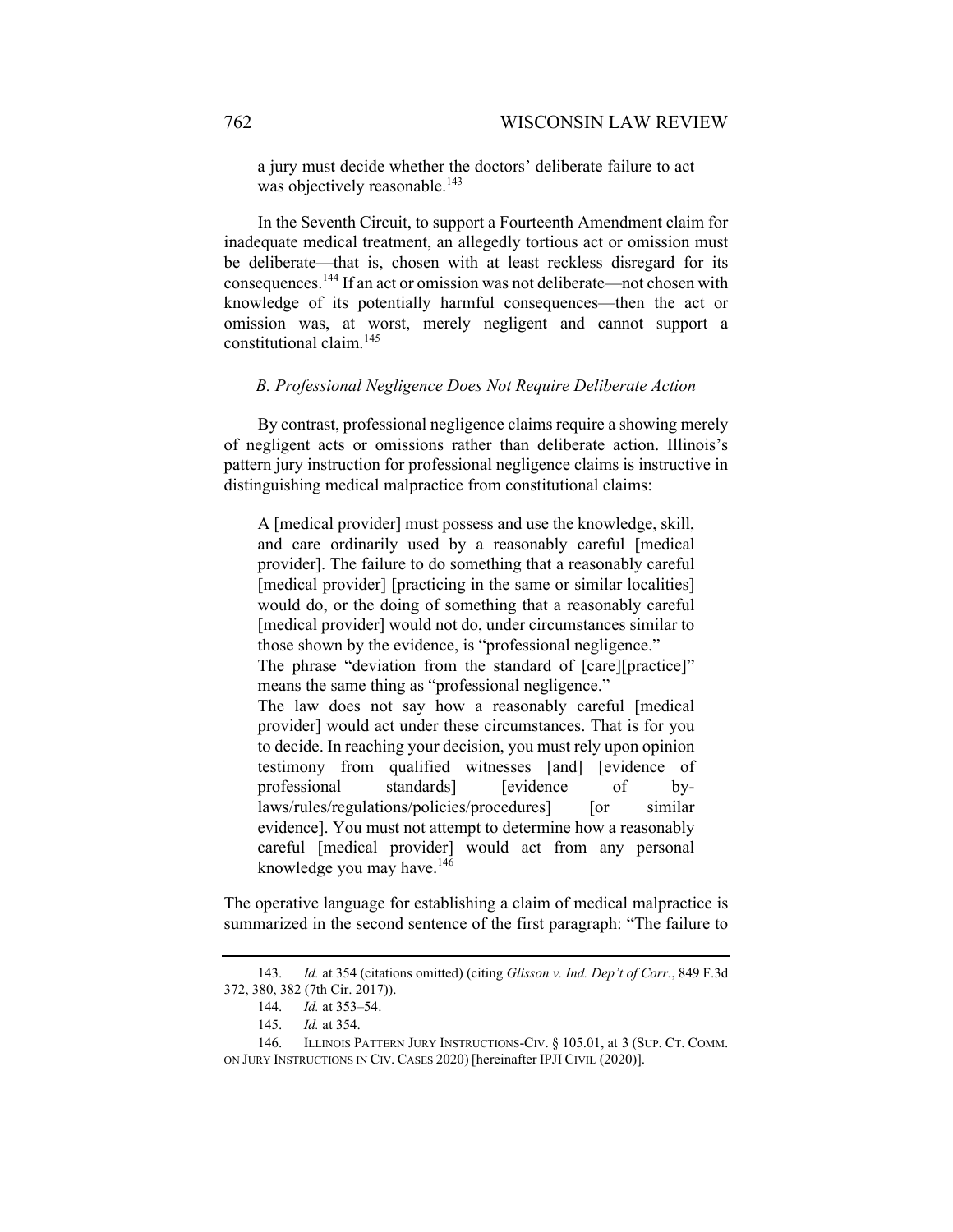do something that a reasonably careful [medical provider] [practicing in the same or similar localities] would do, or the doing of something that a reasonably careful [medical provider] would not do, under circumstances similar to those shown by the evidence, is 'professional negligence.'"<sup>147</sup> There is no requirement that the medical provider knows and consciously disregards knowledge of the harmful consequences of the act or omission.<sup>148</sup>

## *C. The Standards Must Be Applied in Order to Distinguish Between Deliberate and Negligent Conduct*

The Supreme Court has repeatedly reiterated that negligent conduct does not state a constitutional claim for inadequate medical care under the Eighth or Fourteenth Amendments.<sup>149</sup> To give effect to this important difference, lower courts must carefully distinguish between evidence of negligence and evidence of actual awareness coupled with conscious disregard. Only in the latter instance can a plaintiff show that a defendant acted *deliberately* and carry their burden of proof for a constitutional claim. As medical defendants are unlikely to admit to having been actually aware of a plaintiff's serious medical need and having consciously disregarded knowledge of harm when electing a course of treatment (or lack thereof), a plaintiff might be able to present only medical records as evidence of a constitutional violation.<sup>150</sup> As expert testimony is not required to carry an Eighth or Fourteenth Amendment claim, courts in

 <sup>147.</sup> *Id.*

 <sup>148.</sup> *Compare id.* ("The failure to do something that a reasonably careful [medical provider] [practicing in the same or similar localities] would do, or the doing of something that a reasonably careful [medical provider] would not do, under circumstances similar to those shown by the evidence, is 'professional negligence.'"), *with* FED. CIV. JURY INSTRUCTIONS OF THE SEVENTH CIRCUIT NO. 7.15, at 165 (THE COMM. ON PATTERN CIV. JURY INSTRUCTIONS OF THE SEVENTH CIR. 2017) ("Defendant was aware of this strong likelihood that Plaintiff would be seriously harmed . . . . Defendant consciously failed to take reasonable measures to prevent [additional] harm from occurring."), *and* FED. CIV. JURY INSTRUCTIONS OF THE SEVENTH CIR. NO. 7.17, at 171 (THE COMM. ON PATTERN CIV. JURY INSTRUCTIONS OF THE SEVENTH CIR. 2017) ("Defendant was aware that Plaintiff had a serious medical need . . . . Defendant consciously failed to take reasonable measures to provide treatment for the serious medical need.").

 <sup>149.</sup> *See, e.g.*, *Farmer v. Brennan*, 511 U.S. 825, 835 (1994) ("In considering the inmate's claim in *Estelle* that inadequate prison medical care violated the Cruel and Unusual Punishments Clause, we distinguished 'deliberate indifference to serious medical needs of prisoners' . . . from 'negligen[ce] in diagnosing or treating a medical condition,'. . . holding that only the former violates the Clause." (citations omitted) (first quoting *Estelle v. Gamble*, 429 U.S. 97, 104–06 (1976); and then quoting *Daniels v. Williams*, 474 U.S. 327, 328 (1986))).

 <sup>150.</sup> *Petties v. Carter*, 836 F.3d 722, 728 (7th Cir. 2016) ("The difficulty is that except in the most egregious cases, plaintiffs generally lack direct evidence of actual knowledge. Rarely if ever will an official declare, 'I knew this would probably harm you, and I did it anyway!'").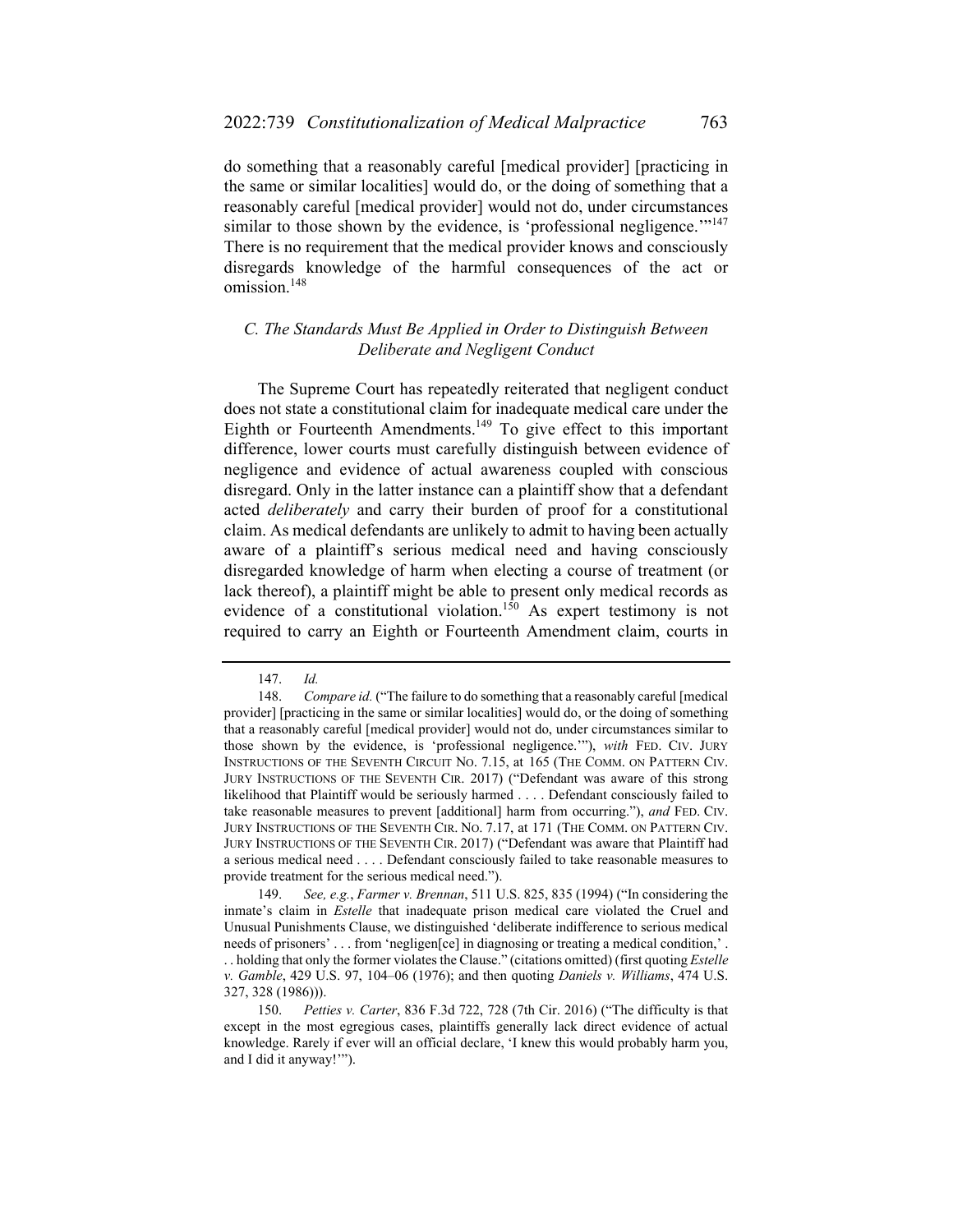such instances must be able to evaluate the reasonableness of a medical defendant's professional discretionary treatment choices without competent evidence that a professional standard of care was ever even breached.

Constitutional claims brought under the Eighth and Fourteenth Amendments require courts to make a legal determination of whether a medical professional's treatment decision was reasonable at the time it was made, often unaided by expert testimony.<sup>151</sup> This is somewhat paradoxical, as most states require expert medical testimony to establish that a medical professional breached a professional standard of care.<sup>152</sup> The United States Supreme Court, aware that most legal professionals and jurors were not medical professionals, adopted the professional judgment standard for courts to employ in evaluating the reasonableness of professional discretionary judgments for constitutional purposes<sup>153</sup>:

In determining what is "reasonable" . . . we emphasize that courts must show deference to the judgment exercised by a qualified professional. By so limiting judicial review of challenges to conditions in state institutions, interference by the federal judiciary with the internal operations of these institutions should be minimized. Moreover, there certainly is no reason to think judges or juries are better qualified than appropriate professionals in making such decisions. . . . For these reasons, the decision, if made by a professional, is presumptively valid; liability may be imposed only when the decision by the professional is such a substantial departure from accepted professional judgment, practice, or standards as to demonstrate that the person responsible actually did not base the decision on such a judgment. $154$ 

 <sup>151.</sup> *Farmer*, 511 U.S. at 844 ("[P]rison officials who actually knew of a substantial risk to inmate health or safety may be found free from liability if they responded reasonably to the risk, even if the harm ultimately was not averted."); *McCann v. Ogle County*, 909 F.3d 881, 886 (7th Cir. 2018) ("This standard requires courts to focus on the totality of facts and circumstances faced by the individual alleged to have provided inadequate medical care and to gauge objectively—without regard to any subjective belief held by the individual—whether the response was reasonable.").

 <sup>152.</sup> *See, e.g.*, *Jones v. Chi. HMO Ltd.*, 730 N.E.2d 1119, 1130 (Ill. 2000) ("The rationale for requiring expert testimony is that a lay juror is not skilled in the profession and thus is not equipped to determine what constitutes reasonable care in professional conduct without the help of expert testimony."); *Kujawski v. Arbor View Health Care Ctr.*, 407 N.W.2d 249, 252 (Wis. 1987) (noting that expert testimony is required to establish applicable standards of care related to "professional nursing or professional hospital care").

 <sup>153.</sup> *Youngberg v. Romeo*, 457 U.S. 307, 323 (1982).

 <sup>154.</sup> *Id.* at 322–23 (citations omitted) (first citing *Parham v. J. R.*, 442 U.S. 584, 607 (1979); and then citing *Bell v. Wolfish*, 441 U.S. 520, 544 (1979)).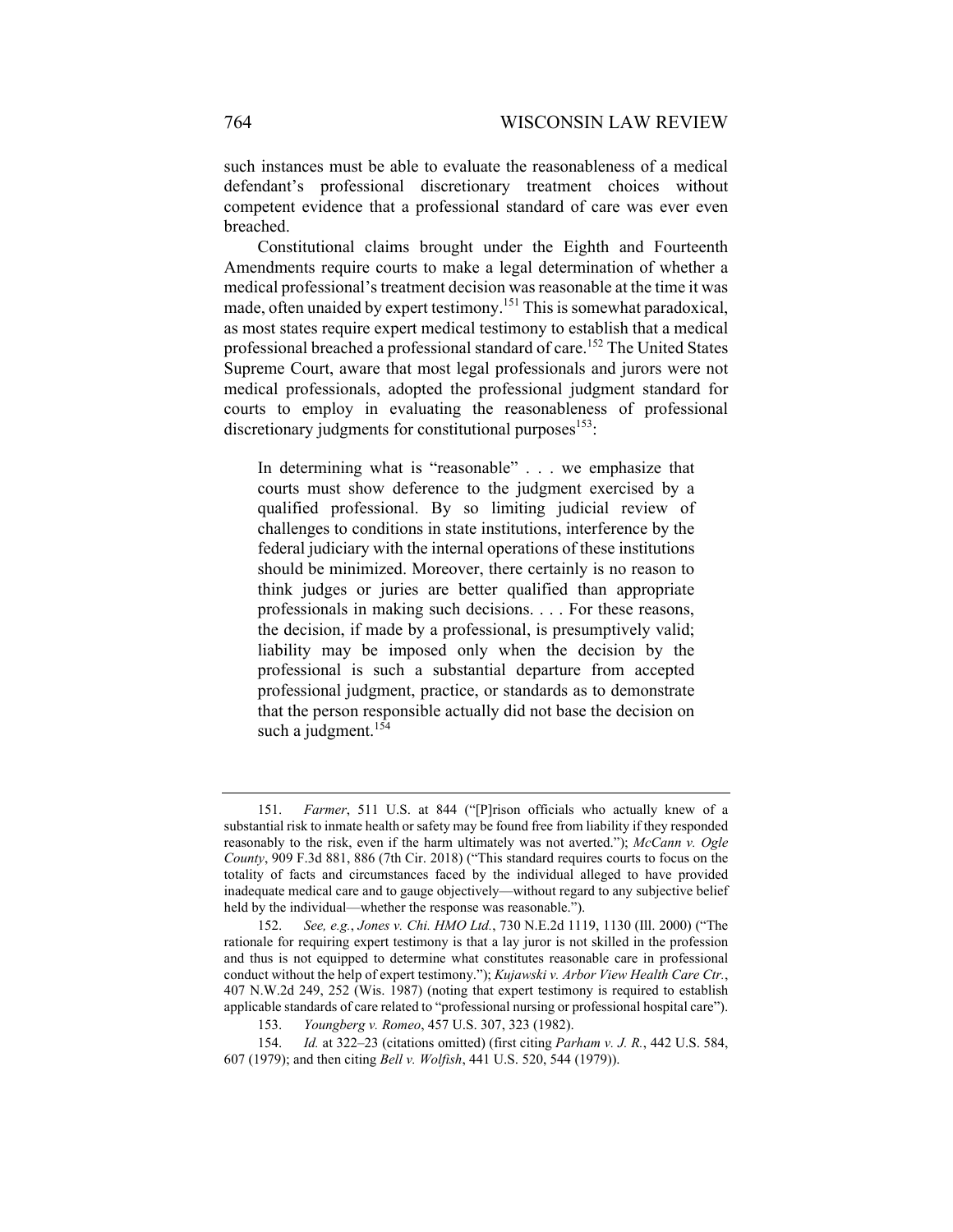This is necessarily a deferential standard, because courts are poorly positioned to second-guess medical treatment decisions, especially without the benefit of a qualified expert testifying to the appropriate professional standard of care.155 Under this standard, a medical professional's discretionary treatment decision is presumptively reasonable unless the treatment decision "was so inadequate that it demonstrated an absence of professional judgment, that is, that no minimally competent professional would have so responded under those circumstances."156 Because a reasonable response precludes liability under both the Eighth and Fourteenth Amendments and a medical professional's discretionary treatment decisions are presumptively reasonable, a court should grant a defendant's motion for summary judgment on these grounds unless a plaintiff can offer evidence from which a reasonable trier of fact could conclude that "no minimally competent professional would have so responded under those circumstances."<sup>157</sup> When utilized appropriately, that is a high hurdle to clear.<sup>158</sup>

## III. THE SEVENTH CIRCUIT INCONSISTENTLY APPLIES THE PROFESSIONAL JUDGMENT STANDARD

The Constitution does not prohibit negligent medical treatment only deliberately indifferent medical treatment under the Eighth Amendment<sup>159</sup> and objectively unreasonable medical treatment under the

 158. *Roe v. Elyea*, 631 F.3d 843, 857 (7th Cir. 2011) ("The burden is high on a plaintiff making such a claim: 'Deliberate indifference is not medical malpractice; the Eighth Amendment does not codify common law torts.'" (quoting *Duckworth v. Ahmad*, 532 F.3d 675, 679 (7th Cir. 2008))).

 159. *Farmer v. Brennan*, 511 U.S. 835, 835 (1994) ("In considering the inmate's claim in *Estelle* that inadequate prison medical care violated the Cruel and Unusual Punishments Clause, we distinguished 'deliberate indifference to serious medical needs of

 <sup>155.</sup> *See id.* at 324–25 ("A single professional may have to make decisions with respect to a number of residents with widely varying needs and problems in the course of a normal day. The administrators, and particularly professional personnel, should not be required to make each decision in the shadow of an action for damages.").

 <sup>156.</sup> *Collignon v. Milwaukee County*, 163 F.3d 982, 989 (7th Cir. 1998).

 <sup>157.</sup> *See* FED. R. CIV. P. 56(a) ("The court shall grant summary judgment if the movant shows that there is no genuine dispute as to any material fact and the movant is entitled to judgment as a matter of law."); *Anderson v. Liberty Lobby, Inc.*, 477 U.S. 242, 248 (1986) (noting that a genuine dispute of material fact exists only if "the evidence is such that a reasonable jury could return a verdict for the nonmoving party"); *Youngberg*, 457 U.S. at 322–23 ("For these reasons, the decision, if made by a professional, is presumptively valid; liability may be imposed only when the decision by the professional is such a substantial departure from accepted professional judgment, practice, or standards as to demonstrate that the person responsible actually did not base the decision on such a judgment."); *Collignon*, 163 F.3d at 989 ("A plaintiff can show that the professional disregarded the need only if the professional's subjective response was so inadequate that it demonstrated an absence of professional judgment, that is, that no minimally competent professional would have so responded under those circumstances.").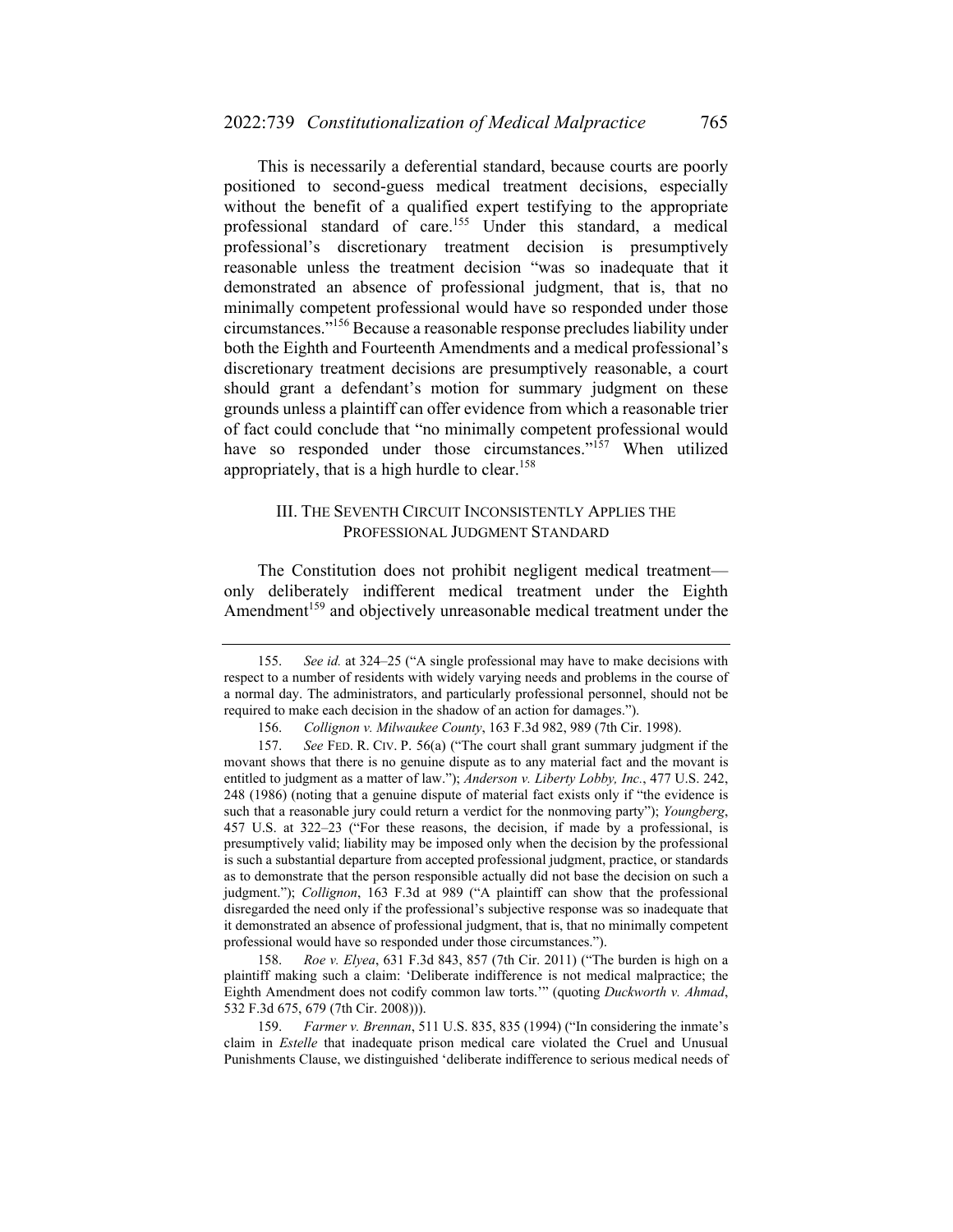Fourteenth Amendment.<sup>160</sup> Courts faced with claims from prisoners and detainees alleging constitutionally inadequate medical treatment must evaluate the reasonableness of medical professionals' discretionary treatment decisions, often without the benefit of expert medical testimony. To distinguish between potentially deliberate and merely negligent conduct, courts must evaluate discretionary medical decisions, at least for constitutional purposes, under the professional judgment standard established in *Youngberg*. 161 When used properly, the professional judgment standard separates potentially meritorious constitutional claims from instances of merely negligent medical treatment. When the standard is improperly used or ignored, the boundary between negligent conduct and constitutionally violative behavior is weakened—or worse, forgotten.

#### *A.* Petties v. Carter*, 836 F.3d 722 (7th Cir. 2016)*

In January 2012, Tyrone Petties suffered a ruptured Achilles tendon.162 Petties was a prisoner at the Stateville Correctional Center in Illinois at the time, and his doctor (later a defendant) was Dr. Imhotep Carter.<sup>163</sup> When Dr. Carter saw Petties later that day, he theorized that Petties had suffered a tear in his left Achilles tendon.<sup>164</sup> Dr. Carter gave Petties "crutches, ice, and Vicodin," "authorized one week of 'lay-in' meals, which meant that Petties did not have to walk to the cafeteria, but could eat in his cell," and "referred Petties to a specialist."165 In the six weeks between his initial visit with Petties and Petties's eventual appointment with an orthopedic specialist, Dr. Carter notably "did not provide Petties with a splint, boot, cast, or other device that would immobilize his foot."166 An ankle MRI in March 2012 revealed the torn Achilles tendon and "a gap between the torn ends of the tendon that

166. *Id.*

prisoners' . . . from 'negligen[ce] in diagnosing or treating a medical condition,' . . . holding that only the former violates the Clause." (citations omitted) (quoting *Estelle v. Gamble*, 429 U.S. 97, 104, 106 (1976))).

 <sup>160.</sup> *Daniels v. Williams*, 474 U.S. 327, 330–31 (1986) (holding that under the Fourteenth Amendment's Due Process Clause, "mere negligence could not '[work] a deprivation in the constitutional sense.'" (quoting *Parratt v. Taylor*, 451 U.S. 426, 548  $(1981))$ ).

 <sup>161.</sup> *Youngberg*, 457 U.S. at 323 ("For these reasons, the decision, if made by a professional, is presumptively valid; liability may be imposed only when the decision by the professional is such a substantial departure from accepted professional judgment, practice, or standards as to demonstrate that the person responsible actually did not base the decision on such a judgment." (first citing *Parham v. J. R*., 442 U.S. 584, 607 (1979); and then citing *Bell v. Wolfish*, 441 U.S. 520, 544 (1979))).

 <sup>162.</sup> *Petties v. Carter*, 836 F.3d 722, 726 (7th Cir. 2016).

 <sup>163.</sup> *Id.*

 <sup>164.</sup> *Id.*

 <sup>165.</sup> *Id.*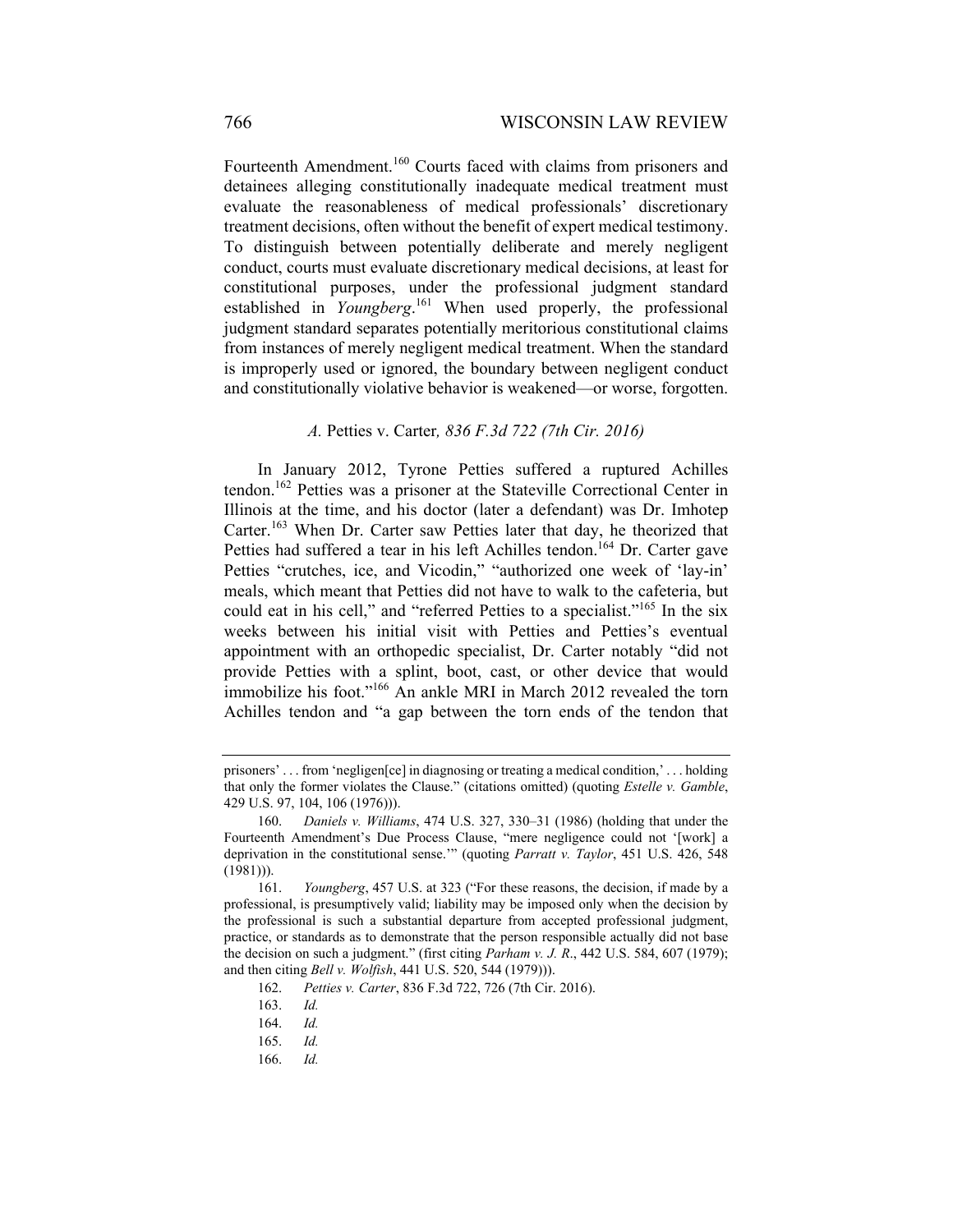measured approximately 4.7 centimeters."167 Dr. Puppala, Petties's orthopedic specialist, theorized that the lack of a stabilizing device had possibly created the gap and that surgery might be necessary to correct it.168 Dr. Puppala gave Petties a boot to stabilize his ankle, which Dr. Carter subsequently authorized for use in the prison.<sup>169</sup> Dr. Carter also authorized crutches, ice, and a lower-bunk permit, but not corrective surgery.170 In August 2012, Dr. Obaisi replaced Dr. Carter as Petties's physician and authorized a second MRI, but not physical therapy or corrective surgery.<sup>171</sup> The second MRI revealed Petties's ankle had healed somewhat but not completely, and Petties continued to complain of ankle pain.<sup>172</sup> Dr. Obaisi subsequently "gave him Tylenol, approved a low bunk permit, and continued his use of the boot."173 Petties filed suit against Drs. Carter and Obaisi in November 2012, alleging deliberate indifference to his serious medical needs under the Eighth Amendment.<sup>174</sup>

The district court granted summary judgment for the defendants, Drs. Obaisi and Carter, on the grounds that Petties had failed to produce evidence that the defendants were actually aware that their treatment decisions were likely to harm Petties and consciously disregarded that knowledge.175 On appeal, the Seventh Circuit focused on the subjective element of deliberate indifference, namely, whether plaintiff had presented sufficient evidence for a reasonable jury to conclude that the defendants actually knew plaintiff was likely to suffer harm but consciously disregarded that knowledge.<sup>176</sup> Specifically, the court expounded on what level of circumstantial evidence of deliberate indifference—"often originating in a doctor's failure to conform to basic standards of care"—is necessary to allow a plaintiff to survive summary judgment<sup>177</sup>:

 177. *Id.* ("Most cases turn on circumstantial evidence, often originating in a doctor's failure to conform to basic standards of care. While evidence of medical malpractice often forms the basis of a deliberate indifference claim, the Supreme Court has

 <sup>167.</sup> *Id.* at 727.

 <sup>168.</sup> *Id.*

 <sup>169.</sup> *Id.*

 <sup>170.</sup> *Id.*

 <sup>171.</sup> *Id.*

 <sup>172.</sup> *Id.*

 <sup>173.</sup> *Id.*

 <sup>174.</sup> *Id.*

 <sup>175.</sup> *Petties v. Carter*, 795 F.3d 688, 691 (7th Cir. 2015) ("Dr. Carter's decision to wait eight weeks before immobilizing Petties's ankle in a cast or boot could not have constituted deliberate indifference, the court reasoned, because Petties's several physicians in and out of prison held different opinions about whether a boot or cast had been necessary. The court further concluded that a jury could not reasonably find that Dr. Obaisi's rejection of the recommendation for physical therapy had constituted deliberate indifference because, according to the judge, Petties had learned physical therapy exercises a year earlier (when he ruptured his right Achilles tendon) and could have performed those same exercises on his own.").

 <sup>176.</sup> *Petties*, 836 F.3d at 728.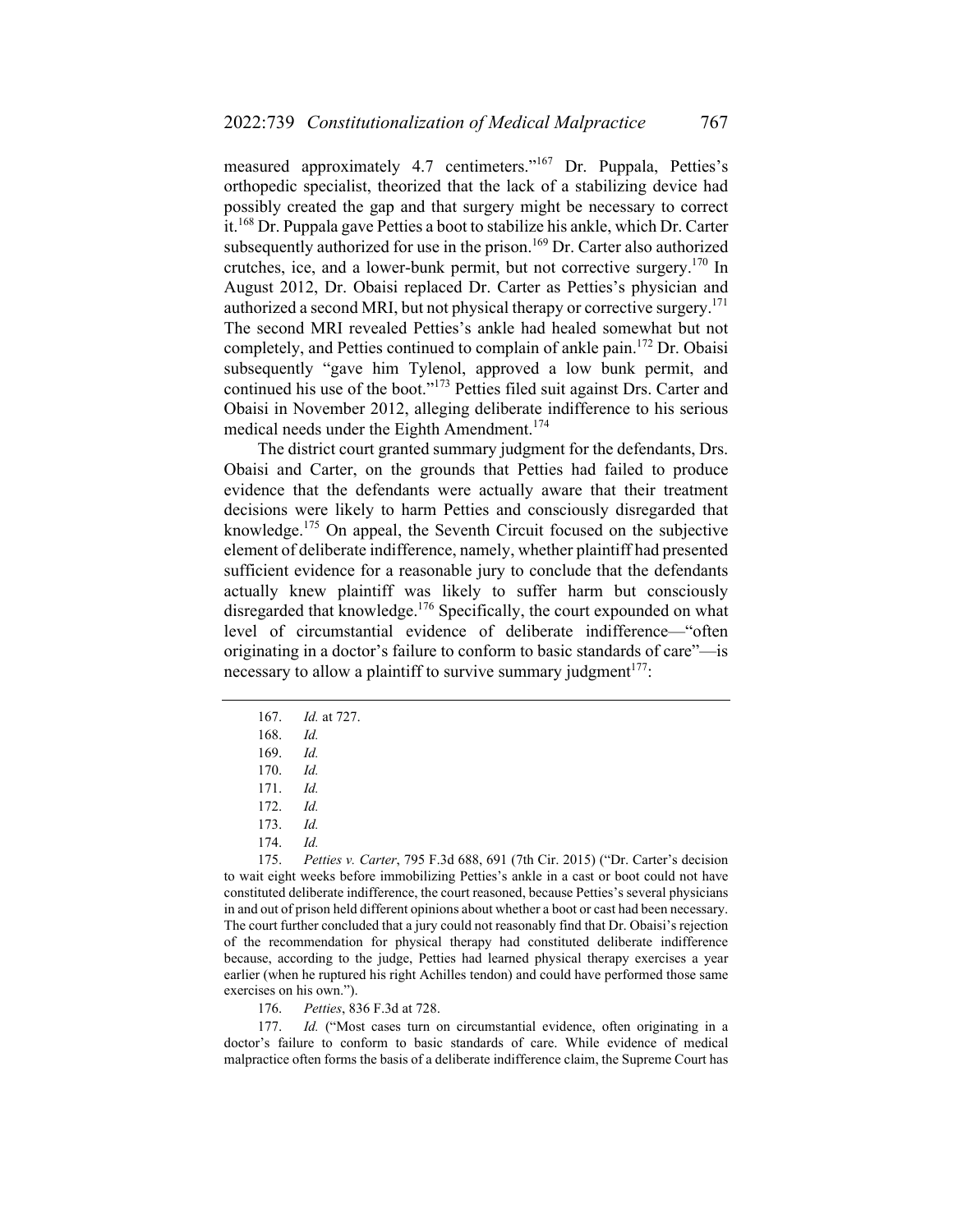[H]ow bad does an inmate's care have to be to create a reasonable inference that a doctor did not just slip up, but was aware of, and disregarded, a substantial risk of harm? We must determine what kind of evidence is adequate for a jury to draw a reasonable inference that a prison official acted with deliberate indifference.<sup>178</sup>

The court noted several examples of such evidence, including "a prison official's decision to ignore a request for medical assistance,"<sup>179</sup> "when a doctor refuses to take instructions from a specialist,"<sup>180</sup> when a prison official "fails to follow an existing protocol,"181 "where a prison official persists in a course of treatment known to be ineffective,"182 "[when] a prison doctor chooses an 'easier and less efficacious treatment' without exercising professional judgment,"<sup>183</sup> and "an inexplicable delay in treatment which serves no penological interest."184 The court stated that a reasonable jury could, based on such evidence, conclude that a medical professional was aware of a serious risk to a plaintiff's health but consciously disregarded it.<sup>185</sup> In sum,

[w]hen a doctor says he did not realize his treatment decisions (or lack thereof) could cause serious harm to a plaintiff, a jury is entitled to weigh that explanation against certain clues that the doctor did know. Those context clues might include the existence of documents the doctor regularly consulted which advised against his course of treatment, evidence that the patient repeatedly complained of enduring pain with no modifications in care, inexplicable delays or departures from common medical

determined that plaintiffs must show more than mere evidence of malpractice to prove deliberate indifference.").

 <sup>178.</sup> *Id.*

 <sup>179.</sup> *Id.* at 729 (citing *Estelle v. Gamble*, 429 U.S. 97, 104–05 (1976)).

 <sup>180.</sup> *Id.* (first citing *Arnett v. Webster*, 658 F.3d 742, 753 (7th Cir. 2011); and then citing *Jones v. Simek*, 193 F.3d 485, 490 (7th Cir. 1999)).

 <sup>181.</sup> *Id.* ("While published requirements for health care do not create constitutional rights, such protocols certainly provide circumstantial evidence that a prison health care gatekeeper knew of a substantial risk of serious harm." (quoting *Mata v. Saiz*, 427 F.3d 745, 757 (10th Cir. 2005))).

 <sup>182.</sup> *Id.* at 730 (citing *Walker v. Peters*, 233 F.3d 494, 499 (7th Cir. 2000)).

 <sup>183.</sup> *Id.* (quoting *Estelle*, 429 U.S. at 104 n.10).

 <sup>184.</sup> *Id.* (first citing *Grieveson v. Anderson*, 538 F.3d 763, 779 (7th Cir. 2008); and then citing *Edwards v. Snyder*, 478 F.3d 827, 830–31 (7th Cir. 2007)).

 <sup>185.</sup> *Id.* at 731 ("Rather, the context surrounding a doctor's treatment decision can sometimes override his claimed ignorance of the risks stemming from that decision.").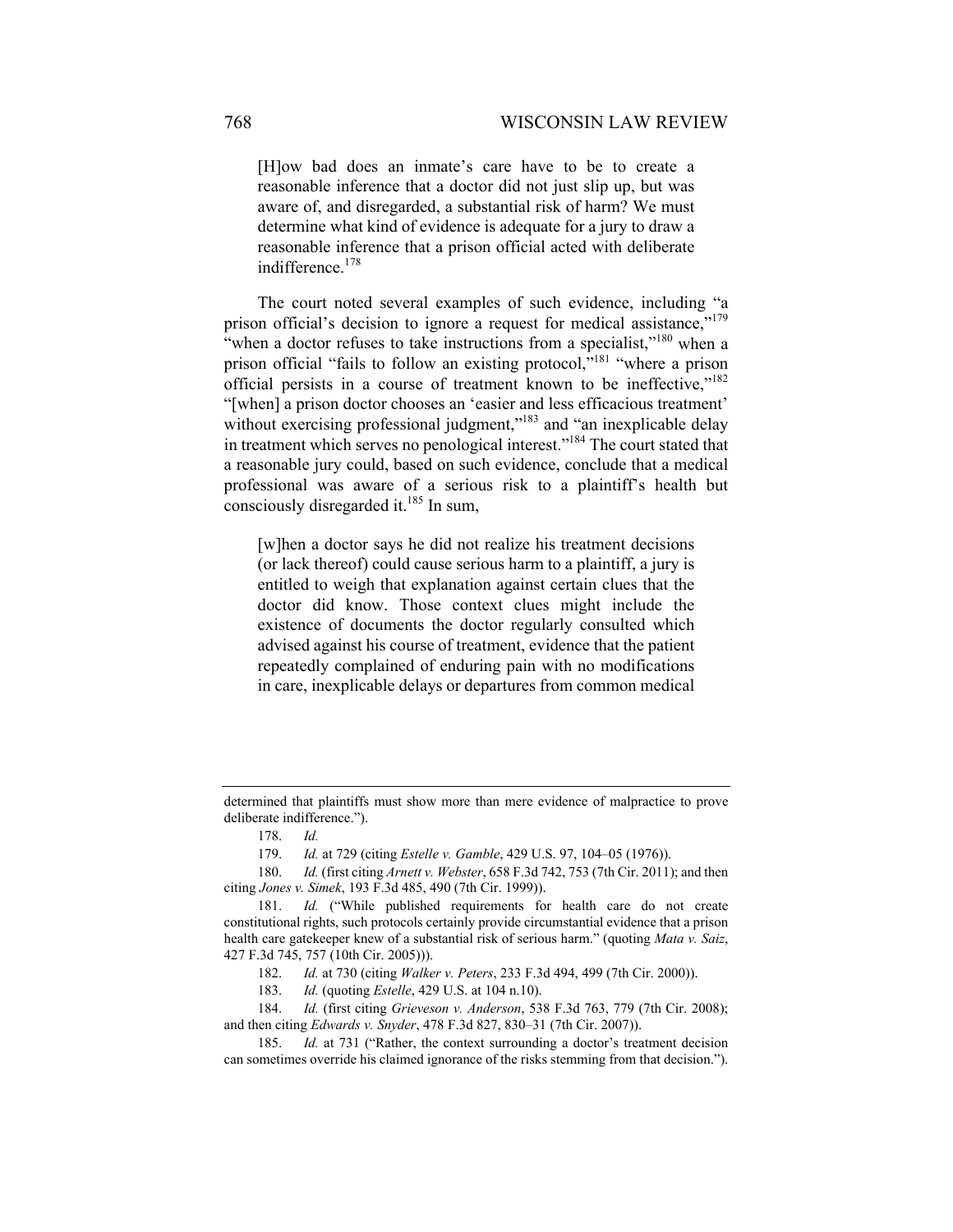standards, or of course, the doctor's own testimony that indicates knowledge of necessary treatment he failed to provide.<sup>186</sup>

Ultimately, the Seventh Circuit reversed the district court's grant of summary judgment because Dr. Carter's failure to immobilize Petties's injured foot and deposition testimony supported "a reasonable inference that Dr. Carter knew that failure to immobilize an Achilles rupture would impede Petties's recovery and prolong his pain."187 Similarly, Dr. Obaisi's failure to follow the advice of a specialist by ordering physical therapy was evidence of deliberate indifference from which a reasonable jury could find for the plaintiff.<sup>188</sup>

In *Petties*, the Seventh Circuit erred by failing to account for the *Farmer* Court's instruction that "prison officials who act reasonably cannot be found liable under the Cruel and Unusual Punishments Clause."189 The Seventh Circuit cited several seemingly per se examples of evidence of deliberately indifferent medical decisions without accounting for the deferential professional judgment standard.<sup>190</sup> The problem, of course, is that "the Constitution only requires that the courts make certain that professional judgment in fact was exercised. It is not appropriate for the courts to specify which of several professionally acceptable choices should have been made."191

In analyzing the reasonableness of a discretionary medical decision, "courts must show deference to the judgment exercised by a qualified professional," as "there certainly is no reason to think judges or juries are better qualified than appropriate professionals in making such decisions."192 Consequently, a discretionary medical decision "is presumptively valid; liability may be imposed only when the decision by the professional is such a substantial departure from accepted professional judgment, practice, or standards as to demonstrate that the person responsible actually did not base the decision on such a judgment."<sup>193</sup> This extremely high standard is not even necessarily overcome by competing expert testimony, as "evidence that some medical professionals would have chosen a different course of treatment is insufficient to make out a constitutional claim."194 The Seventh Circuit displayed no such deference

191. *Romeo v. Youngberg*, 644 F.2d 147, 178 (3d Cir. 1980).

192. *Youngberg v. Romeo*, 457 U.S. 307, 322–23 (1982) (first citing *Parham v. J.* 

 <sup>186.</sup> *Id.*

 <sup>187.</sup> *Id.* at 732.

 <sup>188.</sup> *Id.* at 733.

 <sup>189.</sup> *Farmer v. Brennan*, 511 U.S. 825, 845 (1994).

 <sup>190.</sup> *Petties*, 836 F.3d at 729–31.

*R.*, 442 U.S. 584, 607 (1979); and then citing *Bell v. Wolfish*, 441 U.S. 520, 544 (1979)).

 <sup>193.</sup> *Id.* at 323.

 <sup>194.</sup> *Petties*, 836 F.3d at 729 (citing *Steele v. Choi*, 82 F.3d 175, 179 (7th Cir. 1996)).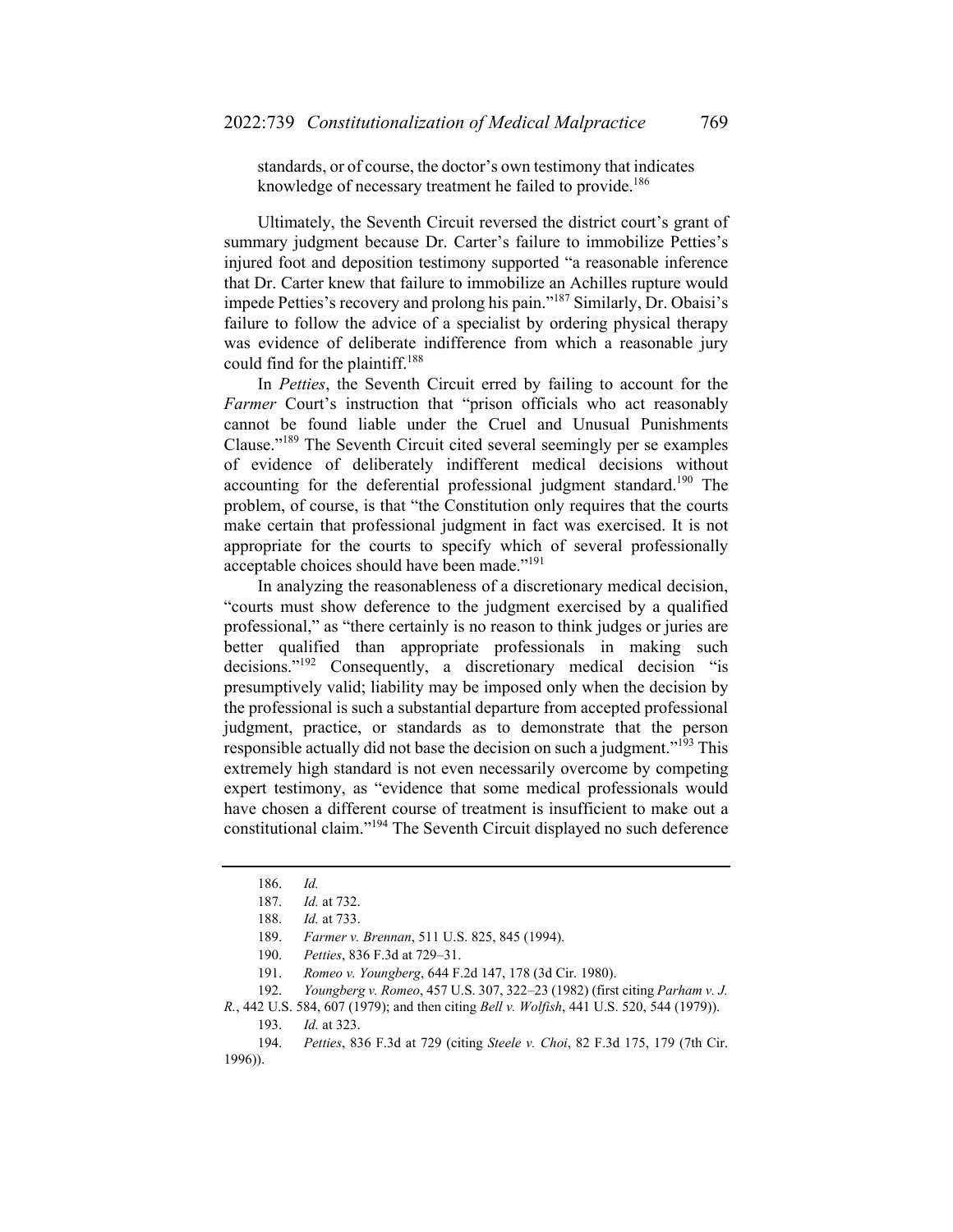in evaluating the performance of Drs. Carter and Obaisi. Absent the professional judgment standard, any inadequate medical care, or even a simple disagreement about medical care, could be taken as evidence of deliberate indifference.

This stance is especially perplexing in light of the court's repeated insistence on the danger of allowing medical laypersons to pass judgment on the adequacy of medical treatment.

In the medical context, . . . obviousness of a risk can be obscured by the need for specialized expertise to understand the various implications of a particular course of treatment. So we have found in those cases where unnecessary risk may be imperceptible to a lay person that a medical professional's treatment decision must be "such a substantial departure from accepted professional judgment, practice, or standards as to demonstrate that the person responsible did not base the decision on such a judgment."<sup>195</sup>

 Even among the medical community, the permissible bounds of competent medical judgment are not always clear, particularly because "it is implicit in the professional judgment standard itself . . . that inmate medical care decisions must be fact-based with respect to the particular inmate, the severity and stage of his condition, the likelihood and imminence of further harm and the efficacy of available treatments." . . . So it can be challenging to draw a line between an acceptable difference of opinion (especially because even admitted medical malpractice does not automatically give rise to a constitutional violation), and an action that reflects sub-minimal competence and crosses the threshold into deliberate indifference.<sup>196</sup>

Had the Seventh Circuit focused on the reasonableness of Drs. Carter and Obaisi's discretionary medical decisions, the analysis would have been much different. The court would not initially have asked whether a jury could reasonably conclude, based on Petties's medical treatment, that the defendants were deliberately indifferent. Rather, the court would have asked whether Petties had produced evidence sufficient for a reasonable jury to conclude that "no minimally competent professional would have so responded under those circumstances."<sup>197</sup> More specifically, the court

 <sup>195.</sup> *Id.* (quoting *Estate of Cole v. Fromm*, 94 F.3d 254, 261–62 (7th Cir. 1996)). 196. *Id.* (citations omitted) (quoting *Roe v. Elyea*, 631 F.3d 843, 859 (7th Cir. 1996)).

 <sup>197.</sup> *Collignon v. Milwaukee County*, 163 F.3d 982, 989 (7th Cir. 1998); *see also Sain v. Wood*, 512 F.3d 886, 895 (7th Cir. 2008) ("A medical professional acting in his professional capacity may be held to have displayed deliberate indifference only if the decision by the professional is such a substantial departure from accepted professional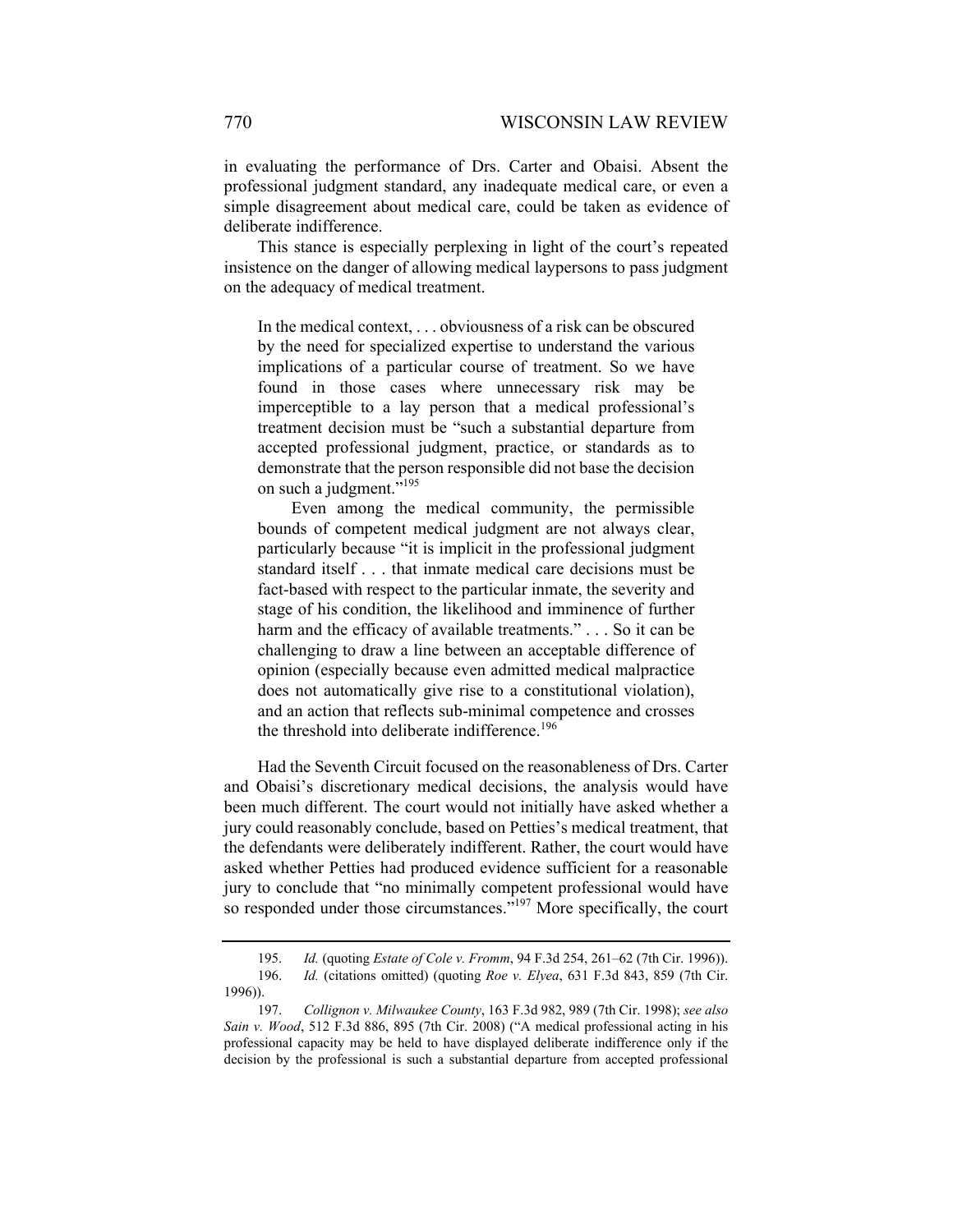should have analyzed whether Dr. Carter's treatment of Petties's ankle injury with "crutches, ice, and Vicodin," his "authoriz[ing] one week of 'lay-in' meals," and his "refer[ing] Petties to a specialist"—but "not provid[ing] Petties with a splint, boot, cast, or other device that would immobilize his foot"<sup>198</sup>—was so inadequate that "no minimally competent professional would have so responded under those circumstances."199 As for Dr. Obaisi, the court should have analyzed whether Petties produced evidence that "no minimally competent professional"<sup>200</sup> would have authorized a second MRI, dispensed Tylenol, "approved a low bunk permit, and continued his use of the boot" *without* approving physical therapy or corrective surgery.<sup>201</sup> Because the court did not analyze the reasonableness of the defendants' treatment decisions, it is impossible to know the outcome of such an analysis.

### *B.* Whiting v. Wexford Health Sources, Inc.*, 839 F.3d 658 (7th Cir. 2016)*

Only a few months after the Seventh Circuit decided *Petties*, the court issued its opinion in another Eighth Amendment deliberate indifference case—*Whiting v. Wexford Health Sources, Inc*. 202 Calvin Whiting was an inmate in an Illinois prison who, in October 2010, reported developing "nodules" and "pain in his left jaw, left ear, and groin."<sup>203</sup> Whiting's treating physician, Dr. David, working under the belief that Whiting's pain originated from an infection, elected to treat Whiting with two regimens of antibiotics before a December 21, 2010, biopsy revealed that Whiting actually had a rare type of non-Hodgkin's lymphoma.<sup>204</sup> The following January, Whiting began chemotherapy.<sup>205</sup> Between October 2010 and January 2011, Whiting received Motrin and Tylenol for his pain.<sup>206</sup> Whiting later filed suit against Dr. David, alleging "that the decision to postpone the biopsy and continue to treat him for an infection forced him to endure severe pain during this two-month period."<sup>207</sup> The district court granted summary judgment for Dr. David, accepting the argument that

- 200. *Id.*
- 201. *Petties*, 836 F.3d at 727.
- 202. 839 F.3d 658 (7th Cir. 2016).
- 203. *Id.* at 660.
- 204. *Id.* at 660–61, 663.
- 205. *Id.* at 661.
- 206. *Id.* at 660–61.
- 207. *Id.* at 661.

judgment, practice, or standards, as to demonstrate that the person responsible actually did not base the decision on such a judgment." (quotations omitted)).

 <sup>198.</sup> *Petties*, 836 F.3d at 726.

 <sup>199.</sup> *Collignon*, 163 F.3d at 989.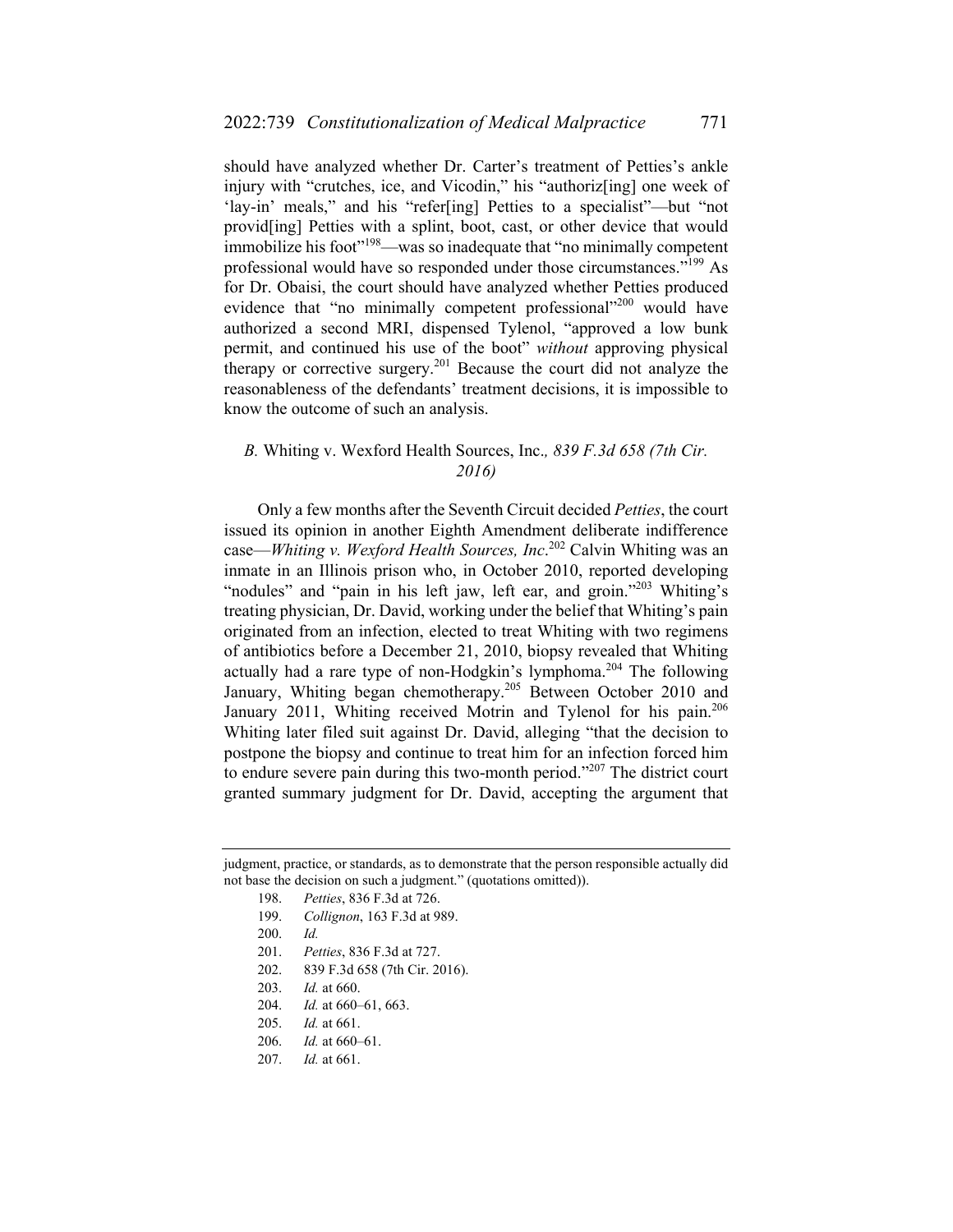"the evidence was insufficient to support an inference that he acted with the necessary culpable state of mind."<sup>208</sup>

On appeal, the Seventh Circuit affirmed the district court's ruling after applying the professional judgment standard.<sup>209</sup> The court concisely summarized why a treatment decision precluded liability under the Eighth Amendment:

By definition a treatment decision that's based on professional judgment cannot evince deliberate indifference because professional judgment implies a choice of what the defendant believed to be the best course of treatment. A doctor who claims to have exercised professional judgment is effectively asserting that he lacked a sufficiently culpable mental state, and if no reasonable jury could discredit that claim, the doctor is entitled to summary judgment. $210$ 

The court noted that Dr. David's professional treatment decisions, even if objectively incorrect, were entitled to deference unless and until the plaintiff overcame the professional judgment standard by presenting evidence that "defendant's treatment decision departed so radically from 'accepted professional judgment, practice, or standards' that a jury may reasonably infer that the decision was not based on professional judgment."<sup>211</sup> Whiting, however, presented no evidence to support an inference that Dr. David knew his course of treatment would be ineffective.<sup>212</sup> In fact, the court went further by pointing out that "no expert testified that Dr. David's chosen course of treatment was a substantial departure from accepted medical judgment, and the decision was not so obviously wrong that a layperson could draw the required inference about the doctor's state of mind without expert testimony."<sup>213</sup>

The Seventh Circuit's reference to expert testimony establishing a "substantial departure from accepted medical judgment" except when "the decision was . . . so obviously wrong that a layperson could draw the required inference" mirrors the requirement for expert testimony in most state-law medical malpractice claims.<sup>214</sup>

 <sup>208.</sup> *Id.*

 <sup>209.</sup> *Id.* at 664.

 <sup>210.</sup> *Id.* at 662 (quoting *Zaya v. Sood*, 836 F.3d 800, 805 (7th Cir. 2016)).

 <sup>211.</sup> *Id.* at 663 (quoting *Petties v. Carter*, 836 F.3d 722, 729 (7th Cir. 2016)).

 <sup>212.</sup> *Id.*

 <sup>213.</sup> *Id.*

 <sup>214.</sup> *Compare id.*, *with Walski v. Tiesenga*, 381 N.E.2d 279, 282 (Ill. 1978) ("[T]he plaintiff in a medical malpractice action generally must establish the standard of care through expert testimony."), *and Purtill v. Hess*, 489 N.E.2d 867, 872 (Ill. 1986) ("Unless the physician's negligence is so grossly apparent or the treatment so common as to be within the everyday knowledge of a layperson, expert medical testimony is required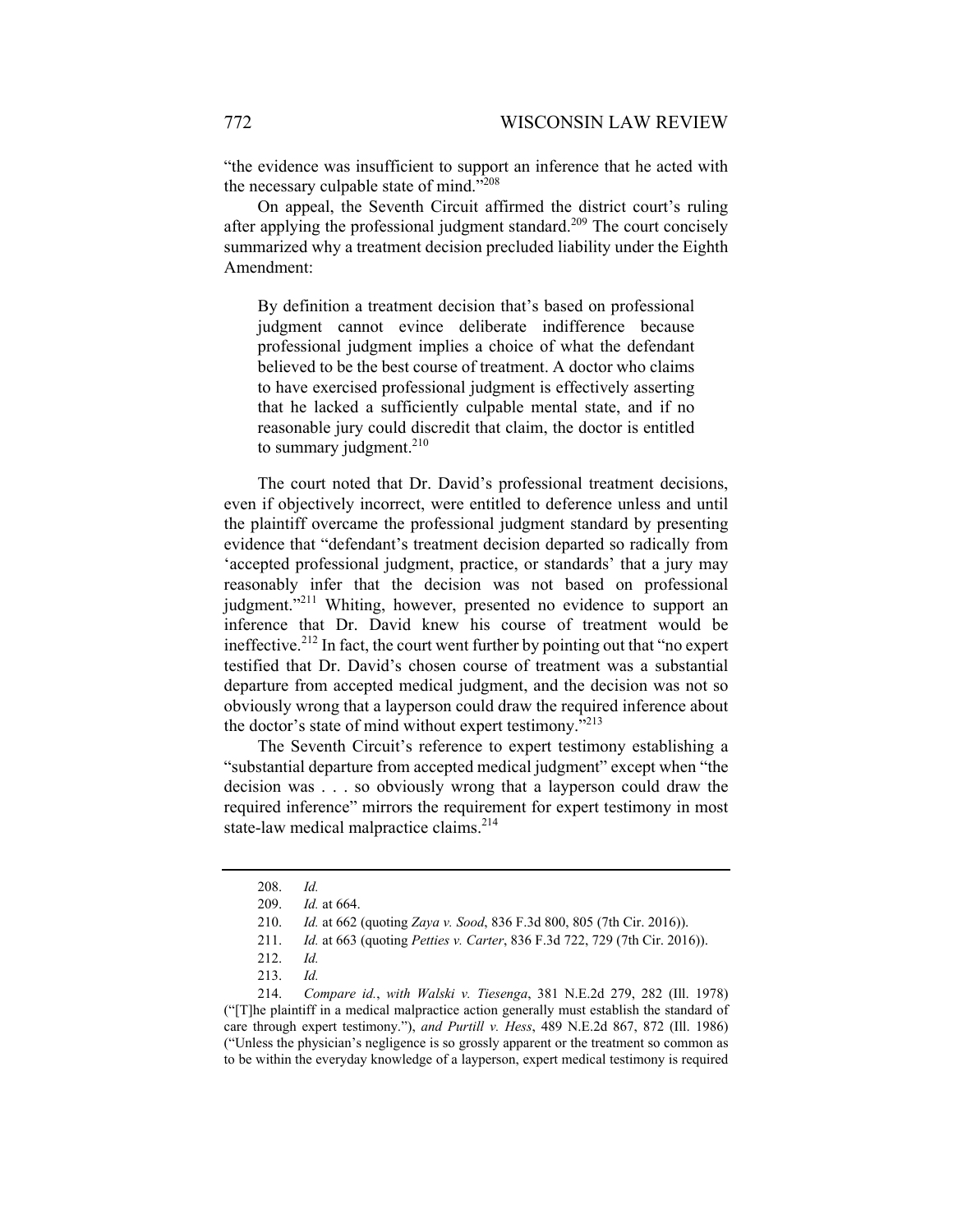### *C.* Roe v. Elyea*, 631 F.3d 843 (7th Cir. 2011)*

In *Roe v. Elyea*<sup>215</sup> four current and former inmates in the Illinois Department of Corrections (IDOC) who had been diagnosed with hepatitis C during or prior to their incarceration alleged that Dr. Willard Elyea had been deliberately indifferent to their serious medical needs.<sup>216</sup> Each plaintiff claimed that during his incarceration, he was refused treatment for his hepatitis C or his treatment was delayed as a result of IDOC's protocol for diagnosing and treating hepatitis  $C<sup>217</sup>$  Dr. Elyea, the IDOC medical director, was responsible for instituting the allegedly tortious protocol.<sup>218</sup> Under the IDOC protocol, "[i]n order to allow for a work-up and for a forty-eight-week period of treatment, IDOC would not consider further testing, biopsy or therapy unless an inmate had at least eighteen months remaining in his sentence."<sup>219</sup> "According to Dr. Elyea, the limitation was necessary in order to ensure that inmates received an uninterrupted course of therapy" because "interrupted antiviral therapy for hepatitis C place[d] inmates at risk for a number of undesirable outcomes, including treatment failure . . . and adverse effects from medications if the inmate does not receive the required laboratory and clinical monitoring upon release or transfer."<sup>220</sup> After a jury awarded over \$8,000,000 to the plaintiffs, the district court granted judgment as a matter of law in favor of Dr. Elyea as to the three remaining plaintiffs but upheld the jury's verdict as to one plaintiff, subject to remittitur.<sup>221</sup> All parties filed cross-appeals.<sup>222</sup>

As in *Petties*, the Seventh Circuit did not analyze Dr. Elyea's conduct under the deferential professional judgment standard. Unlike in *Petties*, however, the Seventh Circuit appropriately did not defer to Dr. Elyea's decisions because the allegedly tortious conduct did not involve discretionary medical decision-making.<sup>223</sup> Under the IDOC policy, "inmates were denied further testing and treatment for HCV infection *categorically* based on the expected length of their continued incarceration in an IDOC facility."224 A categorical approach to medical treatment,

 223. *Id.* at 863 ("Given Dr. Elyea's own testimony, this is simply not a case where the jury was required to conclude that Mr. Roe's care plan was a result of a 'deliberate decision by a doctor to treat a medical need in a particular manner.'" (quoting *Jackson v. Kotter*, 541 F.3d 688, 698 (7th Cir. 2008))).

224. *Id.* at 862.

to establish the standard of care and the defendant physician's deviation from that standard.").

 <sup>215. 631</sup> F.3d 843 (7th Cir. 2011).

 <sup>216.</sup> *Id.* at 847.

 <sup>217.</sup> *Id.*

 <sup>218.</sup> *Id.*

 <sup>219.</sup> *Id.* at 850 (footnote omitted).

 <sup>220.</sup> *Id.* (quotations omitted).

 <sup>221.</sup> *Id.* at 853.

 <sup>222.</sup> *Id.* at 854.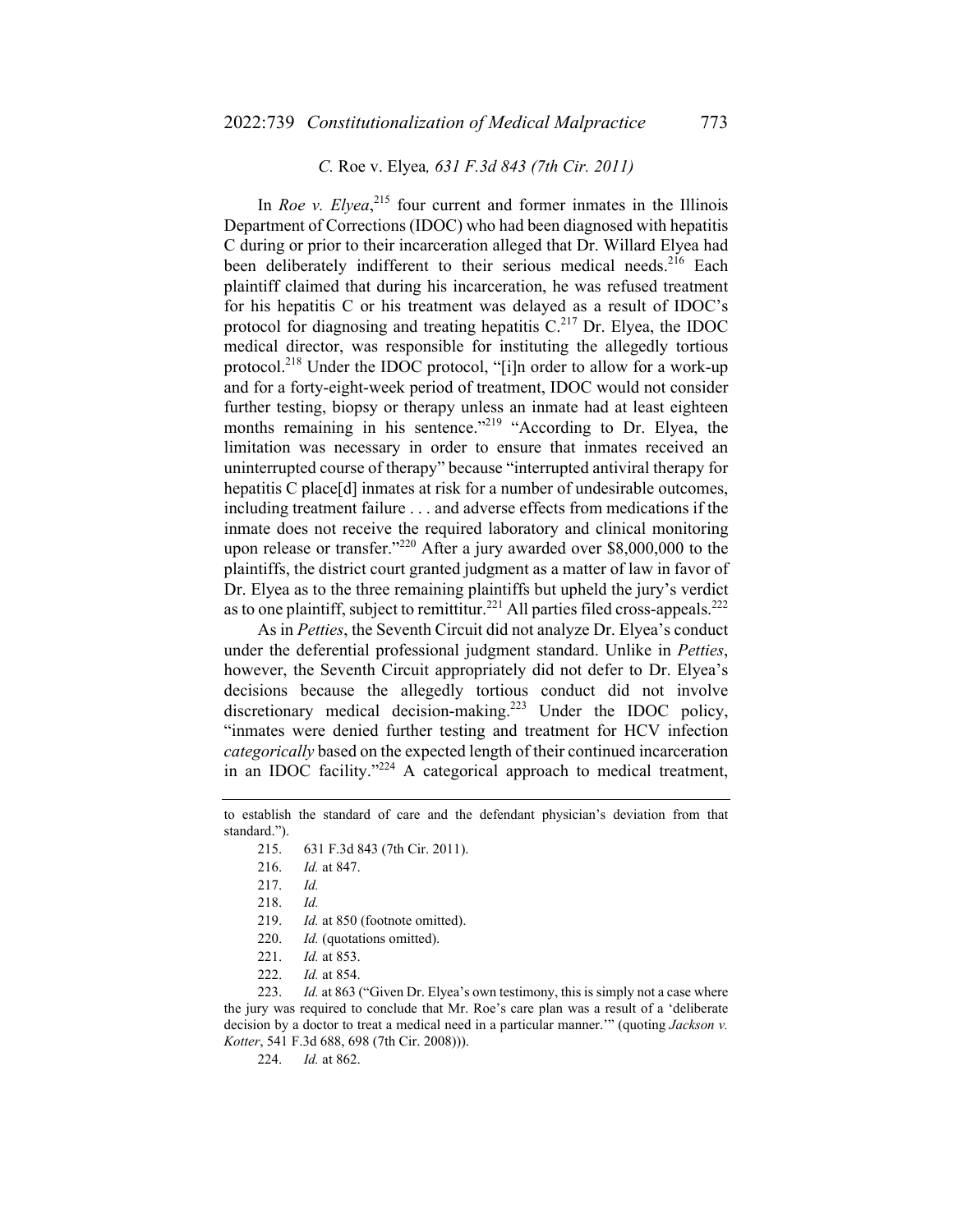without considering an "individual inmate's condition," "constitutes a 'substantial departure from accepted professional judgment, practice, or standards, [such] as to demonstrate that the person responsible actually did not base the decision on such a judgment.<sup> $m^2$ 25</sup> In this case, the professional judgment standard did not mandate a deferential stance toward Dr. Elyea's decision because "Dr. Elyea's action constituted a failure to exercise medical—as opposed to administrative—judgment."<sup>226</sup> Unlike discretionary medical decisions, discretionary administrative decisions are not entitled to deference.<sup>227</sup>

#### *D.* Norwood v. Ghosh*, 723 F. App'x 357 (7th Cir. 2018)*

Kelvin Norwood, a prisoner in the IDOC, "suffered from chronic right-knee pain for many years, leading to two surgeries, the second of which was a total replacement of his right knee with an artificial joint."<sup>228</sup> In his suit against his medical providers, Norwood "alleged that the defendants violated the Eighth Amendment prohibition on cruel and unusual punishment by ignoring his need for treatment," specifically, pain medication.229 After the district court granted summary judgment in favor of defendants, Norwood appealed.230 The Seventh Circuit, "viewing the evidence through the proper summary judgment lens . . . assume[d] that Norwood ha[d] been the victim of serious institutional neglect of, and perhaps indifference to, his serious medical needs over at least eight years."<sup>231</sup>

Initially, Norwood visited the Stateville prison infirmary for knee pain in May 2006.<sup>232</sup> The treating physician ordered an x-ray and prescribed Motrin and an elastic knee bandage.<sup>233</sup> Four months later, Norwood, without ever receiving an x-ray, returned to the infirmary with continued knee pain.<sup>234</sup> At that time, Norwood was seen by Physician Assistant (PA) Williams, who "assessed crepitus (friction between bone and cartilage) in that knee and reduced range of motion caused by pain."<sup>235</sup> PA Williams "reordered the X-ray, prescribed an elastic knee support, and referred Norwood for evaluation by Dr. Ghosh, the medical director."<sup>236</sup>

 <sup>225.</sup> *Id.* at 862–63 (quoting *Sain v. Wood*, 512 F.3d 886, 895 (7th Cir. 2008)).

 <sup>226.</sup> *Id.* at 863.

 <sup>227.</sup> *See id.*

 <sup>228.</sup> *Norwood v. Ghosh*, 723 F. App'x 357, 359 (7th Cir. 2018).

 <sup>229.</sup> *Id.* at 360.

 <sup>230.</sup> *Id.*

 <sup>231.</sup> *Id.*

 <sup>232.</sup> *Id.* at 361.

 <sup>233.</sup> *Id.*

 <sup>234.</sup> *Id.*

 <sup>235.</sup> *Id.*

 <sup>236.</sup> *Id.*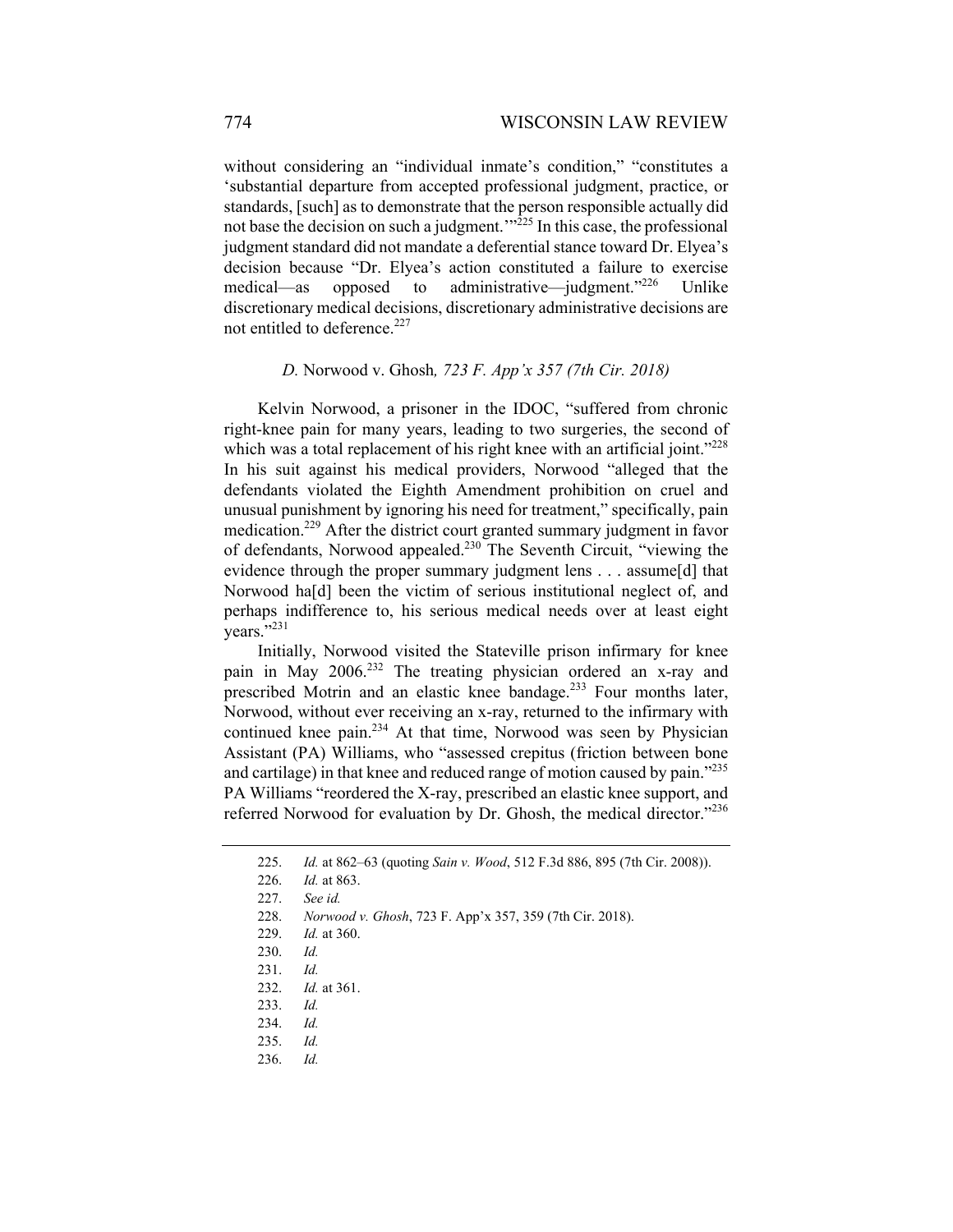Norwood would return to the infirmary twice more, in September 2007 and July 2009, with additional complaints of knee pain.<sup>237</sup> On July 16, 2009, Norwood saw (for the first time) Dr. Ghosh, who ordered an MRI of Norwood's injured knee.<sup>238</sup> The MRI revealed "a lateral meniscal tear, a full-thickness cartilage defect, effusion (fluid in the joint), and a partially ruptured cyst."239 After "years of chronic knee pain," Norwood underwent a knee surgery on April 27, 2009.<sup>240</sup> Norwood's surgeon, Dr. Chmell, prescribed him Vicodin following the surgery, but Dr. Ghosh only "prescribed Tylenol 3 (with codeine) instead of Vicodin, and Norwood received that medicine."<sup>241</sup> After his discharge from the prison infirmary, Norwood was prescribed Motrin for his pain but later claimed to have never received it.<sup>242</sup> Norwood continued to experience knee pain in the following years and, after repeated visits with multiple prison healthcare providers, underwent a full knee replacement surgery in September 2014.243

After Norwood filed suit against his prison medical providers in 2011, the district court granted summary judgment in favor of defendants.244 Notably, the district court found that Dr. Ghosh could not be found liable for deliberate indifference because the "decision to prescribe Tylenol 3 with codeine instead of Vicodin had not amounted to deliberate indifference but instead was an exercise in professional judgment."<sup>245</sup> In affirming the district court's ruling, the Seventh Circuit also relied on the professional judgment standard:

Norwood . . . argues that Dr. Ghosh showed deliberate indifference to his pain by prescribing Tylenol 3 with codeine instead of Vicodin after the 2010 surgery. The district court correctly reasoned that Dr. Ghosh's decision to substitute Tylenol 3 with codeine for Vicodin was a matter of medical judgment, and nothing in the record suggests it was against professional standards of care. . . . Vicodin is a mixture of acetaminophen (the same drug in Tylenol) and hydrocodone. While codeine is less potent than hydrocodone, both medications are opioid pain relievers. . . . Norwood offers no evidence indicating that Dr. Ghosh's view was so far outside the bounds

- 237. *Id.* at 361–62.
- 238. *Id.* at 362.
- 239. *Id.*
- 240. *Id.*
- 241. *Id.*
- 242. *Id.*
- 243. *Id.* at 363.
- 244. *Id.*
- 245. *Id.*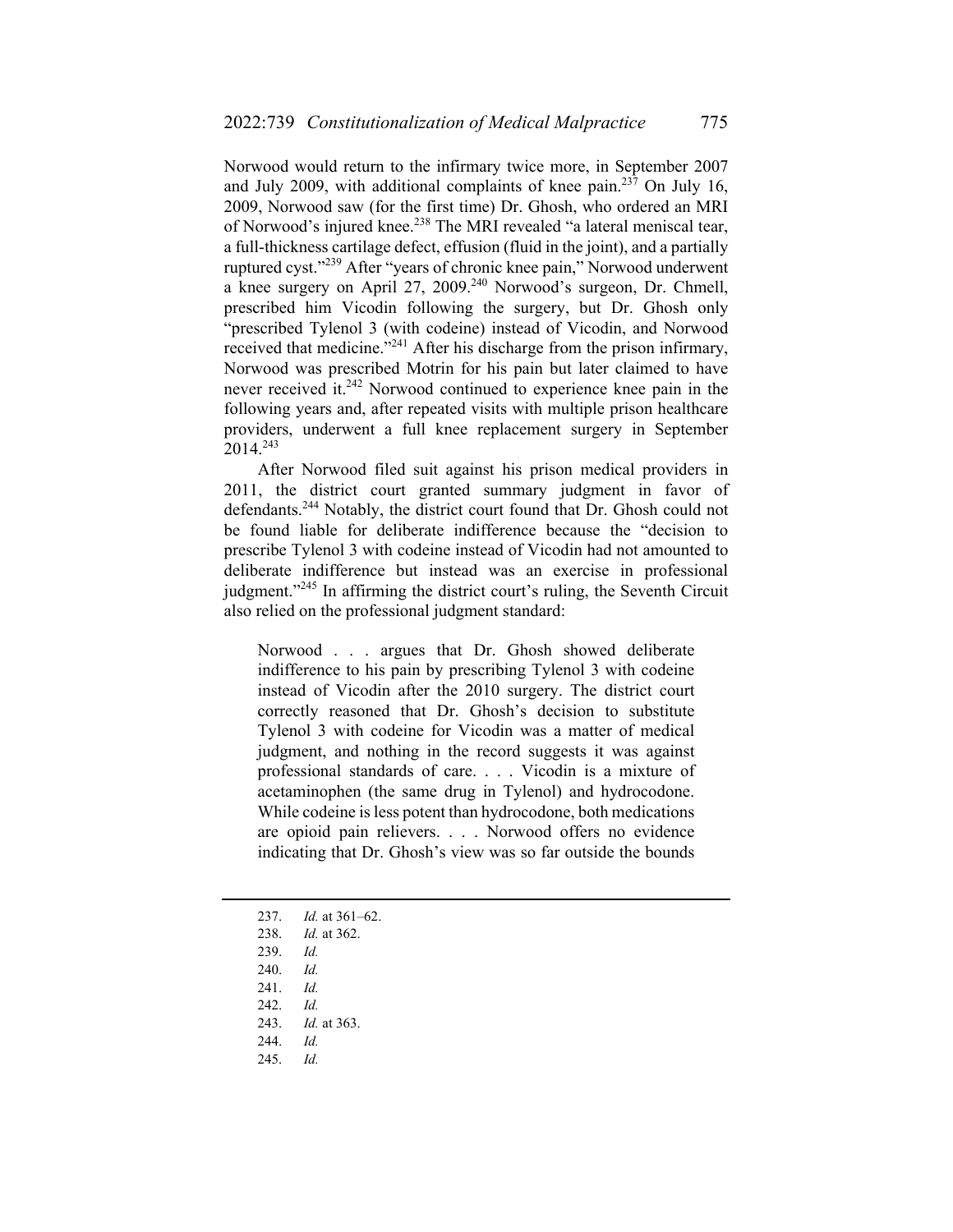of professional judgment that a jury could infer that he did not actually exercise his professional judgment.<sup>246</sup>

The court also affirmed summary judgment in favor of PA Williams because "treating pain allows considerable room for professional judgment," and "[m]edical professionals cannot guarantee pain-free lives for their patients."247 Ultimately, Norwood had not presented evidence that PA Williams's course of treatment was so "obviously inadequate" as to overcome the professional judgment standard.<sup>248</sup> The Seventh Circuit notably summarized its reasoning as follows:

When a medical professional persists in a course of treatment known to be ineffective or that departs so far from accepted professional judgment, practice or standards as to support an inference that the decision was not actually based on even a mistaken professional judgment, a judge or jury can infer deliberate indifference. . . . In this case, Norwood's evidence might well support one or more malpractice claims, but we agree with the district court that his evidence does not support an inference of deliberate indifference.<sup>249</sup>

*Norwood* affirms the proposition that prison medical providers' professional discretionary treatment decisions are entitled to deference and preclude constitutional liability—even if those treatment decisions amounted to professional negligence.

 <sup>246.</sup> *Id.* at 364 (citations omitted).

 <sup>247.</sup> *Id.* at 365.

 <sup>248.</sup> *Id.* at 365–66.

 <sup>249.</sup> *Id.* at 361 (citation omitted) (citing *Whiting v. Wexford Health Sources, Inc.*, 839 F.3d 658, 662 (7th Cir. 2016)).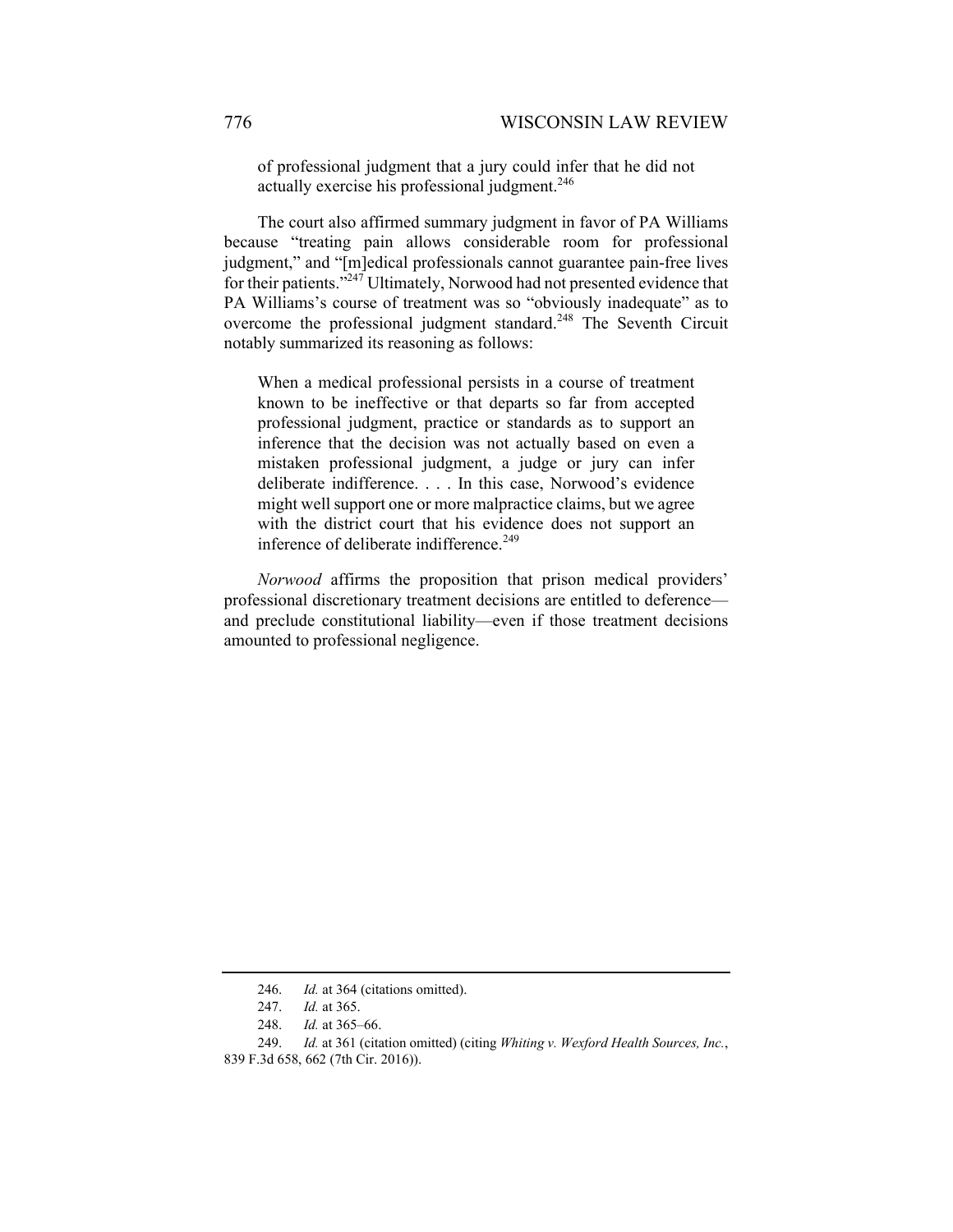### IV. REESTABLISHING THE DISTINCTION BETWEEN MEDICAL MALPRACTICE AND DELIBERATE INDIFFERENCE

#### *A. The Necessity of the Professional Judgment Standard*

In treating an inmate or detainee, a medical provider "who act[ed] reasonably cannot be found liable under the Cruel and Unusual Punishments Clause."<sup>250</sup> Similarly, an objectively reasonable response precludes liability under the Fourteenth Amendment.<sup>251</sup> Legal professionals, however, are medical laypersons and generally cannot competently distinguish between reasonable and unreasonable medical responses—in most cases. The professional judgment standard, as articulated in *Youngberg*, is the lens through which medical laypersons can gauge the reasonableness of a discretionary medical decision.<sup>252</sup> Under *Youngberg*, medical providers who are named as defendants in Eighth and Fourteenth Amendment inadequate medical care claims are entitled to deference for their professional discretionary treatment decisions.<sup>253</sup> "[T]he Constitution only requires that the courts make certain that professional judgment in fact was exercised. It is not appropriate for the courts to specify which of several professionally acceptable choices should have been made."<sup>254</sup>

Moreover, there certainly is no reason to think judges or juries are better qualified than appropriate professionals in making such decisions. . . . For these reasons, the decision, if made by a professional, is presumptively valid; liability may be imposed only when the decision by the professional is such a substantial departure from accepted professional judgment, practice, or standards as to demonstrate that the person responsible actually did not base the decision on such a judgment.<sup>255</sup>

Plaintiffs, therefore, bear the evidentiary burden of producing sufficient evidence for a reasonable jury to conclude that their medical providers' treatment decisions were not based on professional judgment. The Seventh Circuit has noted that the inadequacy of medical care, if

 <sup>250.</sup> *Farmer v. Brennan*, 511 U.S. 825, 845 (1994).

 <sup>251.</sup> *McCann v. Ogle County*, 909 F.3d 881, 886 (7th Cir. 2018) ("This standard requires courts to focus on the totality of facts and circumstances faced by the individual alleged to have provided inadequate medical care and to gauge objectively—without regard to any subjective belief held by the individual—whether the response was reasonable.").

 <sup>252.</sup> *Youngberg v. Romeo*, 457 U.S. 307, 322–23 (1982).

 <sup>253.</sup> *Id.*

 <sup>254.</sup> *Id.* at 321 (quoting *Romeo v. Youngberg*, 644 F.2d 147, 178 (3d Cir. 1980)).

 <sup>255.</sup> *Id.* at 322–23 (citations omitted) (first citing *Parham v. J. R.*, 442 U.S. 584, 607 (1979); and then citing *Bell v. Wolfish*, 441 U.S. 520, 544 (1979)).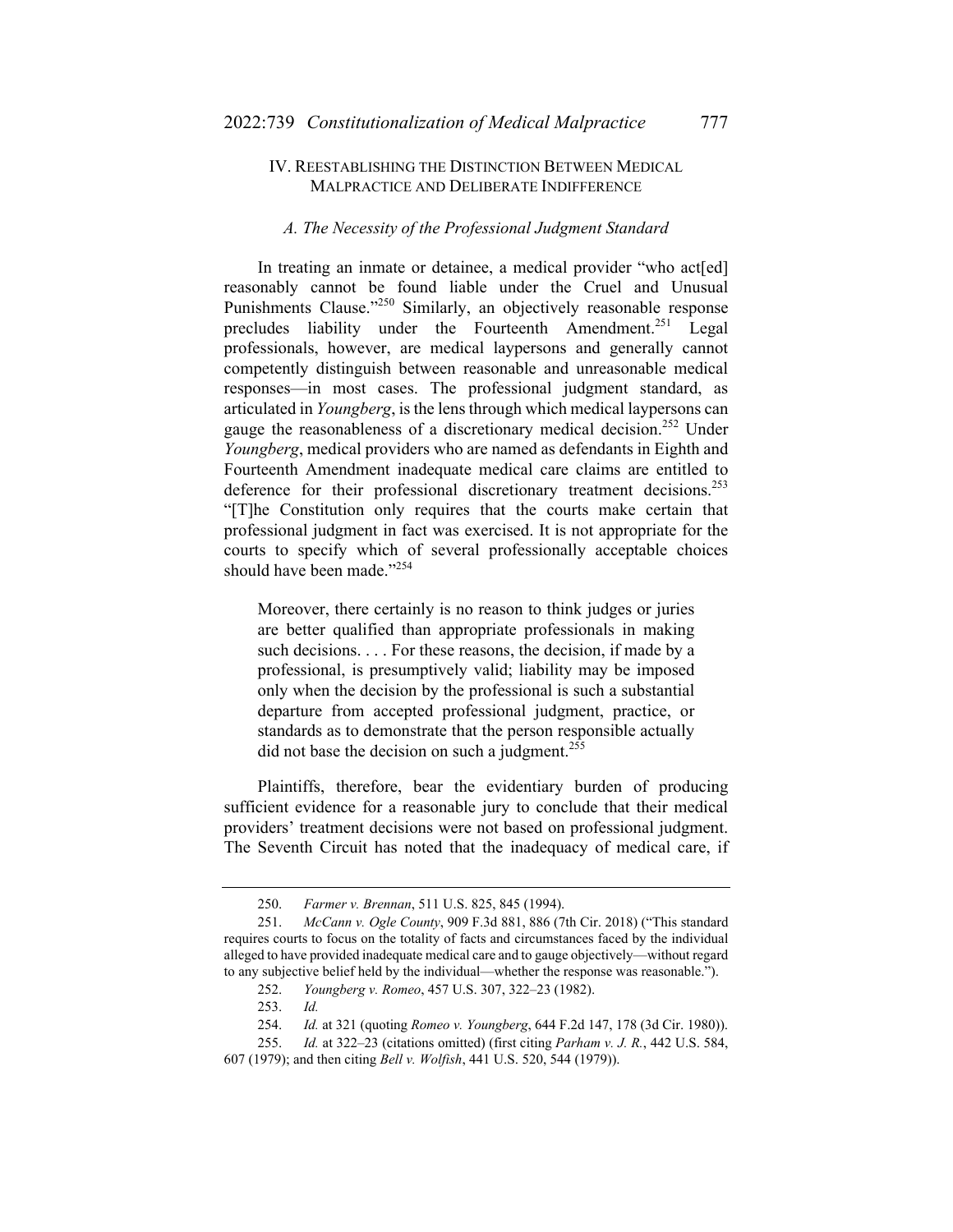severe enough, may be evidence that the defendant medical provider did not exercise professional judgment and therefore is not entitled to deference.<sup>256</sup> The level of inadequacy to establish as much, however, has not been sharply defined. Trial courts will routinely need to determine whether there is a "genuine dispute of material fact" based on evidence that a plaintiff's medical care was so inadequate as to support an allegation of constitutional violation.<sup>257</sup> Both the Eighth and Fourteenth Amendments require evidence of a defendant's culpable state of mind to state a claim.<sup>258</sup> To ensure that merely negligent, or even grossly negligent, medical decisions cannot be used as evidence of a sufficiently culpable state of mind to satisfy a constitutional claim, courts must consistently apply the professional judgment standard.<sup>259</sup>

As evidenced by the divergent approaches in *Petties* and *Whiting*, despite their temporal proximity, the Seventh Circuit Court of Appeals has not consistently applied the professional judgment standard to constitutional claims of inadequate medical care. $260$ 

## *B. The Professional Judgment Standard as a Means to Distinguish Between Innocent, Though Harmful, Mistakes and Culpable Action*

The professional judgment standard distinguishes deliberate or reckless actions from merely negligent mistakes. The Seventh Circuit articulated this conceptual distinction well when it stated, "By definition a treatment decision that's based on professional judgment cannot evince deliberate indifference because professional judgment implies a choice of what the defendant believed to be the best course of treatment."<sup>261</sup> This

 259. *See Wilson v. Seiter*, 501 U.S. 294, 305 (1991) (noting that "mere negligence" does not satisfy the deliberate indifference standard); *McCann v. Ogle County*, 909 F.3d 881, 886 (7th Cir. 2018) (noting that "[a] showing of negligence or even gross negligence will not suffice" to satisfy a Fourteenth Amendment inadequate medical care claim (citing *Miranda v. County of Lake*, 900 F.3d 335, 353 (7th Cir. 2018))).

 <sup>256.</sup> *Petties v. Carter*, 836 F.3d 722, 728 (7th Cir. 2016).

 <sup>257.</sup> *See* FED. R. CIV. P. 56(a) ("The court shall grant summary judgment if the movant shows that there is no genuine dispute as to any material fact and the movant is entitled to judgment as a matter of law.").

 <sup>258.</sup> *See Farmer v. Brennan*, 511 U.S. 825, 834 (1994) ("To violate the Cruel and Unusual Punishments Clause, a prison official must have a sufficiently culpable state of mind." (quotations omitted)); *Miranda v. County of Lake*, 900 F.3d 335, 353 (7th Cir. 2018) ("The defendants here worry that an objective-reasonableness standard will impermissibly constitutionalize medical malpractice claims, because it would allow mere negligence to suffice for liability. A careful look at *Kingsley*, however, shows that this is not the case; the state-of-mind requirement for constitutional cases remains higher.").

 <sup>260.</sup> *Compare Whiting v. Wexford Health Sources, Inc.*, 839 F.3d 658, 662–64 (7th Cir. 2016) (applying the professional judgment standard), *with Petties*, 836 F.3d at 732–34 (failing to analyze defendants' medical decisions in light of the professional judgment standard).

 <sup>261.</sup> *Zaya v. Sood*, 836 F.3d 800, 805 (7th Cir. 2016).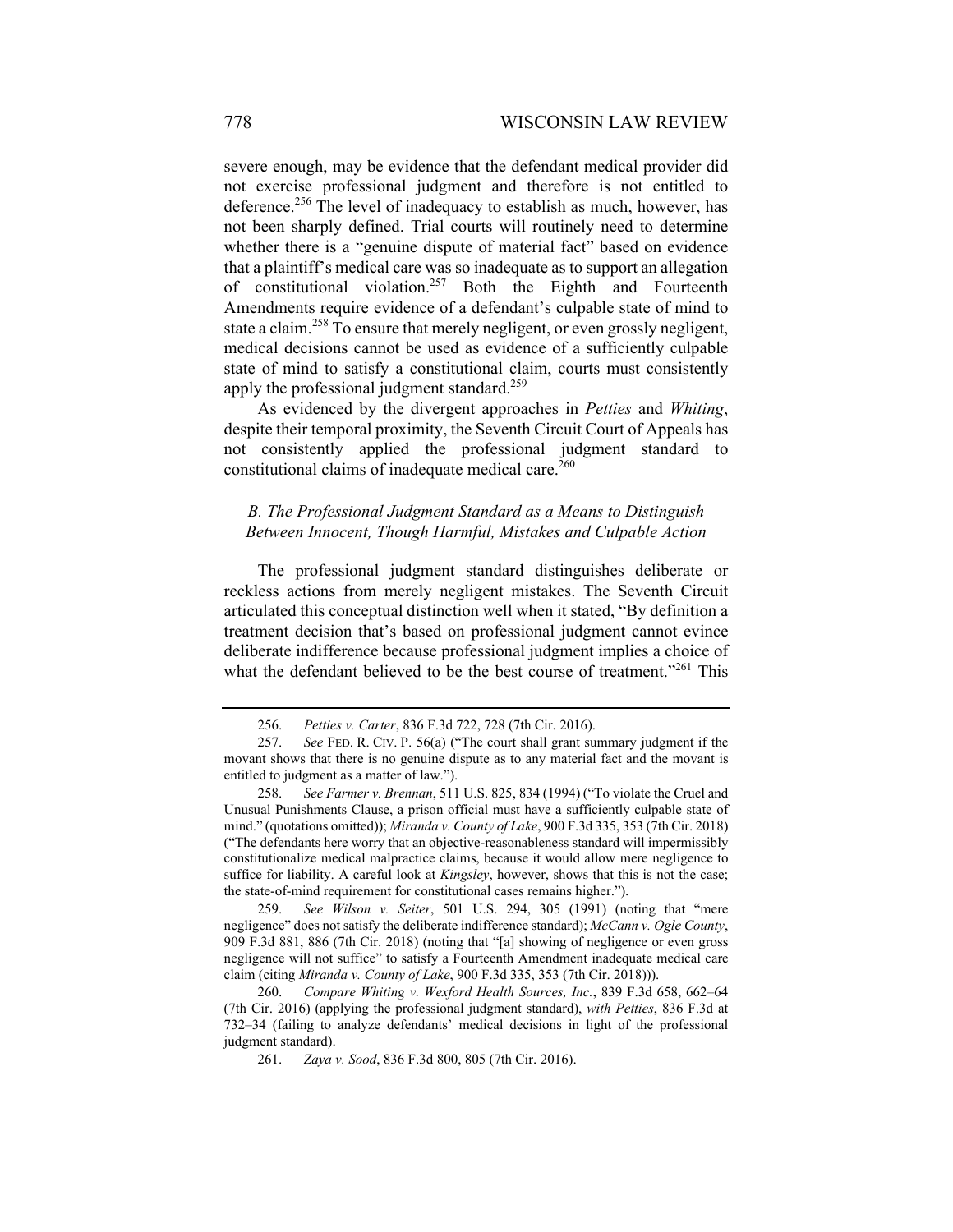reinforces the Supreme Court's multiple admonitions that negligent medical care does not violate either the Eighth or the Fourteenth Amendment.<sup>262</sup> Simply put, an exercise of professional judgment, even if erroneous, is a per se reasonable response, and a reasonable response precludes liability in a *constitutional* claim.<sup>263</sup>

The ultimate question under the professional judgment standard is whether the defendant exercised their discretionary professional judgment. If the defendant did so, then they cannot be liable because a defendant who exercised professional judgment could not have had a sufficiently culpable state of mind to support a constitutional claim.<sup>264</sup> Discretionary medical decisions are "presumptively valid"<sup>265</sup> and justify dismissal unless plaintiff can overcome that presumption.266 In order to rebut the presumption and overcome this standard, a plaintiff must show that the treatment decision was not, in fact, based on professional judgment.<sup>267</sup> To do so, a plaintiff must present evidence that "no minimally competent professional would have so responded under those circumstances."<sup>268</sup>

That, however, prompts the question: How would a "minimally competent professional" have responded under the circumstances? It seems axiomatic, but a "minimally competent professional" is likely a professional whose performance, at a minimum, accords with an applicable professional duty of care. Put another way, to show that a defendant's conduct was not based on professional judgment and is therefore not protected from liability, a plaintiff alleging constitutionally inadequate medical care must show that the defendant, at the very least, *breached* an applicable professional duty of care. Professional duties of

268. *Id.*

 <sup>262.</sup> *See Wilson*, 501 U.S. at 297 ("'It is *only* such indifference' that can violate the Eighth Amendment . . . ; allegations of 'inadvertent failure to provide adequate medical care' . . . or of a 'negligent . . . diagnosis' . . . simply fail to establish the requisite culpable state of mind." (citations omitted) (quoting *Estelle v. Gamble*, 429 U.S. 97, 105–06 (1976))); *Daniels v. Williams*, 474 U.S. 327, 335–36 (1986) (holding that negligent conduct does not violate the Due Process Clause of the Fourteenth Amendment).

 <sup>263.</sup> *See Farmer*, 511 U.S. at 844 (noting that "prison officials who actually knew of a substantial risk to inmate health or safety may be found free from liability if they responded reasonably to the risk, even if the harm ultimately was not averted"); *McCann*, 909 F.3d at 886 (holding that a defendant will be liable under the Fourteenth Amendment only if the response was objectively unreasonable).

 <sup>264.</sup> *See Youngberg v. Romeo*, 457 U.S. 307, 323 (1982) ("[L]iability may be imposed only when the decision by the professional is such a substantial departure from accepted professional judgment, practice, or standards as to demonstrate that the person responsible actually did not base the decision on such a judgment."); *Zaya*, 836 F.3d at 805 ("By definition a treatment decision that's based on professional judgment cannot evince deliberate indifference because professional judgment implies a choice of what the defendant believed to be the best course of treatment.").

 <sup>265.</sup> *Youngberg*, 457 U.S. at 323.

 <sup>266.</sup> *Zaya*, 836 F.3d at 805.

 <sup>267.</sup> *Collignon v. Milwaukee County*, 163 F.3d 982, 989 (7th Cir. 1998).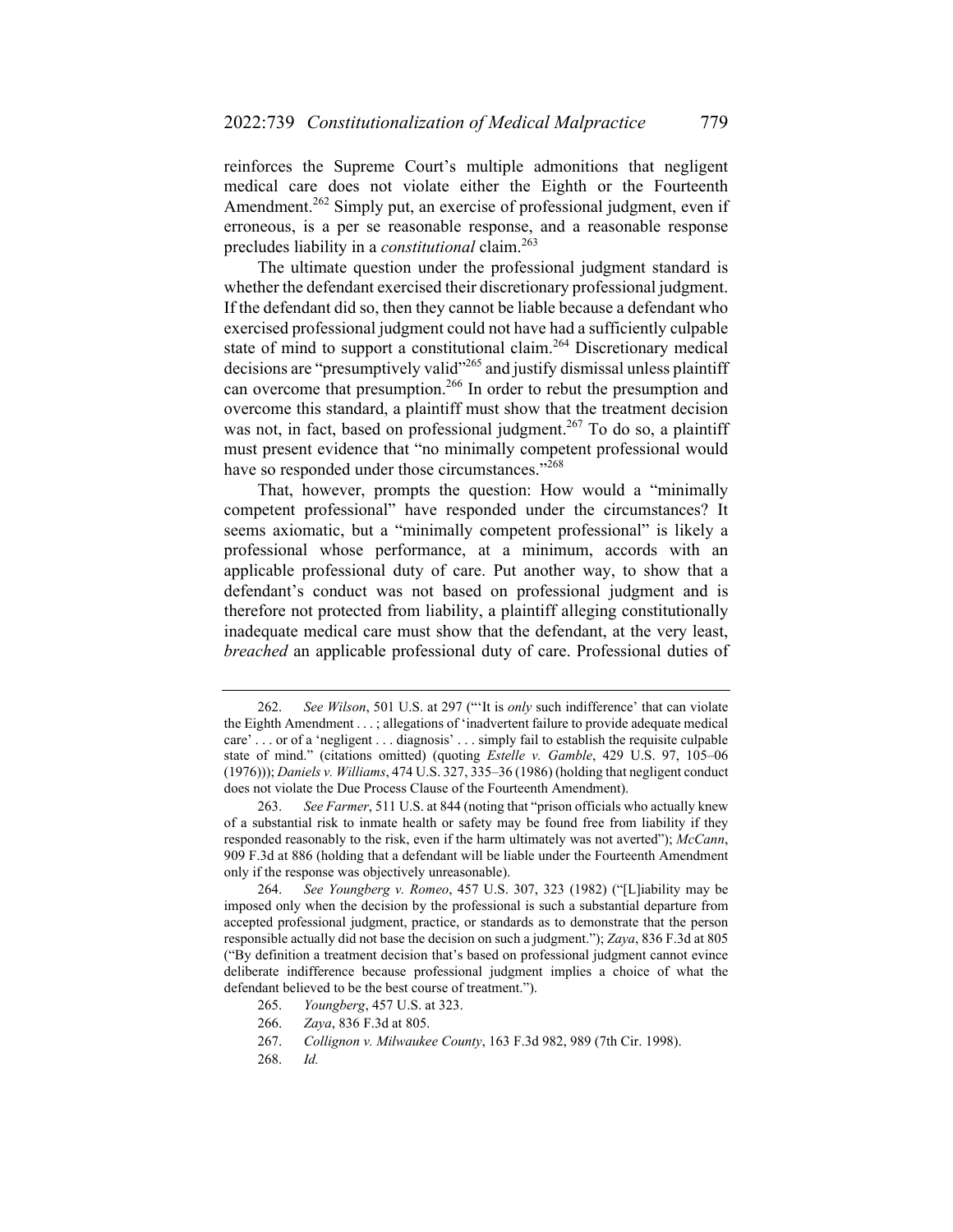care and the breach thereof are also elements in medical malpractice claims but usually require expert testimony to prove.<sup>269</sup> This interpretation, however, would create a paradox within the professional judgment standard. The standard exists to allow medical laypersons to distinguish reasonable from unreasonable professional conduct but would seemingly allow plaintiffs to offer negligent conduct as evidence of more serious culpability.

To avoid this arguably absurd outcome, courts should interpret the "minimal competency" standard as requiring a higher showing than a mere breach of a professional duty of care. To overcome the standard, a plaintiff should have to show that a defendant's decisions were so outrageously and obviously inadequate that *any* minimally competent professional *could not* have come to the same conclusion. That high standard, however, is not being applied. At least it has not been applied consistently. *Petties* is evidence enough of that: the Seventh Circuit, as medical laypersons, determined that treatment of a ruptured Achilles tendon with "crutches, ice, and Vicodin," "one week of 'lay-in' meals," "refer[ral] to a specialist," but "not . . . a splint, boot, cast, or other device that would immobilize [a] foot," was sufficiently inadequate medical treatment to constitute evidence of a defendant's culpable state of mind.<sup>270</sup> That decision simply does not accord with the deferential standard articulated by the Supreme Court in *Youngberg*. 271

## *C. A Heightened Evidentiary Standard Would Produce More Reliable Results, Consistent with Constitutional Jurisprudence*

Plaintiffs who allege that their medical care was so woefully inadequate to evidence a defendant's culpable state of mind should have to support their assertions with expert medical testimony unless the treatment was so obviously inadequate that a layperson would recognize it as such. This required showing would accord with the heightened level of the professional judgment standard, as compared to professional negligence, without insulating truly culpable defendants from liability. Where the inadequacy is obvious even to a layperson, no expert testimony would be required, similar to malpractice law.<sup>272</sup> On the other hand, where the adequacy of the medical decision is not readily apparent to laypersons, it should not be admissible as evidence of a culpable state of mind, absent

 <sup>269.</sup> Stephanie Taormina & Clarence Watson, *Deliberate Indifference and Negligence Claims in a Correctional Facility*, 47 J. AM. ACAD. PSYCHIATRY & L. 254, 256 (2019) ("In the majority of cases, expert testimony is necessary to explicate the standard of care and whether a deviation from it resulted in damages to a patient.").

 <sup>270.</sup> *Petties v. Carter*, 836 F.3d 722, 726 (7th Cir. 2016).

 <sup>271.</sup> *Youngberg v. Romeo*, 457 U.S. 307, 322–23 (1982).

 <sup>272.</sup> *See, e.g.*, *Purtill v. Hess*, 489 N.E.2d 867, 872 (Ill. 1986).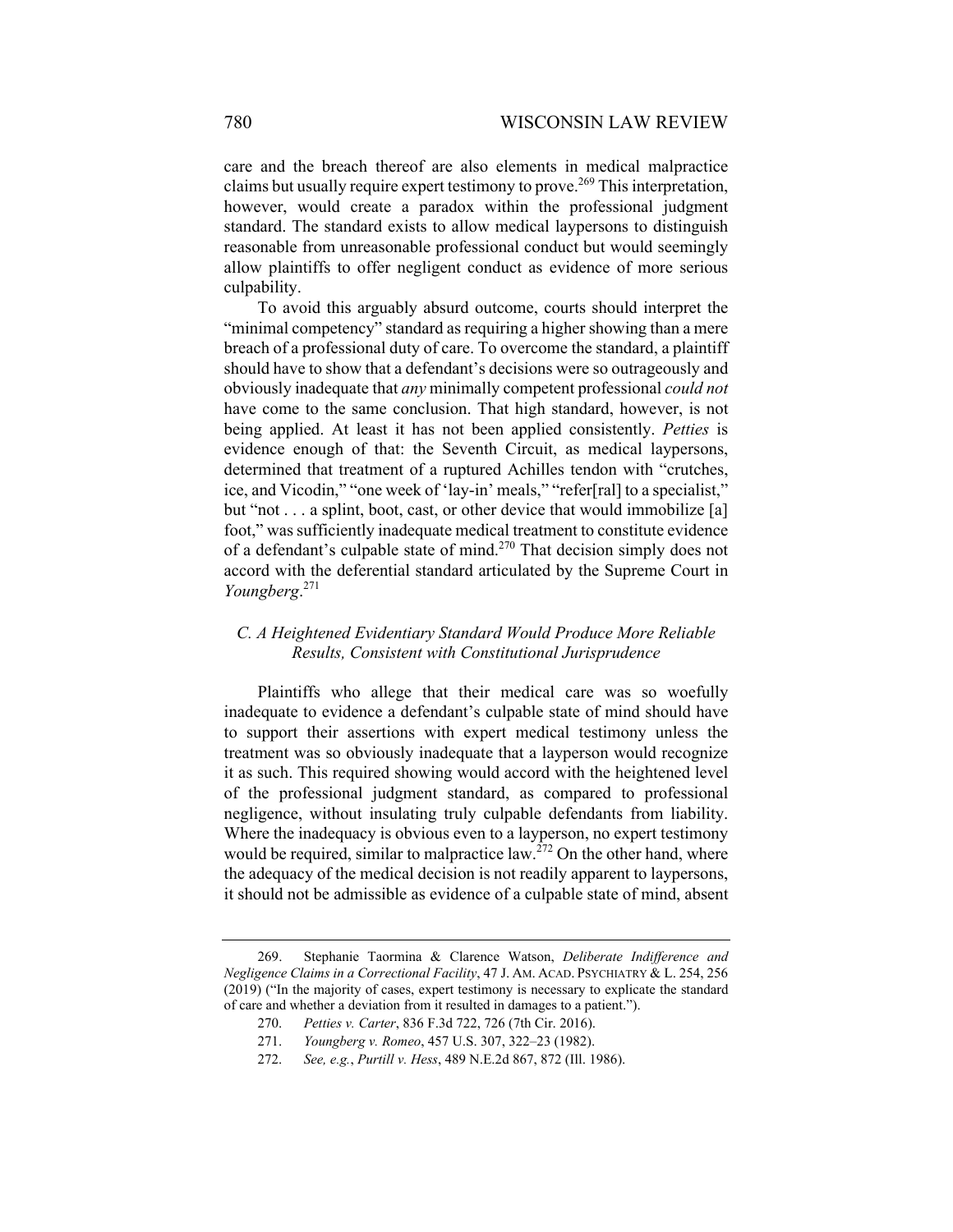expert testimony that the decision was "'such a substantial departure from accepted professional judgment, practice, or standards, as to demonstrate that the person responsible did not base the decision on such a judgment."<sup>273</sup> A plaintiff, after all, generally must offer expert testimony to define a professional duty of care in malpractice claims.274 How "a minimally competent" medical professional would have responded under a certain set of circumstances is outside the ken of a typical layperson, to include the overwhelming majority of judges and jurors routinely tasked with adjudicating constitutional claims of inadequate medical care.

Of course, this also would set back plaintiffs, many of whom might have meritorious claims but little access to resources such as expert medical testimony. This already is, however, an unfortunate reality for incarcerated or detained plaintiffs with potential malpractice claims. Allowing those plaintiffs to pursue constitutional claims in place of malpractice claims by artificially lowering the substantive requirements of the former ultimately creates inconsistencies in constitutional jurisprudence. It also lowers the standard for stating a constitutional claim of inadequate medical care, despite the heightened mental state requirements for culpability. Plaintiffs alleging inadequate medical care under the Eighth and Fourteenth Amendments face a higher burden to carry their claims past summary judgment and toward a favorable verdict. As such, similarly heightened evidentiary showings are warranted. To do otherwise simply allows plaintiffs to obviate the requirements of a malpractice claim by alleging a constitutional violation in its stead. This works a mischief on the constitutional jurisprudence, as the Supreme Court has routinely held that negligent conduct does not violate either the Eighth or the Fourteenth Amendment.<sup>275</sup>

#### **CONCLUSION**

The Supreme Court has clearly distinguished constitutional claims of inadequate medical care brought under the Eighth and Fourteenth Amendments from medical malpractice claims.<sup>276</sup> By framing the culpable

 <sup>273.</sup> *Collignon*, 163 F.3d at 988 (quoting *Youngberg*, 457 U.S. at 322–23).

 <sup>274.</sup> Taormina & Watson, *supra* note 269, at 256.

 <sup>275.</sup> *See Farmer v. Brennan*, 511 U.S. 825, 835 (1994) ("In considering the inmate's claim in *Estelle* that inadequate prison medical care violated the Cruel and Unusual Punishments Clause, we distinguished 'deliberate indifference to serious medical needs of prisoners' . . . from 'negligen[ce] in diagnosing or treating a medical condition,'. . . holding that only the former violates the Clause." (citations omitted) (quoting *Estelle v. Gamble*, 429 U.S. 97, 104, 106 (1976))); *Daniels v. Williams*, 474 U.S. 327, 328 (1986) ("We conclude that the Due Process Clause is simply not implicated by a *negligent* act of an official causing unintended loss of or injury to life, liberty, or property.").

 <sup>276.</sup> *See Estelle*, 429 U.S. at 106 ("Medical malpractice does not become a constitutional violation merely because the victim is a prisoner.").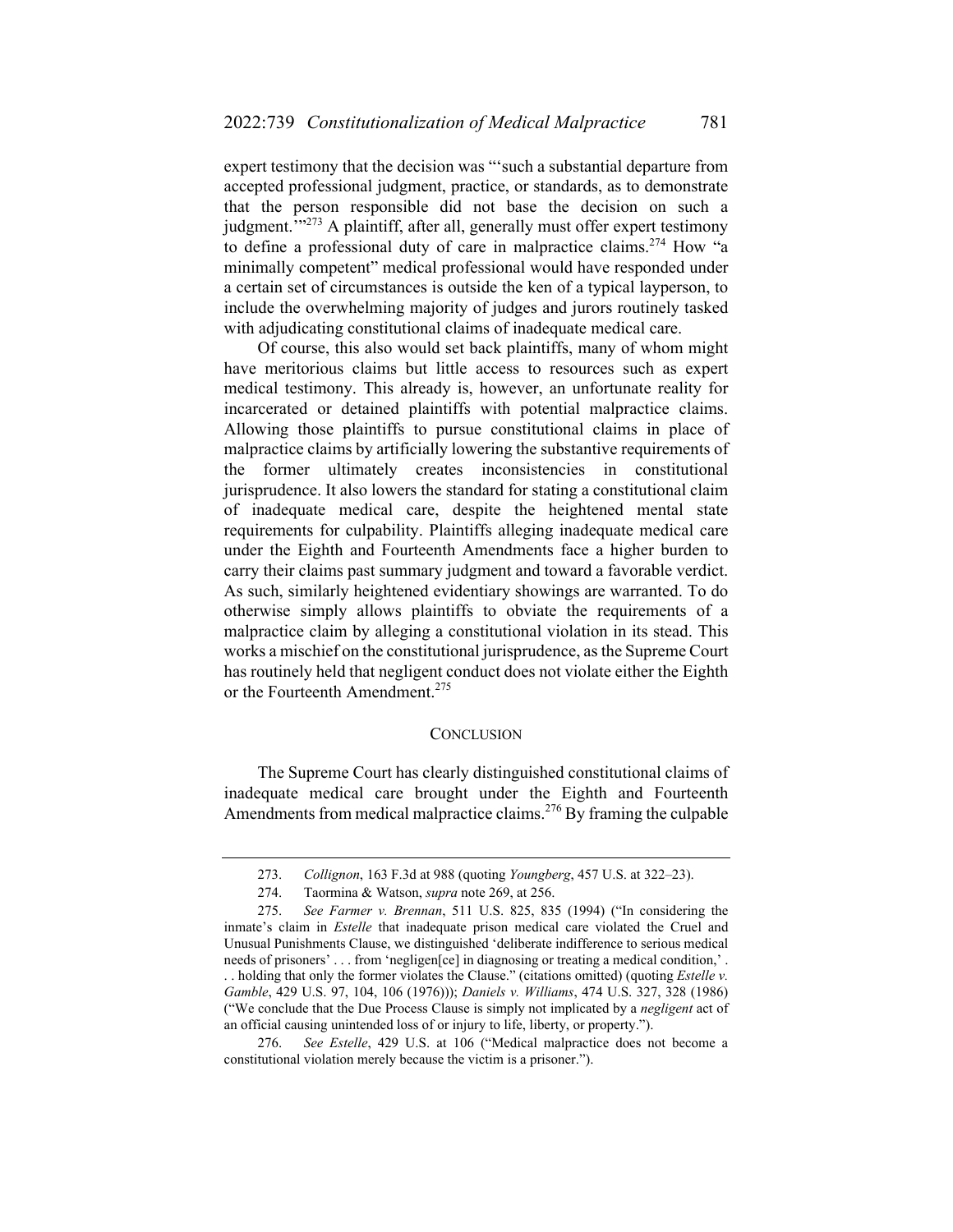state-of-mind requirement as deliberate indifference in Eighth Amendment claims, the Court intentionally laid out a requirement for conscious act or omission.277 Similarly, the Seventh Circuit has held that Fourteenth Amendment inadequate medical care claims require a plaintiff to show that "defendants acted purposefully, knowingly, or perhaps even recklessly when they considered the consequences of their handling of [plaintiff's] case."<sup>278</sup> Each heightened standard reflects the bedrock principle that negligence cannot state a claim for constitutionally inadequate medical treatment. This delineation, however, is endangered when plaintiffs are permitted to offer treatment itself as evidence of a culpable state of mind.

This is perhaps a necessary compromise, as defendants are rarely likely to admit to making treatment decisions based on malice or reckless disregard of their consequences.<sup>279</sup> The problem, however, is that foolish medical decisions are merely circumstantial—and arguably weak evidence of a culpable state of mind. This problem is compounded by the fact that plaintiffs are not required to present expert testimony to show that a defendant's treatment decision was medically inappropriate. Legal professionals and jurors, an overwhelming majority of whom are medical laypersons, are poorly positioned to pass judgment on the adequacy of medical treatment, let alone infer the existence of a culpable state of mind based on a lay opinion of the treatment's inadequacy.

In order to prevent the constitutionalization of medical malpractice, courts should strictly enforce the professional judgment standard. Any professional discretionary medical judgment should be presumed reasonable<sup>280</sup> and therefore preclude liability under the Eighth<sup>281</sup> and Fourteenth Amendments,<sup>282</sup> unless a plaintiff can produce proof from

 <sup>277.</sup> *Farmer*, 511 U.S. at 837 ("We hold instead that a prison official cannot be found liable under the Eighth Amendment for denying an inmate humane conditions of confinement unless the official knows of and disregards an excessive risk to inmate health or safety; the official must both be aware of facts from which the inference could be drawn that a substantial risk of serious harm exists, and he must also draw the inference.").

 <sup>278.</sup> *McCann v. Ogle County*, 909 F.3d 881, 886 (7th Cir. 2018) (further noting that "[a] showing of negligence or even gross negligence will not suffice" (citing *Miranda v. County of Lake*, 900 F.3d 335, 353 (7th Cir. 2018))).

 <sup>279.</sup> *Petties v. Carter*, 836 F.3d 722, 728 (7th Cir. 2016) ("The difficulty is that except in the most egregious cases, plaintiffs generally lack direct evidence of actual knowledge. Rarely if ever will an official declare, 'I knew this would probably harm you, and I did it anyway!'").

 <sup>280.</sup> *See Youngberg v. Romeo*, 457 U.S. 307, 322–23 (1982); *Zaya v. Sood*, 836 F.3d 800, 805 (7th Cir. 2016).

 <sup>281.</sup> *Farmer*, 511 U.S. at 845 ("Whether one puts it in terms of duty or deliberate indifference, prison officials who act reasonably cannot be found liable under the Cruel and Unusual Punishments Clause.").

 <sup>282.</sup> *McCann*, 909 F.3d at 886 ("This standard requires courts to focus on the totality of facts and circumstances faced by the individual alleged to have provided